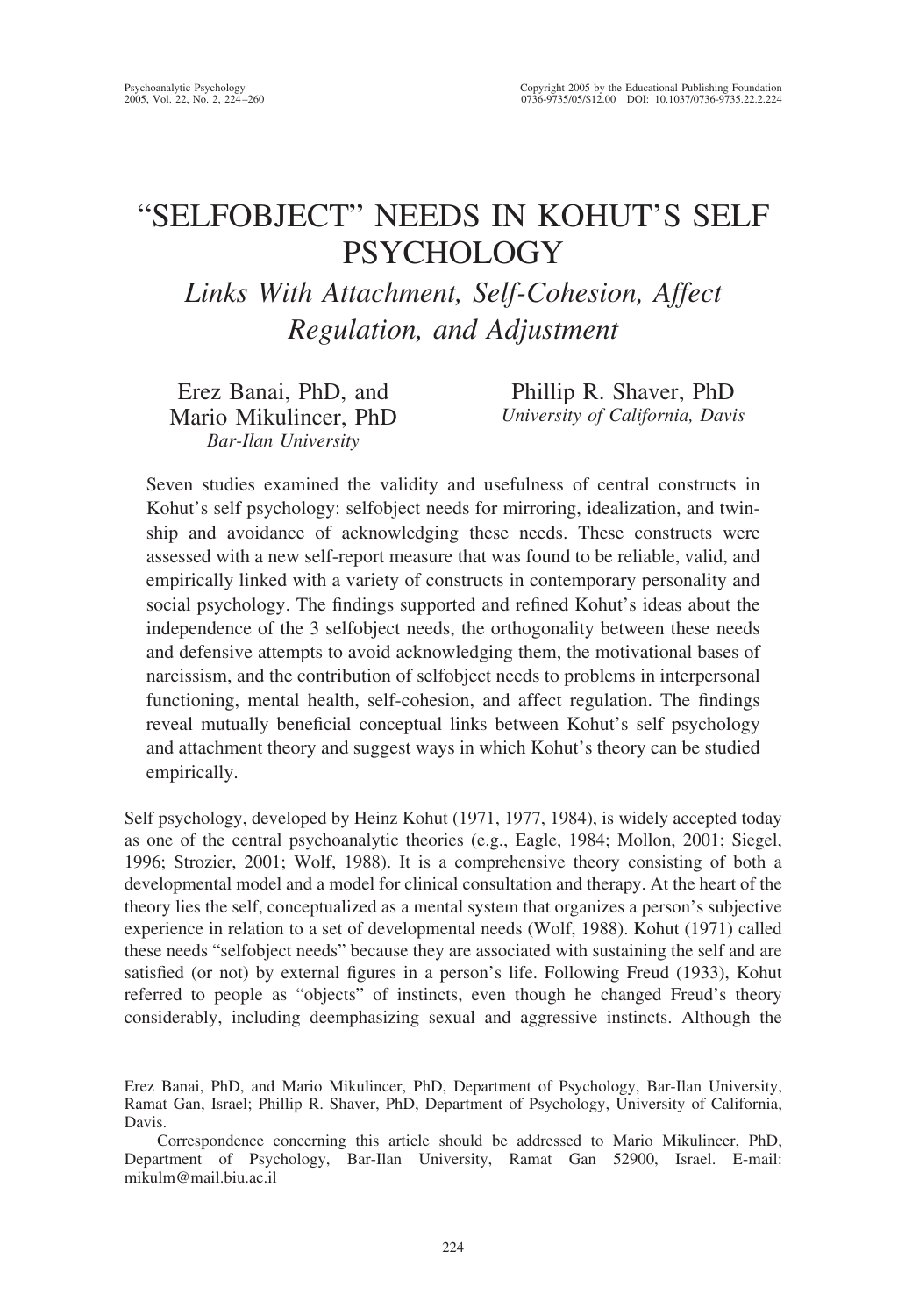concept of selfobject needs has become popular within psychoanalysis (Wolf, 1988), it has yet to be studied empirically. The present article is an attempt to remedy that deficiency by testing some of the theory's core propositions and linking them with constructs and methods of contemporary research in personality and social psychology.

# Key Constructs in Self Psychology: Healthy Narcissism and the Cohesive Self

According to Kohut (1971, 1977, 1984), the self (viewed as a process or system that organizes subjective experience) is the essence of a person's psychological being and consists of sensations, feelings, thoughts, and attitudes toward oneself and the world. Whereas Freud viewed the self as part of the contents of the ego (somewhat like William James's [1890] notion of the "me"), Kohut conceptualized the self as the initiating center of the personality (Eagle, 1984), akin to James's "I." In other words, Kohut viewed the self as a psychological force that explains the development of a mature and healthy personality as well as the formation of personality disorders.

Within self psychology, Kohut (1966/1978b) regarded narcissism—libidinal investment in the self (another concept carried over from Freud's theory)—as a normal developmental phenomenon rather than a defensive or pathological condition. Kohut (1966/1978b) posited a line of healthy narcissistic development that moves toward consolidation of a cohesive self-structure, providing a sense of identity, value, meaning, and permanence and promoting the actualization of a person's potentialities (native talents and acquired skills). The theory places unusual emphasis on cohesion, or coherence, of the self and on creativity and self-actualization. According to Kohut (1971), the narcissistic line of development is active from the beginning of life and is a precondition for adequate personality functioning. This line of development guides a person's subjective experience from infancy, causing even infants to invest energy in the gratification of needs for self-expression and self-promotion, and leading to the development of an inner structure responsible for meeting narcissistic needs and maintaining mental health.

According to Kohut (1971, 1977, 1984), the development of a cohesive self takes place along three axes: (a) the grandiosity axis, (b) the idealization axis, and (c) the alter ego–connectedness axis. The *grandiosity axis* refers to a person's ability to maintain a positive and stable sense of self-esteem, develop healthy ambitions, and commit to meaningful tasks and projects. In normal development, this axis is expressed in a person's sense of self-worth, healthy ambition, commitment, assertiveness, and accomplishment (Kohut, 1968/1978c). The *idealization axis* refers to the development of a person's ability to form and maintain a stable system of goal-setting ideals. The normal development of this narcissistic trend culminates in healthy and strongly held goals, ideals, and values (Kohut, 1971). The *alter ego–connectedness axis* refers to the development of a person's ability to communicate feelings to significant others, form intimate relationships, and become part of larger groups and organizations. The normal development of this axis is expressed in a sense of belongingness and connectedness and in a feeling that one's qualities, goals, and ideals are understood and accepted by others (Kohut, 1984).

In self psychology, a healthy and cohesive self-structure is the outcome of normal development along the grandiosity, idealization, and connectedness dimensions (Kohut, 1971, 1977, 1984). In other words, a sense of self-cohesion—a sense that all features of one's personality are facets of a single, well-integrated structure—is achieved when people possess a stable, positively valued, and congruent set of qualities, ambitions, ideals, and values, and are able to accomplish their goals without being rejected or isolated from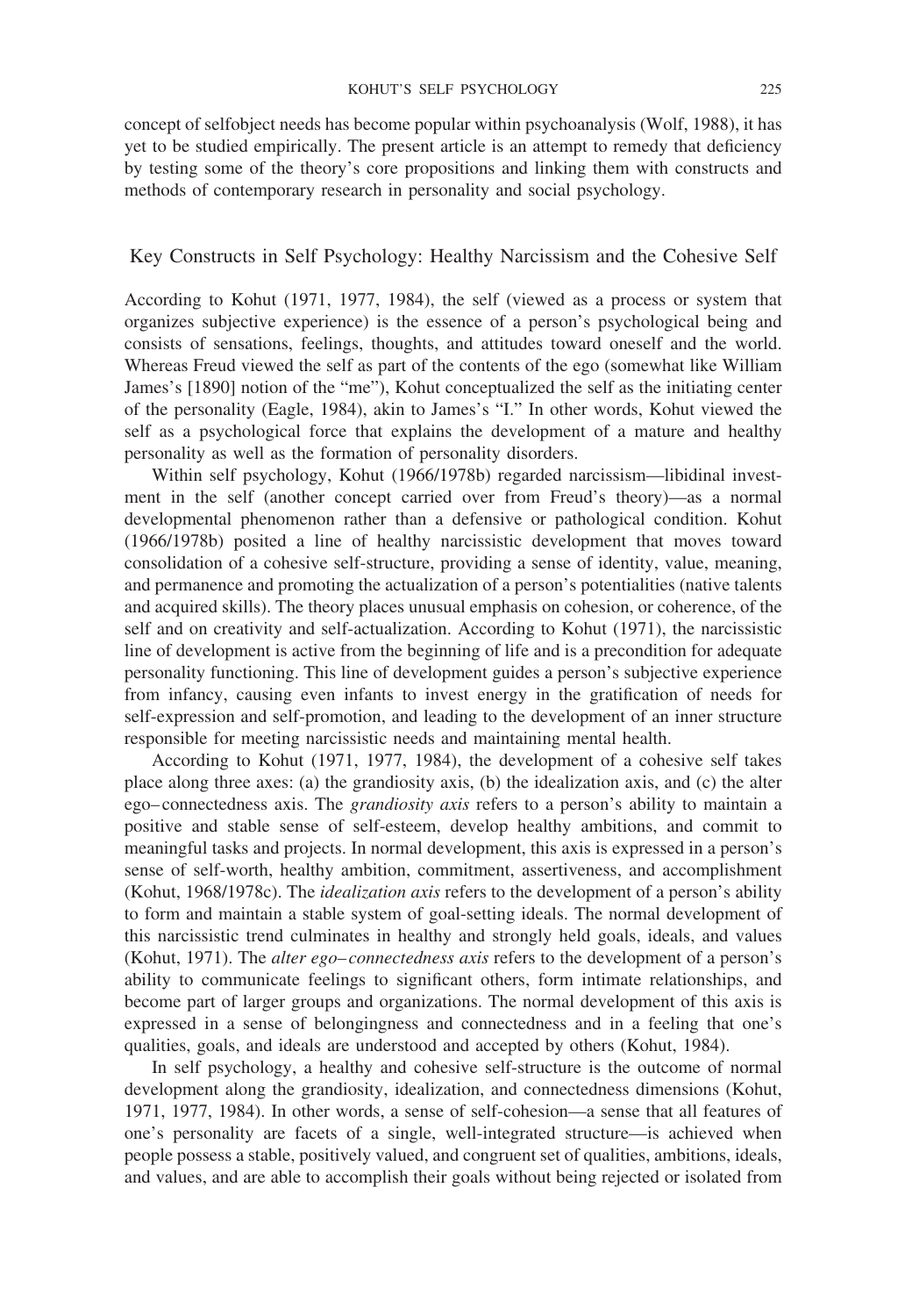significant others and important reference groups. Confidence about the acceptability and serviceability of one's personality, talents, and skills contributes to a cohesive, integrated self-structure that provides a subjective sense of sameness, stability, and permanence. This self-structure can maintain a sense of consistency and clarity of patterns of experiences and behaviors even under threatening conditions. Furthermore, it can provide a sense of inner security and resilience, calm a person in times of stress, and repair wounds to self-esteem inflicted by temporary failures, rejections, and disappointments (Kohut, 1984).

Kohut (1971) believed that difficulties in development along the grandiosity, idealization, and connectedness dimensions lead to disorders of the self, which are characterized by an underlying lack of self-cohesion, serious doubts about one's sense of continuity over time, lack of confidence in one's ability to deal with life's hardships, and vulnerable self-esteem (Kohut & Wolf, 1978). When such pathology is present, healthy expressions of grandiosity, mature goals, and a sense of connectedness are underdeveloped, and the person lacks the capacity to maintain a steady level of self-esteem, formulate realistic goals, and empathize with others.

As a result, people with a disordered self become focused on their deficiencies, extremely vulnerable to criticism and failure, and overwhelmed by negative emotions, pessimistic thoughts, and feelings of alienation and loneliness (Kohut, 1971). In addition, such individuals may develop psychological defenses aimed at reducing negative selfrelated feelings and creating an exhibitionistic and unstable facade of grandiosity and success. Such people become preoccupied with fantasies of perfection and power, tend to exaggerate their achievements and talents, and work to avoid situations and people that challenge their defenses and threaten to shatter their pseudograndiosity (Kohut, 1971).

It was by working with such individuals in a clinical, psychoanalytic setting, and perhaps also by studying himself introspectively (Strozier, 2001), that Kohut gradually formulated self psychology. He explicitly characterized psychoanalysis as a process based completely on empathy and introspection and deliberately distanced himself from theorists who tried to look behind those processes to discover their biological underpinnings or evolutionary history (Kohut, 1959/1978a).

# Development of a Cohesive Self: The Role of Selfobject Needs

Besides delineating the three dimensions of a cohesive self, Kohut (1971, 1977, 1984) attempted to explain how a sense of self-cohesion, or its absence, is developed from infancy to adulthood, especially in the context of interpersonal relationships with significant others. Specifically, he stressed the importance of these relationships for promoting a person's sense of self-cohesion. In his view, which is similar in this respect to Bowlby and Ainsworth's attachment theory (Ainsworth, 1991; Ainsworth, Blehar, Waters, & Wall, 1978; Bowlby, 1969/1982, 1973, 1980), the development of a cohesive self depends on the availability and responsiveness of significant others, especially when a person seeks help with distress regulation. Like attachment theorists, Kohut (1971) argued that this role of significant others is critical in infancy, when young children are helpless and totally dependent on caregivers for maintaining and reinforcing what he called healthy narcissism. In this early stage of development, the child's self is immature, and he or she relies totally on caregivers as external sources of self-cohesion.

Although this dependence on significant others is reduced in later phases of development, when a cohesive self is fairly well consolidated and a person acquires the capacity for inner self-regulation, it is still active in a limited and flexible way. In particular,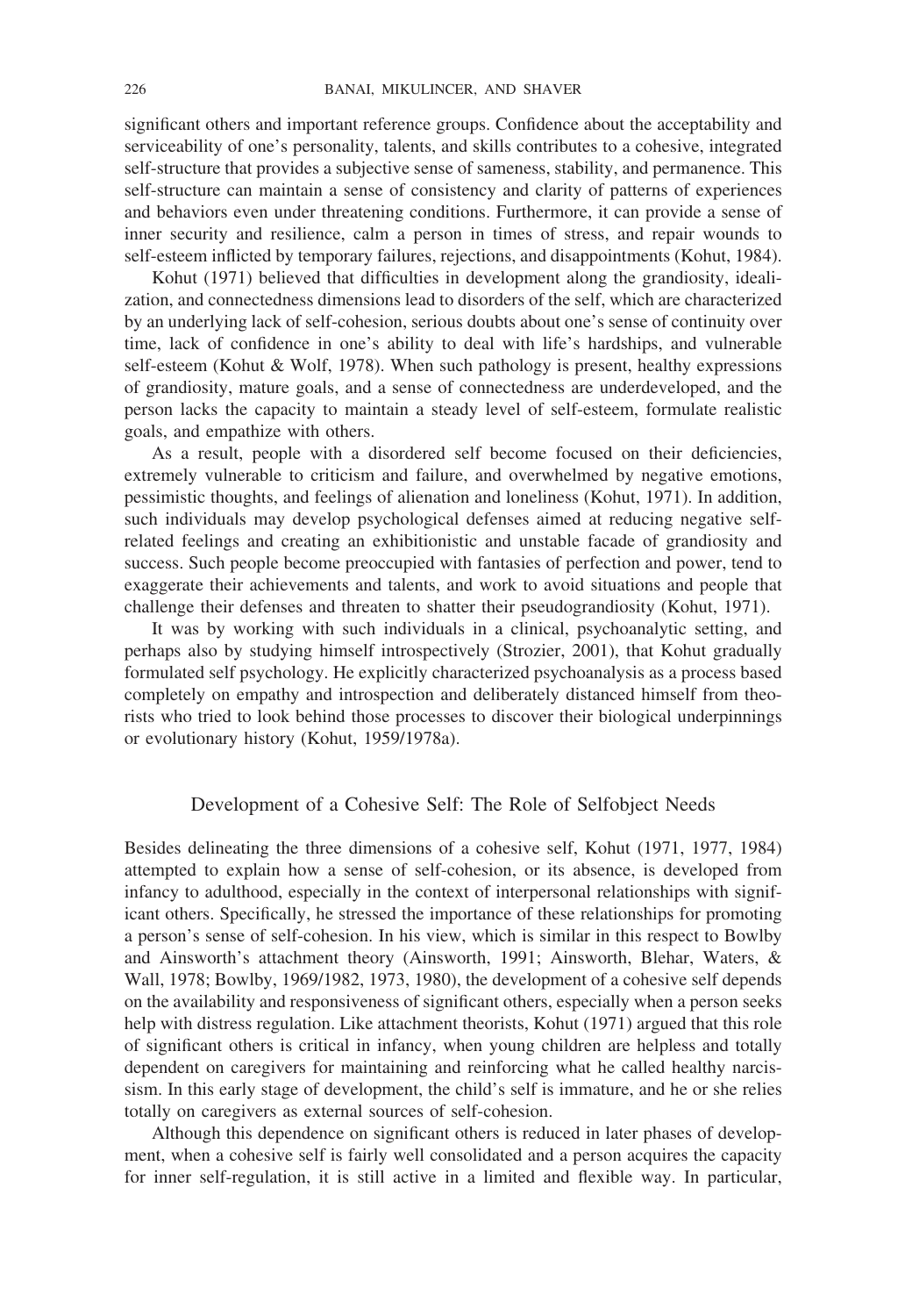dependence on others becomes salient during life transitions and traumatic experiences that can disrupt a person's narcissism. In other words, although Kohut (1977) described a developmental process by which a person becomes increasingly less dependent on significant others for self-regulation, he also stressed that dependence is maintained in a limited manner over the entire life course. This is similar to points made by Bowlby (1988) and Ainsworth (1991) in their discussions of the continuing importance of attachment needs across the life span.

From the infant's subjective perspective, which Kohut attempted to understand empathically, significant others are experienced as nonautonomous components of the self. Kohut (1971) therefore named these significant others *selfobjects* and viewed them as playing a vital role in the development of healthy narcissism. In his terminology, when an individual, A, needs and expects individual B to satisfy a self-enhancing or self-sustaining (i.e., narcissistic) need that A cannot satisfy by him- or herself, A is treating, or using, B as a selfobject. Part of Kohut's reasoning is that on such occasions, A expects and needs B to behave as if B were not an independent and separate entity but rather a part of the self. The selfobject concept emphasizes the essential nature of significant others in the process of self-regulation early in life.

To characterize the specific selfobject functions of significant others—functions that Kohut (1971, 1977, 1984) realized he was serving for his psychoanalytic clients—he proposed three cardinal selfobject needs that correspond to the three axes of selfdevelopment. These needs were called needs for mirroring, idealization, and twinship. The selfobject need for *mirroring* is a need to be admired for one's qualities and accomplishments. Kohut (1971) argued that children need a caregiver who admires them, celebrates their progress, and applauds their accomplishments. Satisfaction of this selfobject need includes being valued by others and feeling pride in one's qualities and accomplishments, which in turn contribute to what Kohut viewed as a healthy sense of "grandiosity." The selfobject need for *idealization* is a need to form an idealized image of significant others and to experience a sense of merging with the resulting idealized selfobjects. In Kohut's (1971) view, children need to hold an image of one or more idealized parental figures toward whom they can feel admiration and with whom they can identify to the point of feeling they are associated with, or a part of, those people's highly admirable qualities. Through this kind of identification, children can proceed through development in a more secure fashion and internalize the ability to hold ideals and set high but realistic goals. The selfobject need for *twinship* is a need to feel similar to others and be included in relationships with them. According to Kohut (1984), children need a parental figure to whom they are allowed to feel similar and with whom they are encouraged to feel "part of" a group (e.g., family) that surrounds and protects them. Gratification of this need facilitates the adoption of community codes and the development of social skills, empathy, and a sense of connectedness.

Kohut (1971, 1977, 1984) attempted to characterize the dynamic interplay between these selfobject needs and a cohesive self. On the one hand, caregivers' empathic responses to children's narcissistic needs foster the development of an inner state of stability, security, and self-cohesion. On the other hand, consolidation of this sense of self-cohesion makes selfobjects less necessary, because the individual's own cohesive self becomes the major agent of self-regulation. That is, with satisfaction of selfobject needs, a person's feelings of healthy grandiosity, idealization, and connectedness are strengthened, and he or she gradually acquires self-regulatory capacities. Specifically, the person can internally regulate self-esteem and ambitions instead of requiring admiration from others. The person can develop his or her own system of ideals and goals and maintain a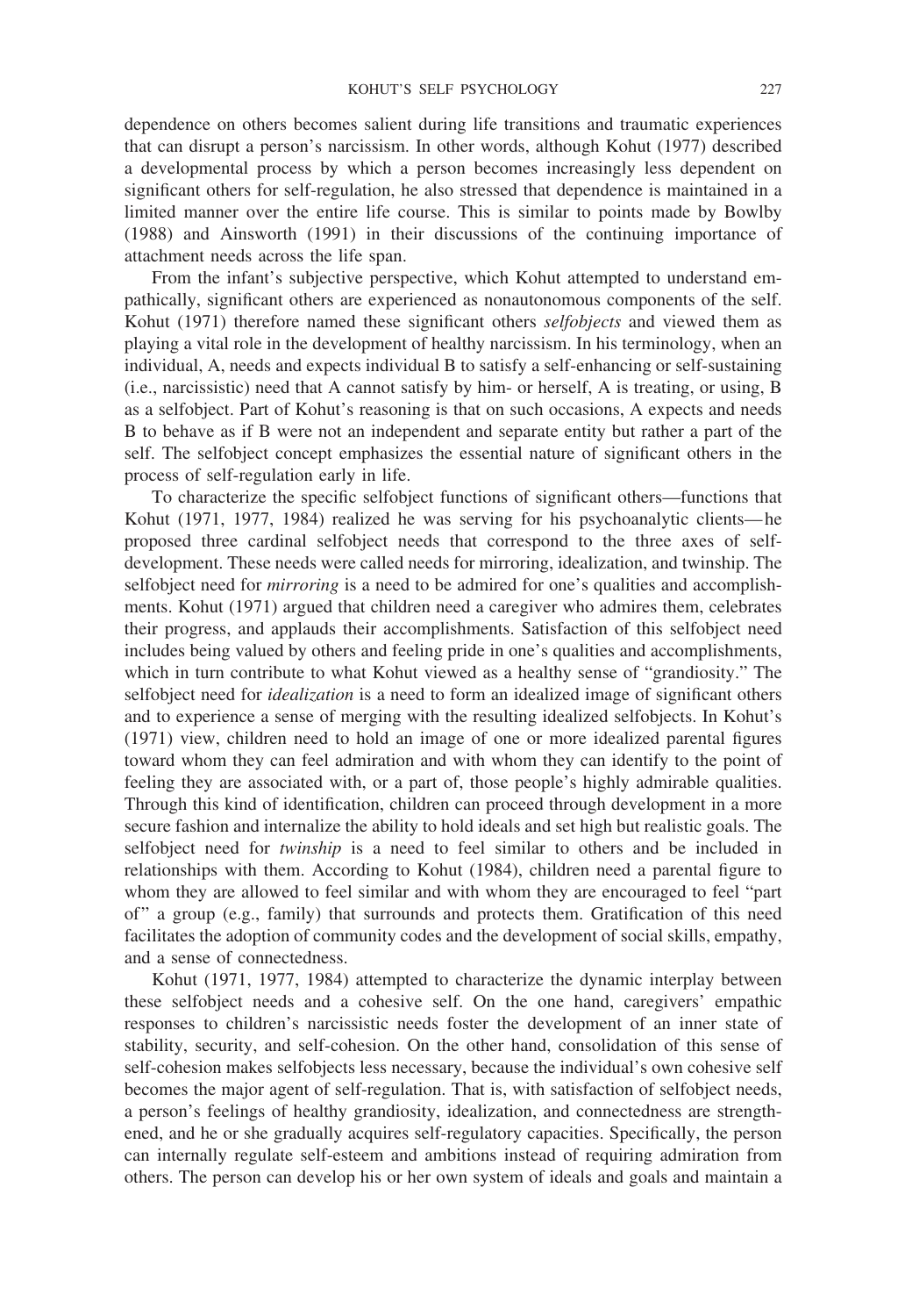sense of direction in life instead of needing to identify with a powerful other. As a result, the person becomes less dependent on external sources of self-regulation and can relate to others without demanding that they fulfill selfobject functions. This developmental process, which Kohut (1971) called "transmuting internalization," involves the internalization of self-regulation functions that were fulfilled in the beginning of life by parents, with the individual gradually acquiring the ability to perform these functions autonomously. This process resembles Bowlby's (1973) notions about the internalization of positive interactions with significant others and the formation of a sense of attachment security.

According to Kohut (1971), the process of transmuting internalization depends on the willingness and ability of parents to act as selfobjects and to satisfy the child's selfobject needs. As they do, the archaic needs for admiration, omnipotent figures, and twinship experiences are tamed and transformed into healthy narcissism, as manifested in a cohesive self that is capable of maintaining self-esteem, ambitions, and goals. When parents fail to satisfy selfobject needs by providing mirroring and opportunities for idealization and twinship, the transmuting internalization process is disrupted and pathological narcissism may appear. The sense of self-cohesion will not develop, and powerful archaic needs for admiration, powerful others, and twinship experiences will remain. In Kohut's (1971) words, "the psyche continues to cling to a vaguely delimited image of absolute perfection" (p. 65). That is, the person retains a chronic, archaic "hunger" for selfobject experiences, and his or her behavior is characterized by a continuing search for satisfaction of unmet selfobject needs. In addition, when children undergo traumatic experiences, rejections, or losses, they may create psychological barriers against the painful experience of frustrated selfobject needs. As a result, they may develop what Kohut and Wolf (1978) labeled a "contact-shunning personality" (p. 418), which consists of defensive avoidance of selfobject experiences and denial of their selfobject needs.

Kohut's (1971, 1977, 1984) broad ideas about hunger for selfobject provisions and avoidance of selfobject needs in adulthood as reactions to the deprivation of selfobject provisions during childhood resemble Fraley and Shaver's (2000) hypothesis about two different psychological reactions to deprivation of attachment provisions. On the one hand, hunger for unmet selfobject provisions resembles the reaction of anxiously attached persons, who hyperactivate their attachment responses in an attempt to obtain more of others' love and support, which were insufficiently or unreliably provided during childhood. On the other hand, the avoidance of selfobject needs is similar to the idea of avoidance and deactivation of attachment needs as a defensive reaction to traumatic interactions with significant others. This resemblance between self psychology and attachment theory is one focus of the series of studies reported here.

In summary, according to Kohut, a person's orientation to selfobject needs is an important component of personality functioning in adulthood. On the one hand, individuals who possess relatively weak and mature selfobject needs and do not attempt to deny these needs seem also to have reliable self-regulation strategies and relatively stable levels of self-esteem and well-being. On the other hand, those who have strong and archaic selfobject needs or attempt to avoid and deny these needs seem to suffer from disorders of the self and to experience problems in maintaining healthy feelings of grandiosity, idealization, and connectedness.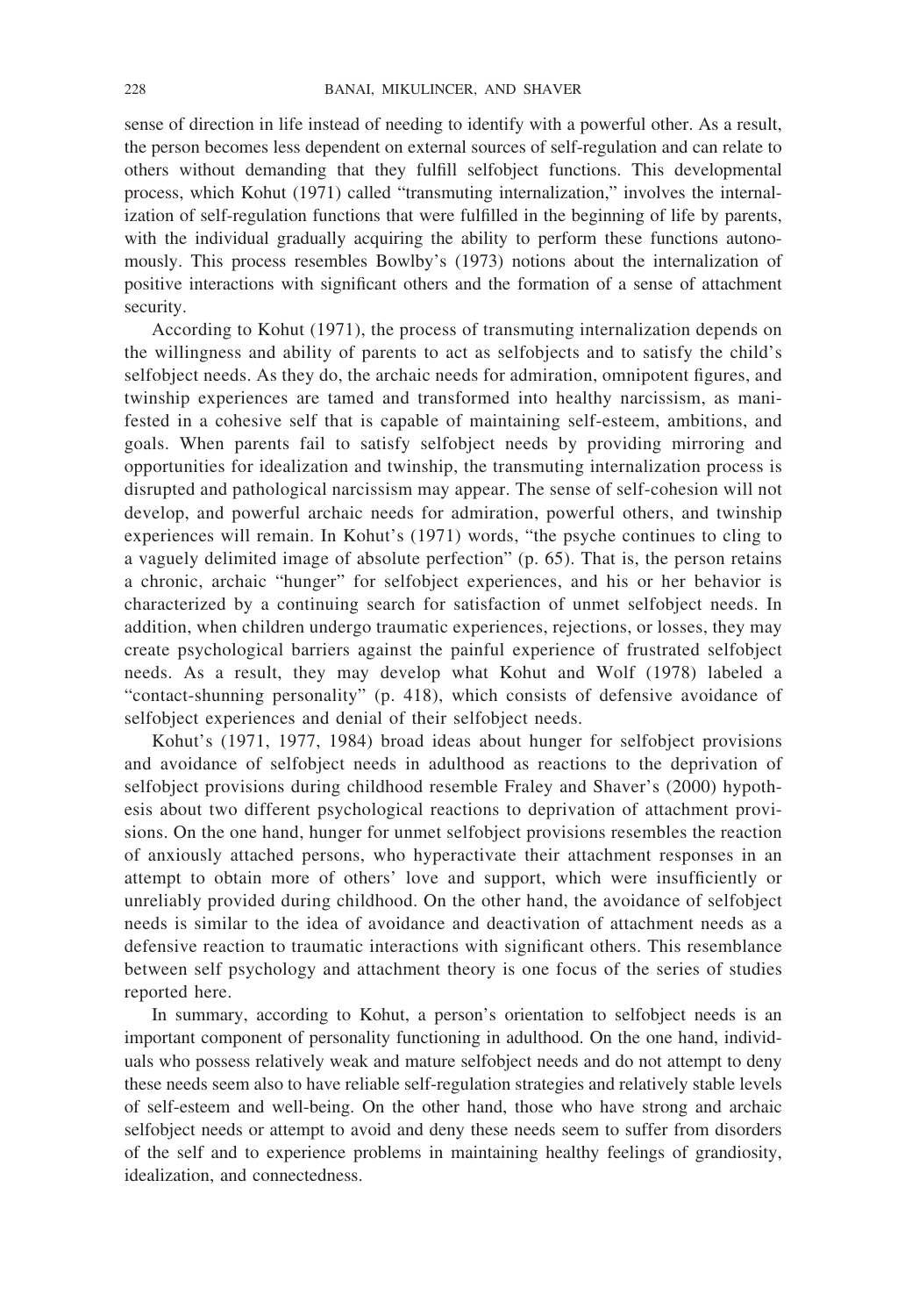## Previous Empirical Work on Self Psychology

Although few attempts have been made to examine Kohut's theory empirically, there is a substantial body of empirical knowledge concerning one of Kohut's core concepts: narcissism (see Emmons, 1987; Gunderson, Ronningstam, & Smith, 1995; Morf & Rhodewalt, 2001; and Rhodewalt & Morf, 1995, for reviews). Several self-report measures have been constructed to examine pathological narcissism in clinical and normal populations, including the Narcissistic Personality Disorder Scale (Ashby, Lee, & Duke, 1979), the Pathological Narcissism Scale (Millon, 1977), and the Narcissistic Personality Inventory (Emmons, 1984; Raskin & Hall, 1979). These self-report scales tap the defining features of narcissism, such as preoccupation with fantasies of unlimited power and exaggerations of one's achievements and talents, and they have been found to be associated with theoretically pertinent aspects of personality functioning and mental health. It should be noted, however, that these scales were based on consensual definitions embodied in the *Diagnostic and Statistical Manual of Mental Disorders* (American Psychiatric Association, 1994), not explicitly on Kohut's (1971, 1977) theory about the development of healthy and pathological narcissism and the dynamic interplay between selfobject needs and a cohesive self.

A more direct attempt to examine Kohut's theory was made by Robbins and Patton (1985), who constructed two self-report measures based on Kohut's (1971) definition of the self-dimensions of grandiosity and idealization. One scale assessed disorders along the grandiosity dimension (e.g., overvaluing one's importance); the other assessed disorders along the idealization dimension (e.g., lack of goal directedness). In line with Kohut's proposals, high scores on these scales were significantly associated with low self-esteem, pathological narcissism, goal instability, and problems in identity formation, interpersonal functioning, and career development during adolescence and adulthood (e.g., Robbins, 1989; Robbins & Dupont, 1992; Robbins, Lee, & Wan, 1994). Following this line of research, Lappan and Patton (1986) constructed a self-report scale tapping problems in autonomy during adolescence, and Lee and Robbins (1995) created a self-report scale tapping individual differences along Kohut's (1984) connectedness dimension.

The studies mentioned above reflect serious attempts to operationalize Kohut's (1971, 1977, 1984) conceptualization of self-dimensions. However, the researchers did not directly examine Kohut's hypothesis that disorders of the self are defined by a strong, archaic hunger for selfobject provisions or denial of selfobject needs. For example, Robbins and Patton's (1985) superiority scale included only one item tapping the selfobject need of mirroring ("Being admired by others helps me feel fantastic") together with nine items tapping a sense of grandiosity.

## The Present Studies

The purpose of the studies reported here was to examine some of Kohut's ideas about selfobject needs using methods, measures, and ideas current in personality and social psychology. Specifically, we operationalized each of the three selfobject needs and then examined the hypothesized associations between a person's orientation toward those needs in adulthood and measures of healthy and pathological narcissism, psychological well-being, and personality functioning. In addition, we took advantage of the wealth of constructs and measures in contemporary psychological research related to attachment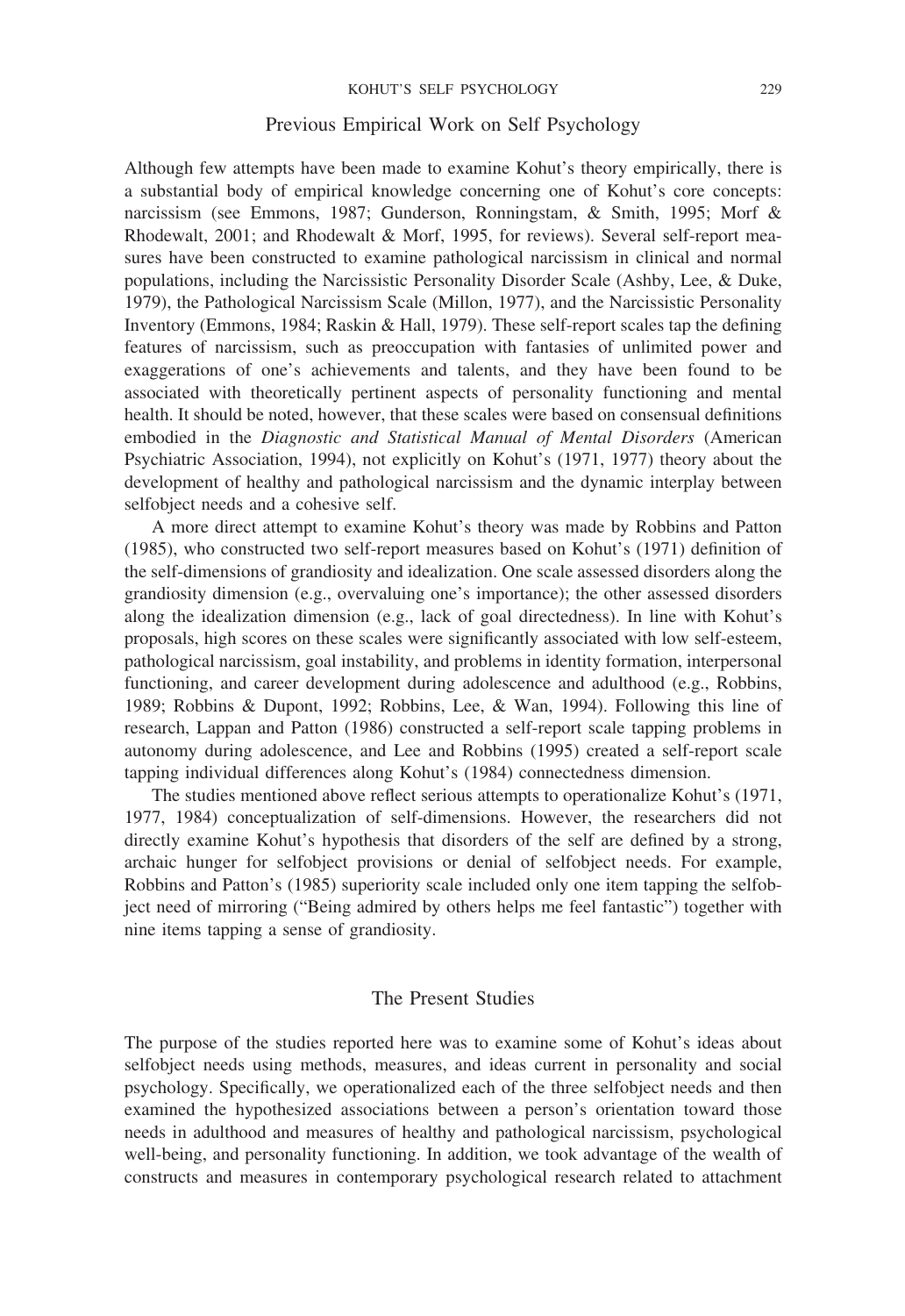orientations toward significant others (e.g., Shaver & Hazan, 1993), self-regulation (e.g., Aspinwall & Taylor, 1997), and self-representations (e.g., Higgins, 1987).

Our studies began with the construction of a self-report scale tapping a person's orientation to selfobject needs in adulthood. The new self-report scale contains items tapping the extent of either (a) hunger for mirroring, idealization, and twinship or (b) avoidance of those three selfobject needs. Using this scale, we examined the independence of the three selfobject needs and the independence between approach and avoidance orientations to those needs. An implication of Kohut's conceptualization of the process of transmuting internalization is that a reduction in hunger for one selfobject provision does not necessarily imply a corresponding change in other selfobject needs. In fact, satisfaction of each selfobject need depends on the opportunities offered by caregivers for mirroring, idealization, or twinship. Moreover, lack of hunger for selfobject provisions does not necessarily imply avoidance of the corresponding needs. In fact, a successful process of transmuting internalization would reduce the hunger associated with these needs without leading people to avoid experiencing them. In our studies, we also examined Kohut's notions about the psychological correlates of these needs. Specifically, we tested hypotheses related to Kohut's claims that strong, archaic selfobject needs or the denial of these needs is linked to pathological narcissism, disorders of the self, and problems in mental health, affect regulation, and interpersonal functioning.

## Study 1

The main purpose of Study 1 was to construct a reliable and valid self-report scale to assess a person's approach and avoidance orientation toward the selfobject needs of mirroring, idealization, and twinship. For this purpose, we developed the Selfobject Needs Inventory (SONI) and administered it to a large sample of Israeli participants to examine its factor structure, test–retest reliability, interfactor correlations, and associations with other measures tapping constructs related to Kohut's theory (disorders along the three axes of the self: grandiosity, idealization, and connectedness).

# *Method*

*Participants.* Participants were 372 Israeli undergraduates (223 women and 149 men, ranging in age from 19 to 41,  $Mdn = 23$ ) who volunteered to participate in the study.

*Instruments and procedure.* The study was conducted on a group basis with 15–20 participants in each group. Participants were asked to take part in a study on human motivation and to complete the SONI. This scale was originally written in Hebrew and consisted of 38 items (the English version of these items is shown in the Appendix) tapping the strength of approach and avoidance orientations toward the selfobject needs for mirroring, idealization, and twinship. Each item was constructed to tap either an approach or an avoidance orientation to one of the three selfobject needs. Participants read each item and rated the extent to which it was self-descriptive. Ratings were made on a 7-point scale, ranging from *not at all* (1) to *very much* (7).

The SONI is based closely on Kohut's (1971, 1977, 1984) writings and conceptualization of selfobject needs. The scale-development process consisted of the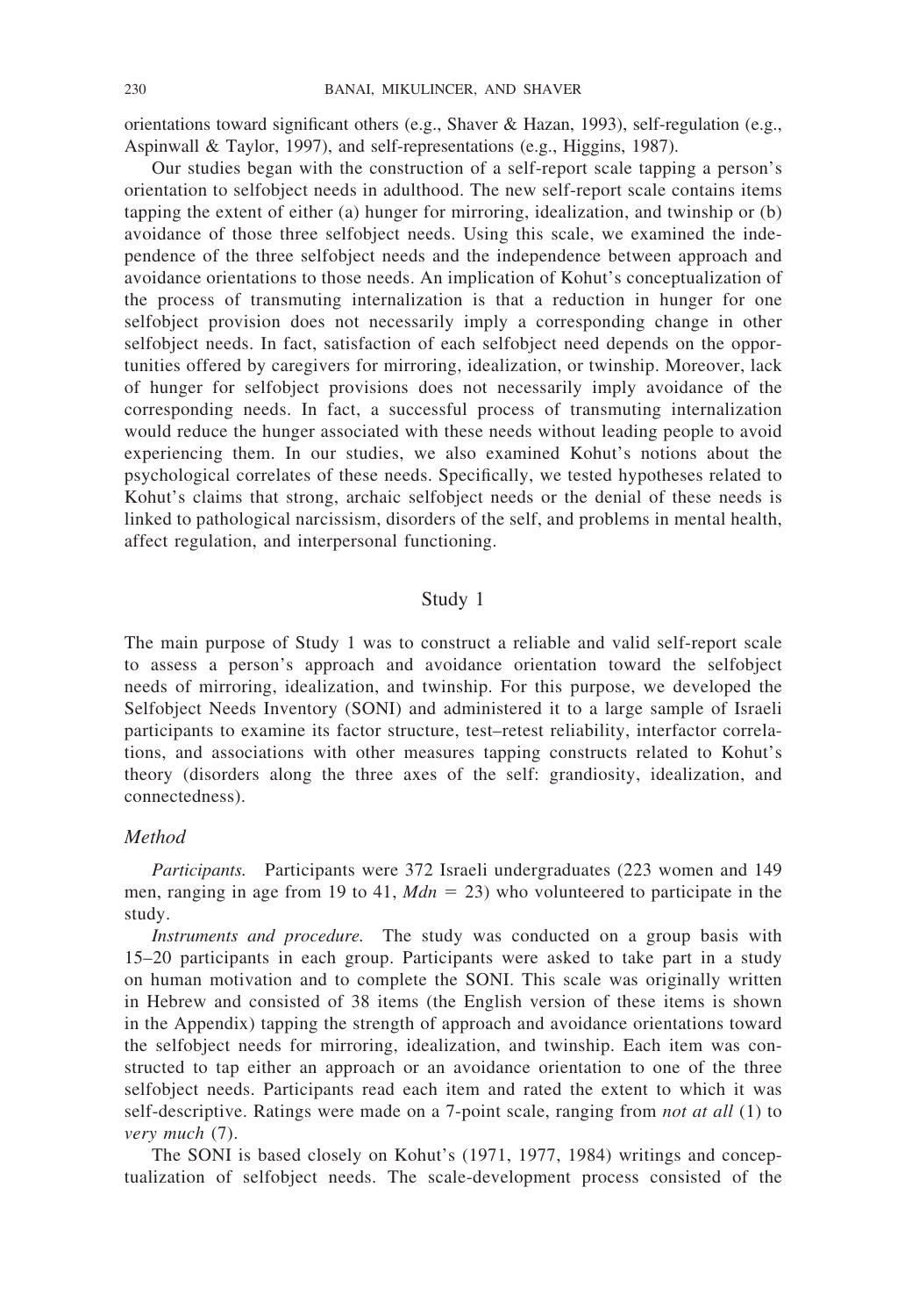following stages. First, we constructed a pool of 118 items that seemed to fit Kohut's conceptualization of selfobject needs for mirroring, idealization, and twinship. For each need, we constructed items that reflect a person's "hunger" for a particular selfobject provision as well as items that reflect a person's avoidance of the corresponding need.

In the second stage, we asked seven senior Israeli clinical psychologists to indicate whether each of the 118 items fits Kohut's conceptualization of the selfobject need that the particular item was intended to tap. These psychologists all identified themselves as self psychologists who work within Kohut's theoretical and therapeutic guidelines, teach Kohut's theory in Israeli institutes and universities, and are recognized as the leaders of self psychology in Israel. Each psychologist received a list of the 118 items, organized according to the selfobject need they were intended to tap. Specifically, the psychologists received a sheet with a particular selfobject need in the title (e.g., "hunger for mirroring") and a list of all of the items designed to tap this need. They were asked to read each item and mark a "<sup>+</sup>" for ones that fit Kohut's definition of the selfobject need in question and a " $-$ " for ones that did not fit Kohut's definition. The psychologists made the ratings separately in their own offices. The ratings of all 118 items exhibited high interjudge reliability (more than 95% agreement between judges; kappa coefficients higher than .60). We therefore summarized judges' ratings and retained 43 items that the seven judges characterized as fitting Kohut's conceptualization of the relevant selfobject need.

In the third stage of scale development, we constructed an initial version of the SONI containing the 43 items retained on the basis of the judges' ratings and administered it to a sample of 295 Israeli undergraduates. We then conducted item and factor analyses to identify items that were not normally distributed or did not correlate highly with the total scale score (*r* less than .20). Following these steps, we dropped 3 items with skewed distributions and 2 items that correlated too weakly with the total scale score. This left 38 items in the final SONI: 21 items tapping hunger for selfobject provisions and 17 items tapping an avoidance orientation toward selfobject needs.

## *Results and Discussion*

*Factor structure.* A factor analysis with varimax rotation was conducted on the SONI's 38 items to examine the construct validity of Kohut's conceptualization of approach and avoidance orientations to the selfobject needs for mirroring, idealization, and twinship. This analysis revealed five major factors (eigenvalues  $>1$ ), which explained 50% of the variance (see factor loadings in Table 1). The first factor (15% of explained variance) included 8 items (loading  $> .40$ ) that tap an approach orientation ("hunger") toward twinship (e.g., "I feel better when I and someone close to me share similar feelings toward other people," "It is important for me to feel that a close friend and I are 'in the same boat'"). The second factor (12%) included 11 items that tap an avoidance orientation toward the selfobject needs of idealization and twinship (e.g., "I would rather not belong to a group of people whose lifestyle is similar to mine," "I find it difficult to accept guidance even from people I respect"). The items on this factor did not sharply distinguish between these two motivational orientations. Factor 3 (9%) included 7 items that assess an approach orientation toward the need for idealization (e.g., "I am attracted to successful people," "I feel better about myself when I am in the company of experts"). Factor 4 (7%) included 6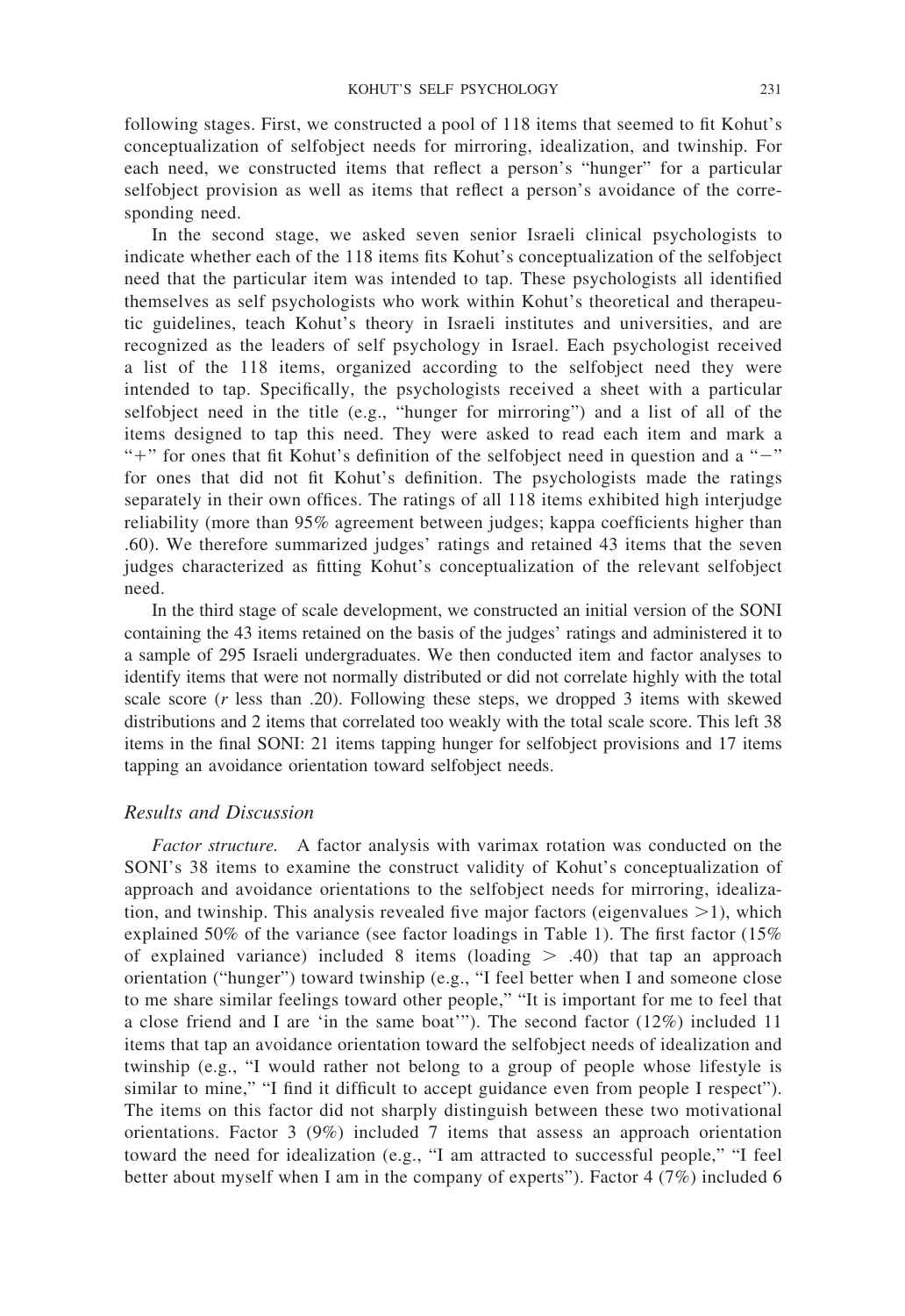| Item                | Factor 1 | Factor 2 | Factor 3 | Factor 4 | Factor 5 |
|---------------------|----------|----------|----------|----------|----------|
| $27\,$              | .82      |          |          |          |          |
| $14\,$              | $.80\,$  |          |          |          |          |
| $22\,$              | .79      |          |          |          |          |
| 32                  | .79      |          |          |          |          |
| $12\,$              | .77      |          |          |          |          |
| $21\,$              | .76      |          |          |          |          |
| $\,$ 8 $\,$         | .74      |          |          |          |          |
| $\sqrt{2}$          | .68      |          |          |          |          |
| $20\,$              |          | $.71\,$  |          |          |          |
| 38                  |          | .70      |          |          |          |
| 16                  |          | .68      |          |          |          |
| 28                  |          | .64      |          |          |          |
| $\overline{9}$      |          | .63      |          |          |          |
| $\overline{6}$      |          | .59      |          |          |          |
| $\overline{3}$      |          | .56      |          |          |          |
| 34                  |          | .54      |          |          |          |
| 13                  |          | .53      |          |          |          |
| $25\,$              |          | .53      |          |          |          |
| 30                  |          | .52      |          |          |          |
| $17\,$              |          |          | .75      |          |          |
| 19                  |          |          | .71      |          |          |
| 36                  |          |          | .71      |          |          |
| 26                  |          |          | .71      |          |          |
| $\overline{4}$      |          |          | .70      |          |          |
| $31\,$              |          |          | $.67\,$  |          |          |
| $10\,$              |          |          | .61      |          |          |
| 11                  |          |          |          | .80      |          |
| $\boldsymbol{7}$    |          |          |          | .76      |          |
| $\mathbf{1}$        |          |          |          | .74      |          |
| 29                  |          |          |          | .73      |          |
| 33                  |          |          |          | .66      |          |
| 35                  |          |          |          | $.57\,$  |          |
| 23                  |          |          |          |          | $.77\,$  |
| 37                  |          |          |          |          | .75      |
| 24                  |          |          |          |          | $.71\,$  |
| $15\,$              |          |          |          |          | $.71\,$  |
| $18\,$              |          |          |          |          | .66      |
| $\overline{5}$      |          |          |          |          | .51      |
| Cronbach's $\alpha$ | .91      | .83      | .83      | .81      | .79      |

*Factor Loadings of Selfobject Needs Inventory Items After Varimax Rotation (Study 1)*

*Note.* Alphas are for unit-weighted scales based on items with loadings above .40 on a factor. All of the items, listed by the numbers shown above, appear in the Appendix.

items that were theoretically constructed to tap an approach orientation toward the need for mirroring (e.g., "I do not function well in situations where I receive too little attention," "I feel hurt when my achievements are not sufficiently admired"). Finally, Factor 5 (7%) included 6 items that tap an avoidance orientation toward mirroring (e.g., "I do not really care what others think about me," "I do not need support and encouragement from others"). As can be seen in Table 1, Cronbach's alpha coeffi-

Table 1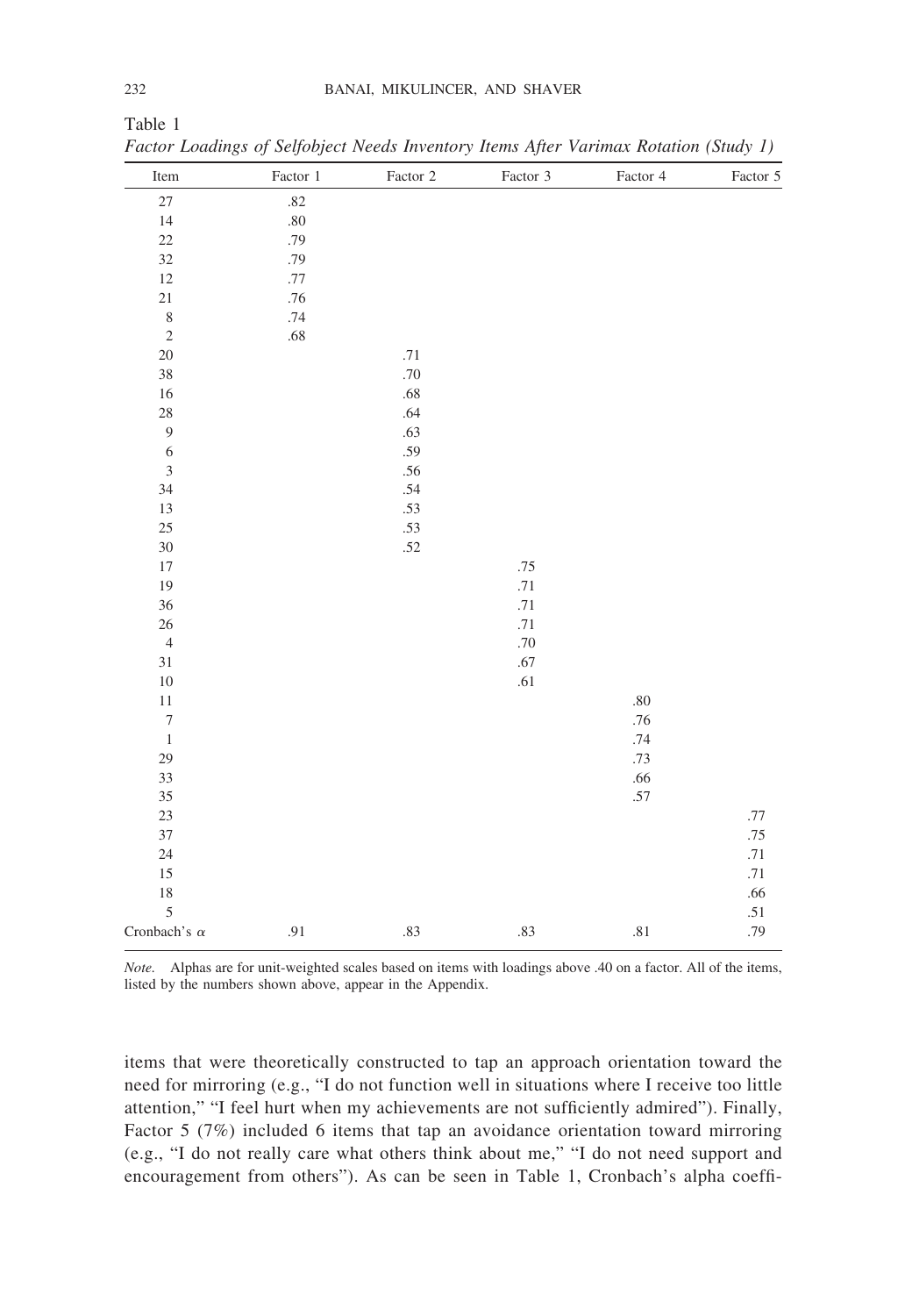cients for unit-weighted scales based on the five factors were acceptable (ranging from .79 to .91), indicating adequate internal consistency for each of the scales.<sup>1</sup>

On the basis of the results of the factor analysis, we computed five SONI scores by averaging items that loaded highly (above .40) on a factor. Pearson correlations revealed significant but weak associations between the hunger for mirroring, hunger for idealization, and hunger for twinship scales ( $rs$  ranging from .17 to .19,  $p \lt 0.01$ ). Also, a significant but weak association was found between avoidance of mirroring and avoidance of idealization/twinship,  $r(370) = .15$ ,  $p < .01$ . Avoidance of mirroring was not significantly associated with hunger for mirroring,  $r(370) = -.03$ , and avoidance of idealization/twinship was not significantly associated with hunger for idealization,  $r(370) = .05$ , or hunger for twinship,  $r(370) = .06$ .

Overall, the results are compatible with the idea that hunger for and avoidance of particular selfobject provisions are distinct, as are the three kinds of selfobject needs, although we were not able to distinguish between avoidance of a need for idealization and avoidance of a need for twinship. We attempted to distinguish between these two orientations by using a forced six-factor solution in the reported factor analysis, but this solution was not able to distinguish between the two orientations. Rather, it decomposed other theoretically coherent factors. We therefore decided to accept this single deviation from the expected structure for the purpose of testing the hypotheses under examination in the present article. Further research will be needed to analyze the SONI using item response theory to determine the coverage of the existing items and to discover whether the two forms of avoidance can be empirically distinguished.

*Test–retest reliability.* A subsample of 80 participants completed the SONI twice, 2 months apart. Alpha coefficients for each of the five SONI scales were high at both times (between .83 and .89 at Time 1; between .81 and .91 at Time 2). Moreover, test–retest reliability coefficients were high for each of the five scales (ranging from .84 to .87). These results indicate high internal consistency and stability over a 2-month period for each of the five SONI scales.

*Gender and age differences.* A series of *t* tests revealed no significant association between gender and scores on the five SONI scales. Pearson correlations revealed no significant associations between age and the five scales.<sup>2</sup>

*Concurrent validity.* A subsample of 75 participants completed the SONI together with Robbins and Patton's (1985) scales of superiority (10 items, Cronbach's  $\alpha = .75$ ) and goal instability (10 items,  $\alpha = .74$ ) and Lee and Robbins's (1995) lack of connectedness scale (8 items,  $\alpha = .78$ ). These scales were designed to tap Kohut's conceptualization of disorders along the three axes of the self—grandiosity, idealization, and connectedness and hence should be associated with SONI scores. In fact, Kohut (1984) hypothesized that hunger for or avoidance of selfobject provisions is associated with disorders of the self. In support of this view, a canonical correlation between the set of five SONI scores and

<sup>&</sup>lt;sup>1</sup>The five-factor structure of the SONI was replicated in a confirmatory factor analysis conducted on the collapsed samples of Studies  $2-7$  ( $N = 573$ ). The overall goodness of fit of the model assuming that the 38 SONI items load onto five separate unrelated factors was assessed using the LISREL VII program (Jöreskog & Sörbom, 1984). The findings indicated an adequate fit between the theoretical model and the data: A chi-square test yielded a nonsignificant difference between the model's implied correlations and the data correlation matrix, and the goodness-of-fit index (.98) and the adjusted goodness-of-fit index (.95) were high. <sup>2</sup>

<sup>&</sup>lt;sup>2</sup>Findings from Studies 2–7 also revealed that gender and age were not significantly associated with the five SONI scales.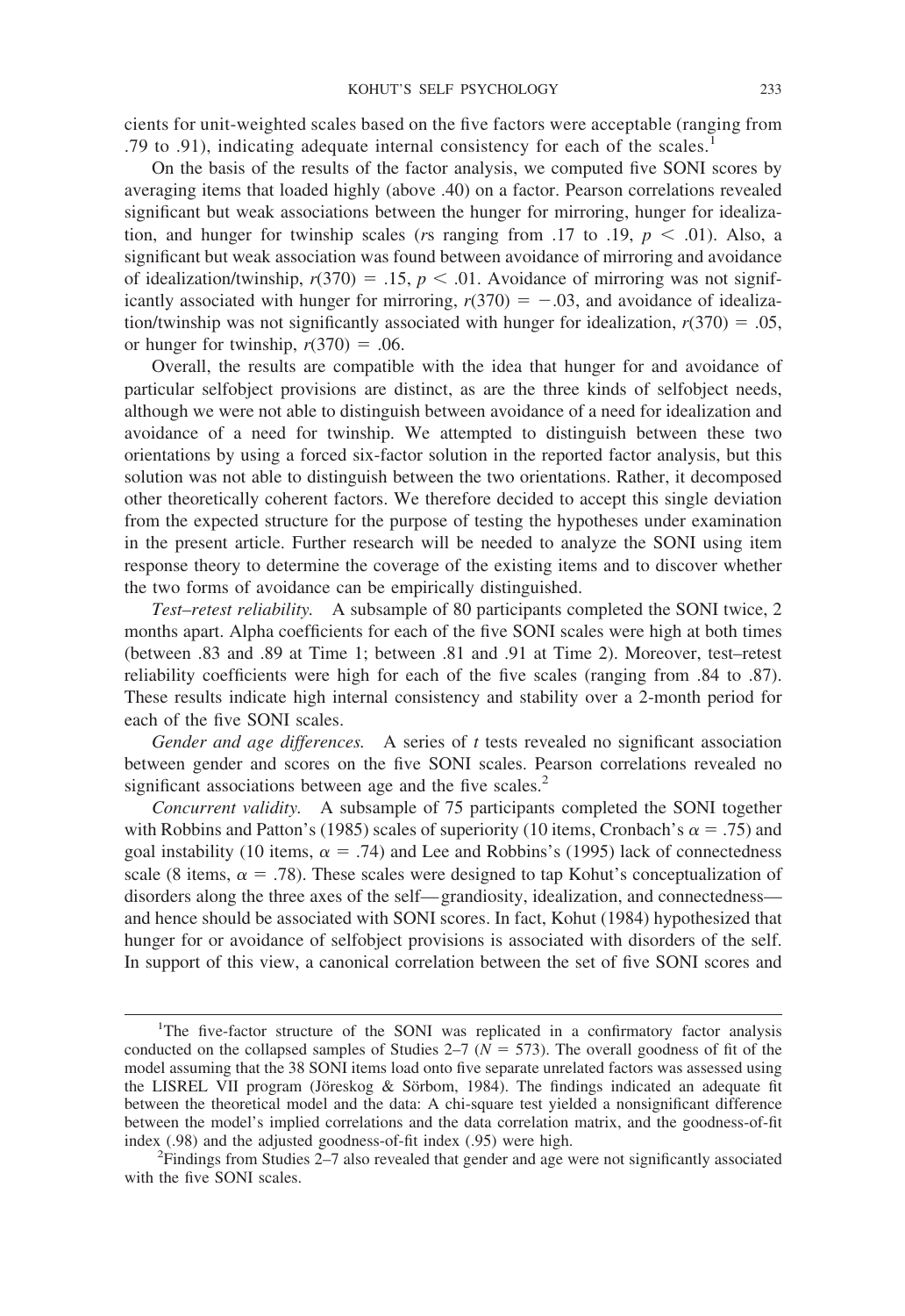the superiority, goal instability, and lack of connectedness scores yielded a significant association,  $rc = .44$ ,  $F(15, 186) = 2.97$ ,  $p < .01$ .

Pearson correlations revealed a pattern of theoretically coherent associations: (a) The superiority score was significantly related to hunger for mirroring,  $r(73) = .35$ ,  $p < .01$ , and avoidance of mirroring,  $r(73) = .34$ ,  $p < .01$ ; (b) the goal instability score was significantly associated with hunger for idealization,  $r(73) = .32$ ,  $p < .01$ ; and (c) the lack of connectedness score was significantly associated with hunger for twinship,  $r(73) = .29$ ,  $p < .01$ , and avoidance of twinship/idealization,  $r(73) = .36$ ,  $p < .01$ . Other correlations ranged from .01 to .08 and were not significant.

This pattern of correlations provided strong evidence for the concurrent and discriminant validity of the SONI scores. Deficits in the provision of mirroring (high scores on the hunger for mirroring and avoidance of mirroring factors) were associated with problems on the grandiosity axis (superiority score) but not with problems on the idealization and connectedness axes. Moreover, deficits in the provision of idealization were associated with problems on the idealization axis (goal instability score) but not with problems on the grandiosity and connectedness axes. Deficits in the provision of twinship were associated with problems on the connectedness axis (lack of connectedness score) but not with grandiosity-related problems. Of importance, the correlations were moderate (ranging from .29 to .36), implying that the SONI scores were not redundant with existing scales measuring disorders of the self.

*Conclusions.* Overall, the findings support Kohut's conceptualization of selfobject needs and show that the SONI has good psychometric properties. First, the scales clearly differentiated between approach and avoidance tendencies, thereby validating the conceptualization of independently developing hunger for and avoidance of certain selfobject provisions. Second, the factor analysis sorted approach-orientation items into Kohut's three categories (need for mirroring, need for idealization, and need for twinship), and interfactor correlations indicated only weak associations between these different motivational orientations. With respect to the avoidance items, the factor analysis and interfactor correlations indicated that participants differentiated between avoidance of mirroring and avoidance of other selfobject needs but failed to differentiate between avoidance of idealization needs and avoidance of twinship needs. Third, reliability analyses revealed that the five SONI scales had acceptable internal consistency and exhibited impressive stability over a 2-month period. Fourth, theoretically coherent associations were found between the SONI scores and scales tapping disorders of the self.

Overall, the SONI contains five well-differentiated and reliable factors that correspond to Kohut's conceptualization of hunger for and avoidance of selfobject provisions. Furthermore, as predicted, these factors are associated with problems related to the grandiosity, idealization, and connectedness axes of the self. Even though two of the forms of avoidance merged into a single factor, we consider the SONI adequate as a preliminary vehicle for exploring several of Kohut's (1971, 1977, 1984) key ideas.

## Study 2

The main purpose of Study 2 was to examine Kohut's (1977, 1984) hypothesis that strong hunger for selfobject provisions or the development of an avoidance orientation toward selfobject needs is associated with interpersonal maladjustment and problems in forming and maintaining close relationships. Kohut (1977, 1984) reasoned that parents of children who were destined to become maladjusted adults had not satisfied their children's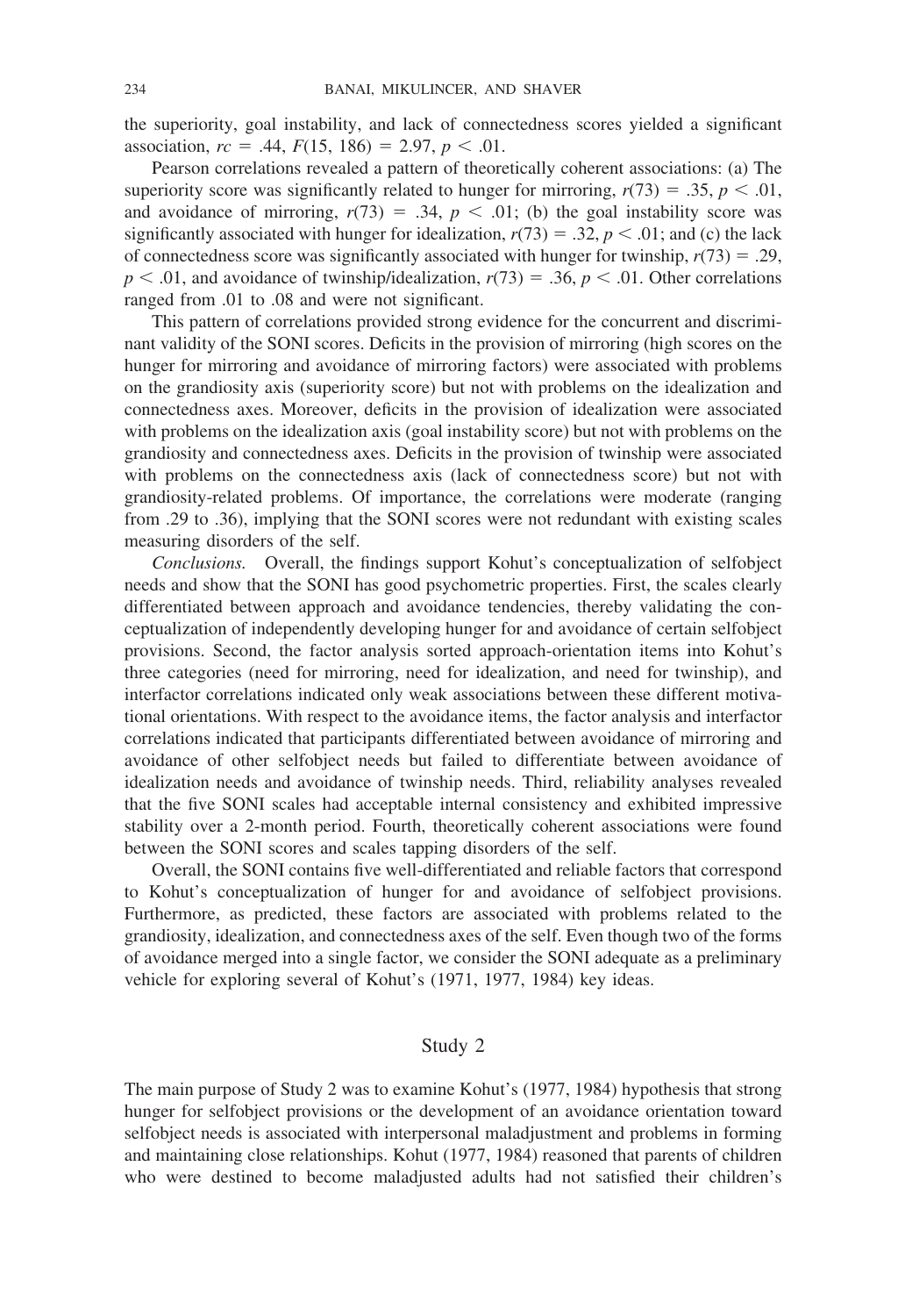selfobject needs, which caused the children later on to enter close relationships with worries and anxieties about their partners' good will. Such people were thought by Kohut to be motivated to satisfy frustrated narcissistic needs or defend themselves from further frustration of these needs, which caused them to view relationship partners as selfobjects rather than as independent persons with their own legitimate concerns. That is, people whose selfobject needs were unsatisfied were expected to view partners as providing opportunities for fulfillment of frustrated selfobject needs or as causes of narcissismrelated frustration and pain. This narcissistic orientation would be a potential source of relationship worries and conflicts.

To examine this hypothesis, we administered the SONI together with a series of measures designed to assess problems in interpersonal functioning. First, we assessed a person's *attachment style* (Brennan, Clark, & Shaver, 1998; Hazan & Shaver, 1987), focusing on signs of attachment insecurity in the form of attachment anxiety or attachment avoidance. Attachment *anxiety* includes negative views of the self, a strong desire for closeness in relationships, and a tendency to worry about abandonment. Attachment *avoidance* refers to negative views of others and a defensive inclination to avoid closeness and dependency (Brennan et al., 1998). High scores on these attachment dimensions have been associated with interpersonal maladjustment and problems in the formation and maintenance of close relationships (see Feeney, 1999; Mikulincer & Shaver, 2003; Shaver & Clark, 1994; and Shaver & Hazan, 1993, for reviews). Second, we assessed a person's *fear of intimacy* (Descutner & Thelen, 1991), which includes problems in exchanging personal information, thoughts, and feelings with close others and in promoting and maintaining a sense of togetherness. Fear of intimacy has been shown to be associated with attachment avoidance as well as with other problems in interpersonal functioning (e.g., Descutner & Thelen, 1991). Third, we assessed a person's *rejection sensitivity*—the disposition to anxiously anticipate rejection (Downey, Bonica, & Rincon, 1999; Downey & Feldman, 1996). Prior research has established links between rejection sensitivity and problems in close relationships.

An additional purpose of Study 2 was to examine the discriminant validity of the SONI scales. For this purpose, we asked participants to complete two self-report measures of socially desirable responding and social orientation. Although these two constructs refer to basic social motivations, they are not theoretically related to selfobject needs. Responding in a socially desirable fashion reflects a need for social approval, which might be confounded with the selfobject need for mirroring if the SONI mirroring scale is too broad or vague. This selfobject need involves a desire to be admired and esteemed, not merely approved by others. In fact, whereas socially desirable responding reflects a desire to be perceived as behaving like other people, the selfobject need for mirroring generates a desire to be superior to other people. The second potentially confounded variable, social orientation, reflects a general approach orientation toward social interaction, which might be confused with an approach orientation to selfobject needs. However, whereas social orientation does not refer to any narcissistic need or any specific kind of social relationship, selfobject needs refer to a specific type of relationship in which the partner is mainly perceived as a source of narcissistic satisfaction. We hypothesized that the SONI scales would not be associated with measures of social desirability and social orientation.

## *Method*

*Participants.* Ninety-six Israeli undergraduates (60 women and 36 men, ranging in age from 18 to 40,  $Mdn = 22$ ) volunteered to participate in the study without reward.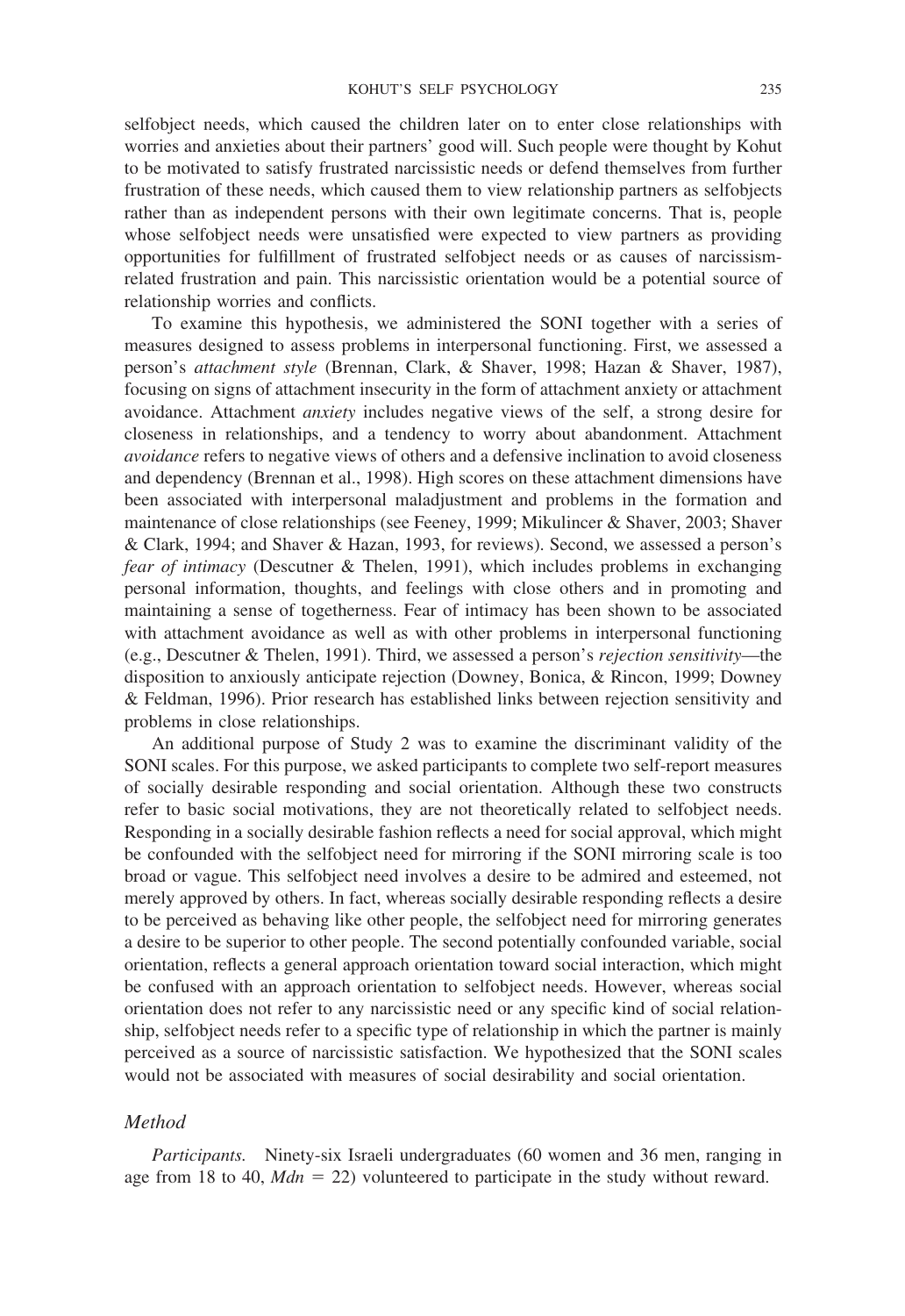*Instruments and procedure.* The study was conducted on a group basis with 15–20 participants in each group. Participants were told that they would participate in a study on motivation and close relationships. Questionnaire order was randomized across participants.

Participants completed the 38-item SONI. In Study 2, Cronbach's alphas for the five SONI scales were acceptable (need for mirroring, .77; need for idealization, .84; need for twinship, .88; avoidance of mirroring, .75; avoidance of idealization/twinship, .91).<sup>3</sup>

So that we could assess problems in interpersonal functioning, participants completed three self-report scales. First, they completed a Hebrew version of the Experiences in Close Relationships Scale (Brennan et al., 1998), which assesses attachment style. This self-report scale consists of 36 items tapping the two basic dimensions of attachment organization: anxiety and avoidance (18 items per dimension). Brennan et al. (1998) have shown that a two-dimensional model of anxiety and avoidance underlies most measures of adult attachment style. Participants rated the extent to which each item was descriptive of their feelings in close relationships on a 7-point scale, ranging from *not at all* (1) to *very much* (7). The reliability and validity of the scale have been demonstrated (Brennan et al., 1998). In the current sample, Cronbach's alphas were high for the 18 anxiety items (.89) and the 18 avoidance items (.91). As intended by the scale's creators, no significant association was found between the two scores  $(r = .17)$ .

Second, participants completed a Hebrew version of the Rejection Sensitivity Questionnaire (RSQ; Downey & Feldman, 1996). The RSQ describes 18 hypothetical situations in which participants are asked to imagine requesting something from a significant other. Participants rated (a) their degree of concern about the outcome of each situation on a 6-point scale, ranging from *very unconcerned* (1) to *very concerned* (6) and (b) the likelihood that the other person(s) would respond in an accepting fashion on a 6-point scale, ranging from *very unlikely* (1) to *very likely* (6). Downey and Feldman (1996) recommended computing a rejection sensitivity score for each situation by multiplying the expected likelihood of rejection (reversing the acceptance expectancy ratings) by the degree of anxiety about the outcome. The RSQ has been shown to be reliable and valid (Downey & Feldman, 1996). In the current sample, Cronbach's alpha for the 18 items was high (.93).

Third, participants completed a Hebrew version of the 35-item Fear of Intimacy Scale (FIS; Descutner & Thelen, 1991). They rated the extent to which an item was selfrepresentative on a 6-point scale, ranging from *not at all* (1) to *very much* (6). The FIS has been found to be reliable and valid (Descutner & Thelen, 1991; Doi & Thelen, 1993). In the current sample, Cronbach's alpha for the FIS items was high (.94).

So that we could assess the SONI's discriminant validity, participants completed a Hebrew version of the 32-item Marlowe–Crowne Social Desirability Scale (Crowne & Marlowe, 1964; Cronbach's  $\alpha = .74$ ). Higher scores reflect a stronger tendency to provide socially desirable responses. Participants also completed a Hebrew version of the 29-item Interpersonal Orientation Scale (Swap & Rubin, 1983). Participants rated the extent to which they agreed with each item on a 5-point scale, ranging from *not at all* (1) to *very much* (5) (Cronbach's  $\alpha$  = .72). Higher scores indicate a more positive social orientation.

<sup>&</sup>lt;sup>3</sup>In all of the studies reported here, participants completed a Hebrew version of the SONI. The Hebrew versions of all of the other scales used in Studies 2–7 have been constructed and validated in previous studies conducted with Israeli samples.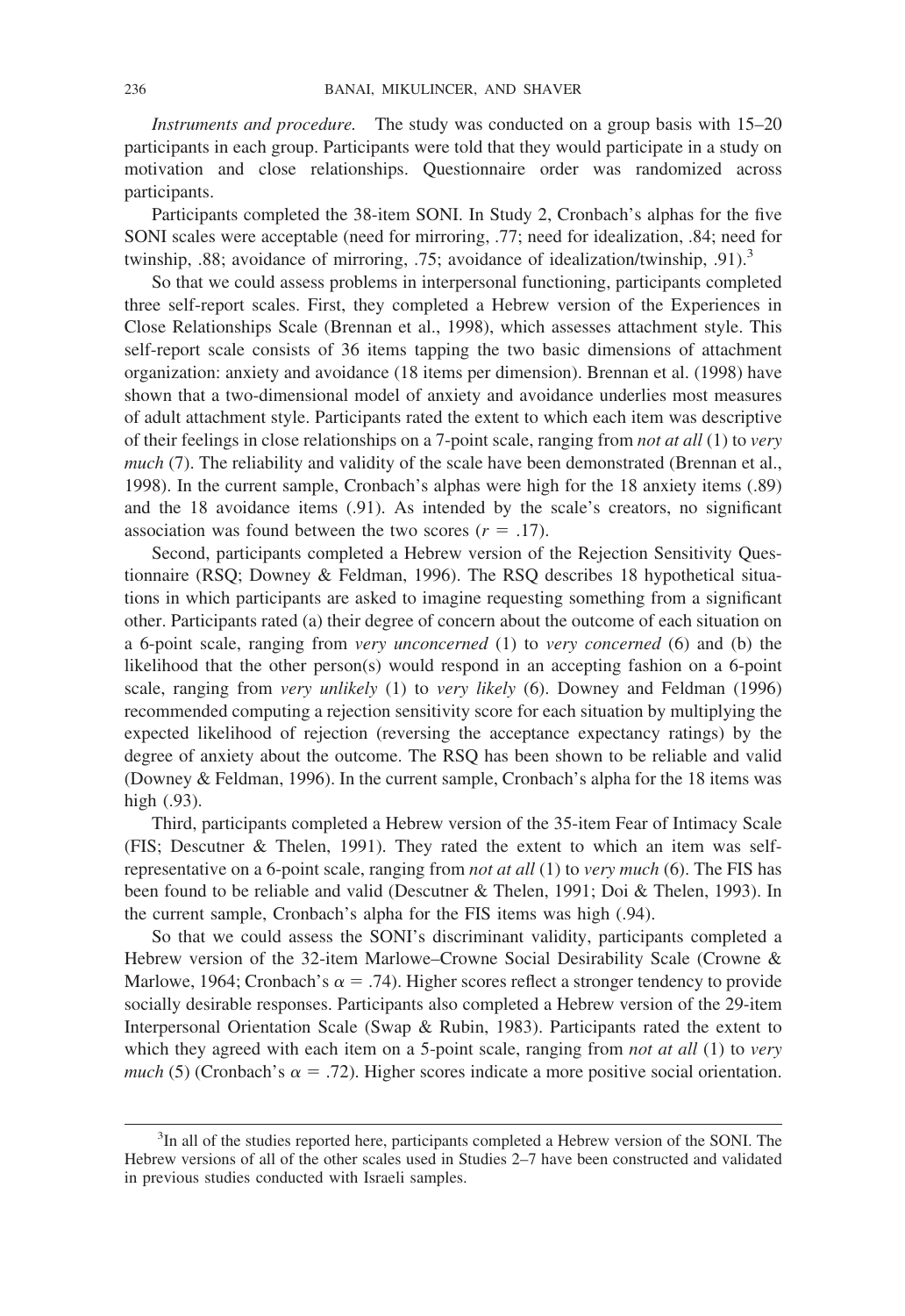# *Results and Discussion*

A canonical correlation between the set of five SONI scales and the set of four interpersonal functioning scores (attachment anxiety, attachment avoidance, rejection sensitivity, and fear of intimacy) yielded a significant association,  $rc = .48$ ,  $F(20, 290) = 6.80$ ,  $p <$ .01. Pearson correlations revealed that hunger for mirroring, idealization, and twinship were significantly associated with attachment anxiety and rejection sensitivity (see Table 2). That is, the higher a person's attachment anxiety and the higher his or her rejection sensitivity are, the stronger is his or her hunger for mirroring, idealization, and twinship. Pearson correlations also revealed significant positive associations between avoidance of selfobject needs, for both mirroring and idealization/twinship, and scores on attachment avoidance and fear of intimacy. The higher a person's attachment avoidance and the higher his or her fear of intimacy are, the stronger was the avoidant orientation toward selfobject needs.

A canonical correlation between the set of five SONI scales and the set of two general social motives (social desirability and social orientation) was not significant,  $rc = .12$ ,  $F(15, 243) = 1.17$ , which supports the discriminant validity of the SONI scales. In addition, most of the Pearson correlations revealed no significant link between SONI scales and scores on social desirability and social orientation (see Table 2). The single exception was a significant inverse association between avoidance of idealization/twinship and social desirability.

The findings provide strong support for the construct and discriminant validity of the SONI. More important, they are in line with Kohut's (1977, 1984) proposal that deficits

#### Table 2

| Measure                  | Need for<br>Mirroring | Need for<br>Idealization | Need for<br>Twinship | Avoidance<br>of Mirroring | Avoidance of<br>Idealization/Twinship |
|--------------------------|-----------------------|--------------------------|----------------------|---------------------------|---------------------------------------|
| Study 2                  |                       |                          |                      |                           |                                       |
| Attachment anxiety       | $.44**$               | $.45**$                  | $.41**$              | .01                       | .17                                   |
| Attachment avoidance     | .10                   | $-.01$                   | .12                  | $.45**$                   | $.49**$                               |
| Rejection sensitivity    | $.34***$              | $.43**$                  | $.38**$              | $-.01$                    | .16                                   |
| Fear of intimacy         | $-.15$                | .10                      | .13                  | $.40**$                   | $.34**$                               |
| Social desirability      | $-.07$                | $-.15$                   | $-.02$               | .01                       | $-.21*$                               |
| Social orientation       | $-.06$                | $-.02$                   | $-.02$               | $-.10$                    | .07                                   |
| Study 3                  |                       |                          |                      |                           |                                       |
| NPI Leadership           | $-.02$                | .17                      | $-.02$               | .12                       | $-.15$                                |
| NPI Self-Admiration      | $.36**$               | .13                      | $-.10$               | .10                       | $.44**$                               |
| NPI Superiority          | $.30**$               | .17                      | $-.11$               | .16                       | $.33**$                               |
| NPI Exploitiveness       | $.46**$               | .14                      | $-.17$               | $-.07$                    | $.37**$                               |
| Study 4                  |                       |                          |                      |                           |                                       |
| Psychological well-being | $-.32**$              | $-.09$                   | $-.30**$             | $-.03$                    | $-.22*$                               |
| Depression               | $.36**$               | .11                      | $.31**$              | .05                       | $.34**$                               |
| Anxiety                  | $.41**$               | .16                      | $.22*$               | .03                       | $.36**$                               |
| Hostility                | .06                   | .04                      | .13                  | $.24**$                   | $.50**$                               |
| Self-esteem              | $-.44**$              | $-.10$                   | $-.27**$             | $-.08$                    | $-.17$                                |
|                          |                       |                          |                      |                           |                                       |

*Pearson Correlations of the Selfobject Needs Inventory Scales With Measures of Problems in Interpersonal Functioning, Narcissistic Personality, Mental Health, and Self-Esteem (Studies 2–4)*

*Note.*  $NPI = Narcissistic $Personality$  Inventory.$ 

 $* p < .05.$  \*\*  $p < .01.$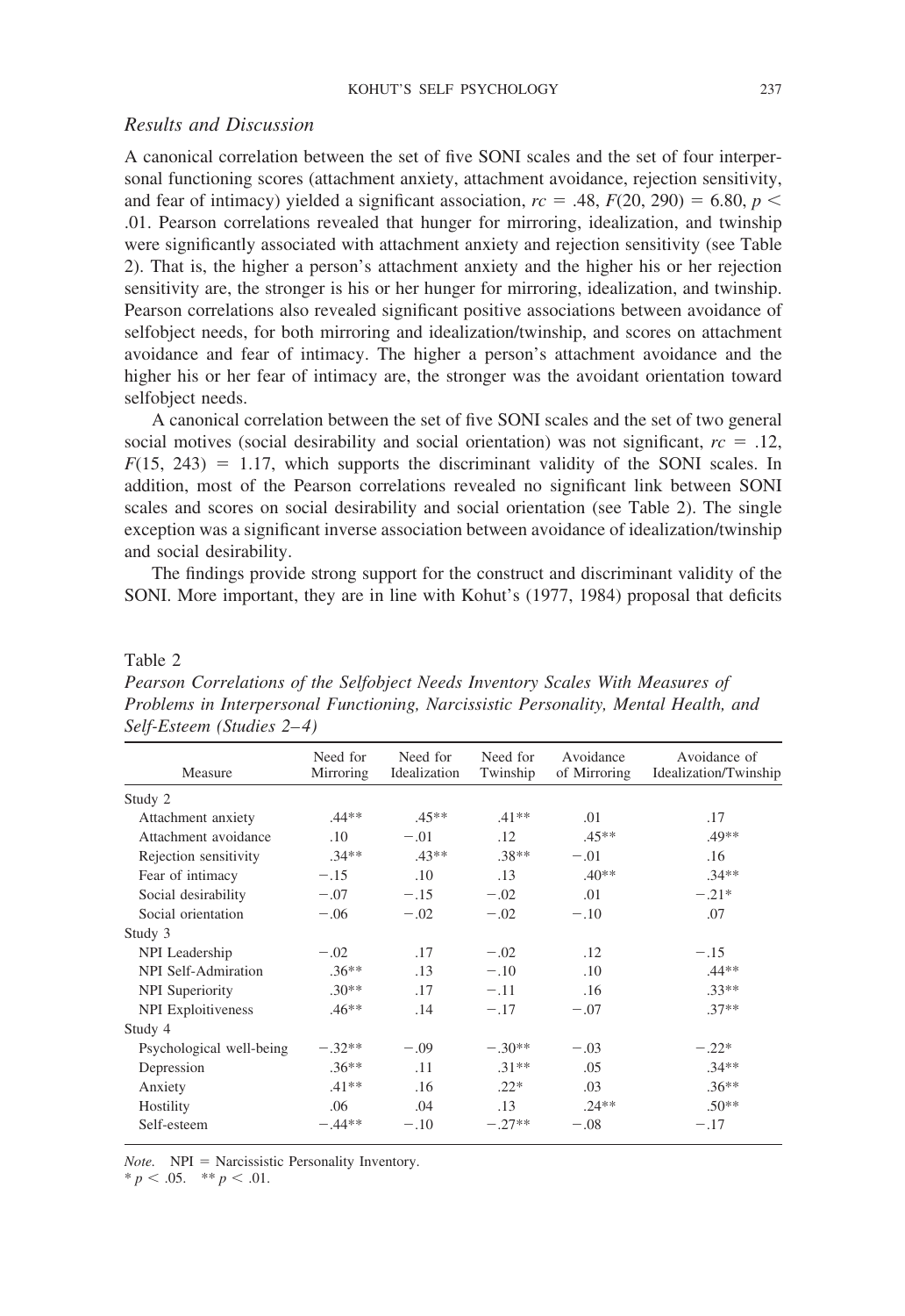in selfobject provisions are related to problems in interpersonal functioning. The findings can be summarized in terms of two patterns of specific associations. First, hunger for selfobjects was significantly associated with attachment anxiety in general and with worries about rejection in particular. This pattern reveals the interpersonal insecurities and deficiencies of individuals who have strong selfobject needs in adulthood. Such people approach close relationships with hunger for closeness and dependency, defining features of attachment anxiety, as well as with worries about rejection and abandonment. It seems that both hunger for selfobjects and attachment anxiety are associated with clinging to others so as to attain security and relief from distress.

Second, avoidance of selfobject needs was significantly associated with attachment avoidance in general and fear of intimacy in particular. This pattern confirms the defensive nature of the avoidance of selfobject needs. Such avoidance may be part of a broader defensive strategy by which people avoid closeness and intimacy in order to protect themselves from the frustration of selfobject needs, as well as protecting themselves from social rejection following the overt expression of these needs. These findings suggest that both avoidance of selfobject needs and attachment avoidance reflect a defensive stance against the unwanted recurrence of painful and frustrating interpersonal events.

# Study 3

The main goal of Study 3 was to examine Kohut's (1977, 1984) theoretical proposal that hunger for selfobjects and avoidance of selfobject needs in adulthood are underlying psychodynamic components of the narcissistic personality. To examine this hypothesis, we administered the SONI together with the Narcissistic Personality Inventory (NPI; Raskin & Hall, 1979). This questionnaire was created to assess individual differences in the extent to which a grandiose sense of self and a grandiose fantasy life combine with hypersensitivity, exhibitionism, feelings of entitlement, interpersonal exploitiveness, and a lack of empathy for others to form dominant themes in one's personality (Emmons, 1984; Morf & Rhodewalt, 2001; Rhodewalt & Morf, 1995). These themes are the core components of the criteria for narcissistic personality as described in the *Diagnostic and Statistical Manual of Mental Disorders* (American Psychiatric Association, 1994) and are in line with Kohut's (1971, 1977) definition of pathological narcissism. The NPI is the most widely used self-report measure of narcissism for nonclinical populations and has been shown to be reliable and valid (e.g., Emmons, 1984, 1987). Factor analyses of the NPI (Emmons, 1984, 1987) suggest that it contains four factors: Leadership/Authority, Self-Absorption/Self-Admiration, Superiority/Arrogance, and Exploitiveness/Entitlement.

#### *Method*

*Participants.* One hundred ten Israeli undergraduates (69 women and 41 men, ranging in age from 19 to 41,  $Mdn = 22$ ) volunteered to participate in the study.

*Instruments and procedure.* The study was conducted on a group basis with 15–20 participants in each group. Participants were asked to complete a battery of scales dealing with motivation and personality. The order of the questionnaires was randomized across participants.

Participants completed the 38-item SONI. In the Study 3 sample, Cronbach's alphas for the five factors were acceptable (need for mirroring, .74; need for idealization, .77; need for twinship, .85; avoidance of mirroring, .72; avoidance of idealization/twinship, .78). Participants also completed the 37 NPI items that Emmons (1987) found to load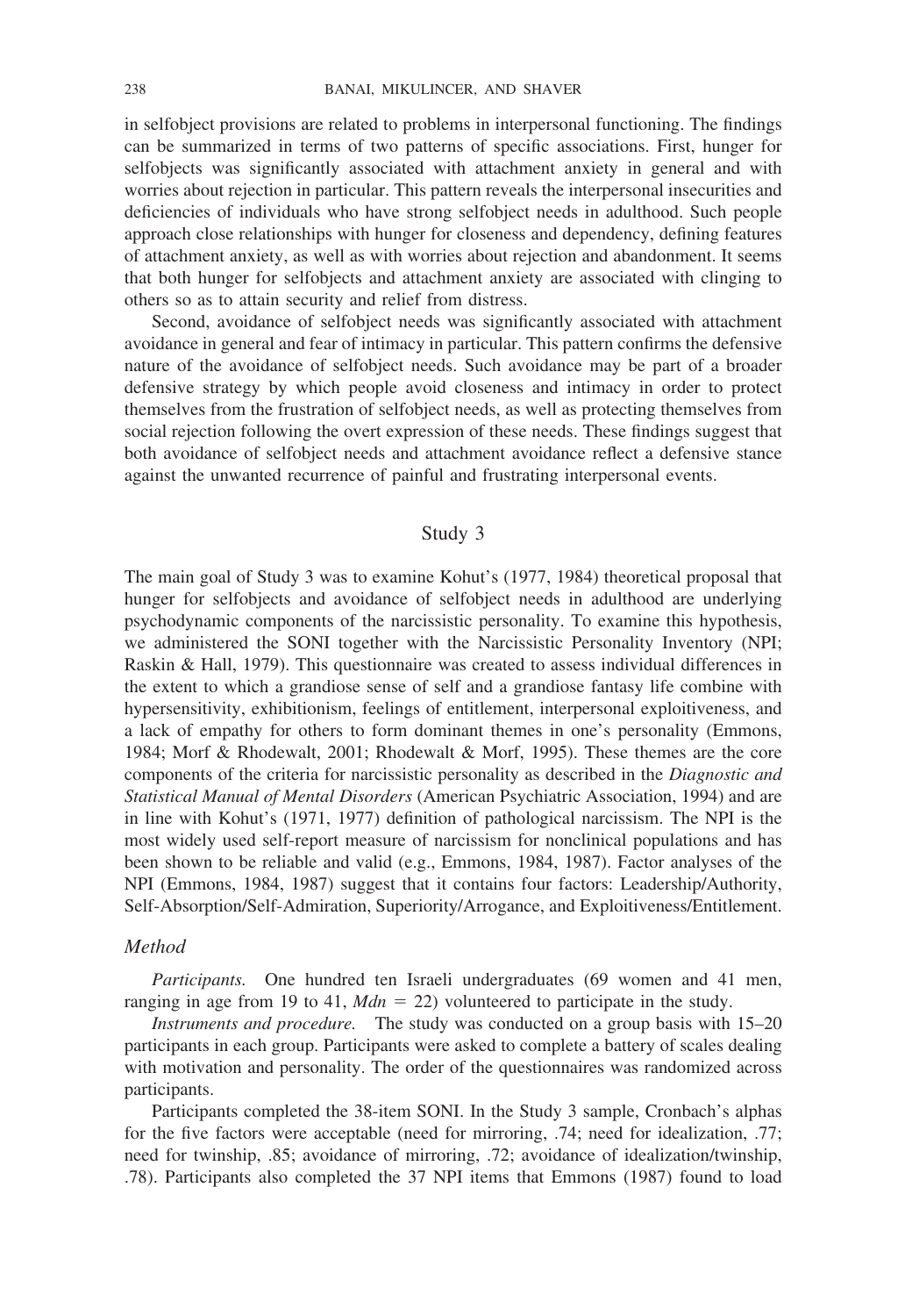highly on one of the four factors of the scale. The Leadership/Authority factor consisted of 9 items; the Self-Absorption/Self-Admiration factor, 9 items; the Superiority/Arrogance factor, 11 items; and the Exploitiveness/Entitlement factor, 8 items. For each item, participants received a pair of sentences and were asked to choose the one that was most self-descriptive. One of the sentences reflected a component of the narcissistic personality. Four scores were computed by summing the number of narcissistic sentences participants endorsed from each of the four factors. In our sample, Cronbach's alphas for the four factors were acceptable (ranging from .75 to .86).

# *Results and Discussion*

A canonical correlation between the set of five SONI scales and the set of four NPI scores yielded a significant association between selfobject needs and narcissistic personality,  $rc = .41, F(20, 336) = 4.30, p < .01$ . As can be seen in Table 2, this canonical correlation was derived from two specific patterns of bivariate associations. First, hunger for mirroring was significantly and positively associated with the Self-Absorption/Self-Admiration, Superiority/Arrogance, and Exploitiveness/Entitlement scales from the NPI. Second, avoidance of idealization/twinship was also significantly and positively associated with these three NPI scales. Selfobject needs for idealization and twinship as well as the avoidance of mirroring were not significantly associated with NPI scores. Moreover, the NPI Leadership/Authority scale was not significantly associated with the SONI scales.

The findings support Kohut's (1971) general claim that selfobject needs or the denial of these needs in adulthood underlies the development of a narcissistic personality. Furthermore, the results refine this general claim by delineating the specific selfobject needs that are significantly related to narcissistic personality. Specifically, this personality pattern is characterized by a strong need for mirroring as well as an avoidance orientation toward idealization and twinship. It seems that narcissistic individuals (those scoring high on self-absorption/self-admiration, superiority/arrogance, and exploitiveness/entitlement) have a strong need to be admired by others, while at the same they avoid expressing their need for guidance from a powerful other or for twinship experiences. In fact, individuals who feel superior to others and treat other people in an exploitive manner need to be admired by others and deny that others are better than or similar to themselves in order to maintain their sense of a grandiose self. For them, doing well, or as well as others, is insufficient; they must do better than everyone else, creating distance between themselves and those less valued others (Robins, Tracy, & Shaver, 2001).

It is interesting that the NPI Leadership/Authority factor was not significantly related to any of the SONI scores. It seems that this NPI factor is fairly different from the others and is less related to pathological forms of narcissism. This conclusion is compatible with existing evidence. For example, Emmons (1987) reported that the Leadership/Authority factor was the only NPI factor that was inversely related to negative self-focused responses and was not significantly related to instability or intensity of positive and negative affective experiences. Moreover, Raskin and Terry (1988) found that Leadership/ Authority items were significantly correlated with adaptive and positive personal traits, such as assertiveness, leadership, self-confidence, and independence. In fact, a detailed analysis of these items reveals that most of them tap healthy manifestations of narcissism, or what Kohut (1971) called a healthy grandiose sense of self—for example, "I see myself as a good leader" and "I'm assertive."

It is important to note that because narcissism was assessed only with the NPI, we do not know whether narcissism really involves only two selfobject needs or whether the NPI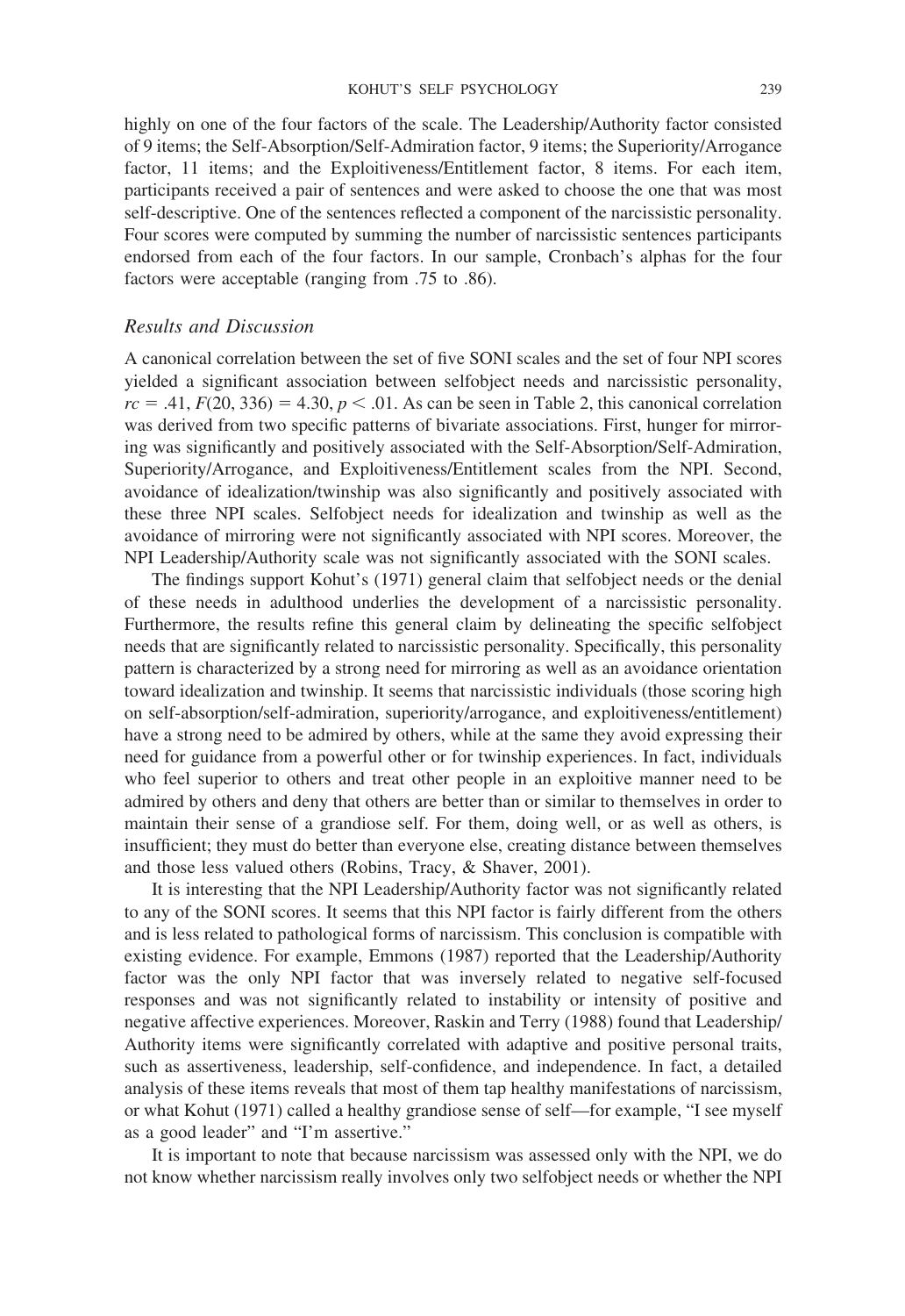taps only certain aspects of narcissism. Although the NPI is to date the most validated measure of narcissism, it clearly does not tap feelings of worthlessness and other related aspects of narcissistic disorders. Thus, in order to obtain a better assessment of the relationship between selfobject needs and narcissism, future research should include multiple measures of narcissism.

## Study 4

The main goal of Study 4 was to examine Kohut's (1977, 1984) claim that strong hunger for selfobjects and avoidance of selfobject needs in adulthood are the underlying determinants of low self-esteem and emotional maladjustment. To test this hypothesis, we administered the SONI together with the Mental Health Inventory (MHI; Veit & Ware, 1983), which assesses psychological well-being, depression, anxiety, and hostility, and the Rosenberg (1979) Self-Esteem Scale.

## *Method*

*Participants.* One hundred thirty Israeli undergraduates (94 women and 36 men, ranging in age from 18 to 30,  $Mdn = 22$ ) volunteered to participate in this study.

*Instruments and procedure.* The study was conducted on a group basis with 15–20 participants in each group. Participants were asked to complete three scales dealing with motivation and emotions, and although they are listed in a particular order here, the presentation order was randomized across participants in the study itself. First, they completed the 38-item SONI. In the Study 4 sample, Cronbach's alphas for the five SONI scales were acceptable (need for mirroring, .85; need for idealization, .81; need for twinship, .89; avoidance of mirroring, .71; avoidance of idealization/twinship, .85). Second, participants completed a Hebrew version of Rosenberg's (1979) 10-item Self-Esteem Scale. Ratings were made on a 4-point scale, ranging from *strongly disagree* (1) to *strongly agree* (4). In our sample, Cronbach's alpha for the 10 items was high (.90). Third, participants completed a Hebrew version of Veit and Ware's (1983) 38-item MHI. Ratings were made on a 6-point scale, ranging from *complete confirmation* (6) to *complete rejection* (1) of applicability of the item to the participant over the preceding 2 weeks. The MHI consists of 14 positive state items that define psychological well-being, 8 items that assess depression, 8 items that tap anxiety, and 8 items that gauge hostility and anger reactions. In the current sample, alphas for the four MHI subscales ranged from .81 to .91.

#### *Results and Discussion*

A canonical correlation between the set of five SONI scales and the set of self-esteem and MHI scores yielded a significant multivariate association,  $rc = .36$ ,  $F(25, 448) = 5.04$ ,  $p < .01$ . Pearson correlations revealed that (a) hunger for mirroring and hunger for twinship were significantly related to low scores on self-esteem and psychological well-being as well as high scores on depression, anxiety, and self-esteem; (b) avoidance of idealization/twinship was significantly associated with low scores on psychological well-being and high scores on anxiety, depression, and hostility; and (c) avoidance of mirroring was significantly related to high scores on hostility (see Table 2). Beyond computing zero-order correlations between selfobject needs and mental health, we also computed partial correlations between these measures, statistically controlling for variations in self-esteem. Kohut (1971) claimed that difficulties in maintaining self-esteem due to the deprivation of selfobject experiences were the link between selfobject needs and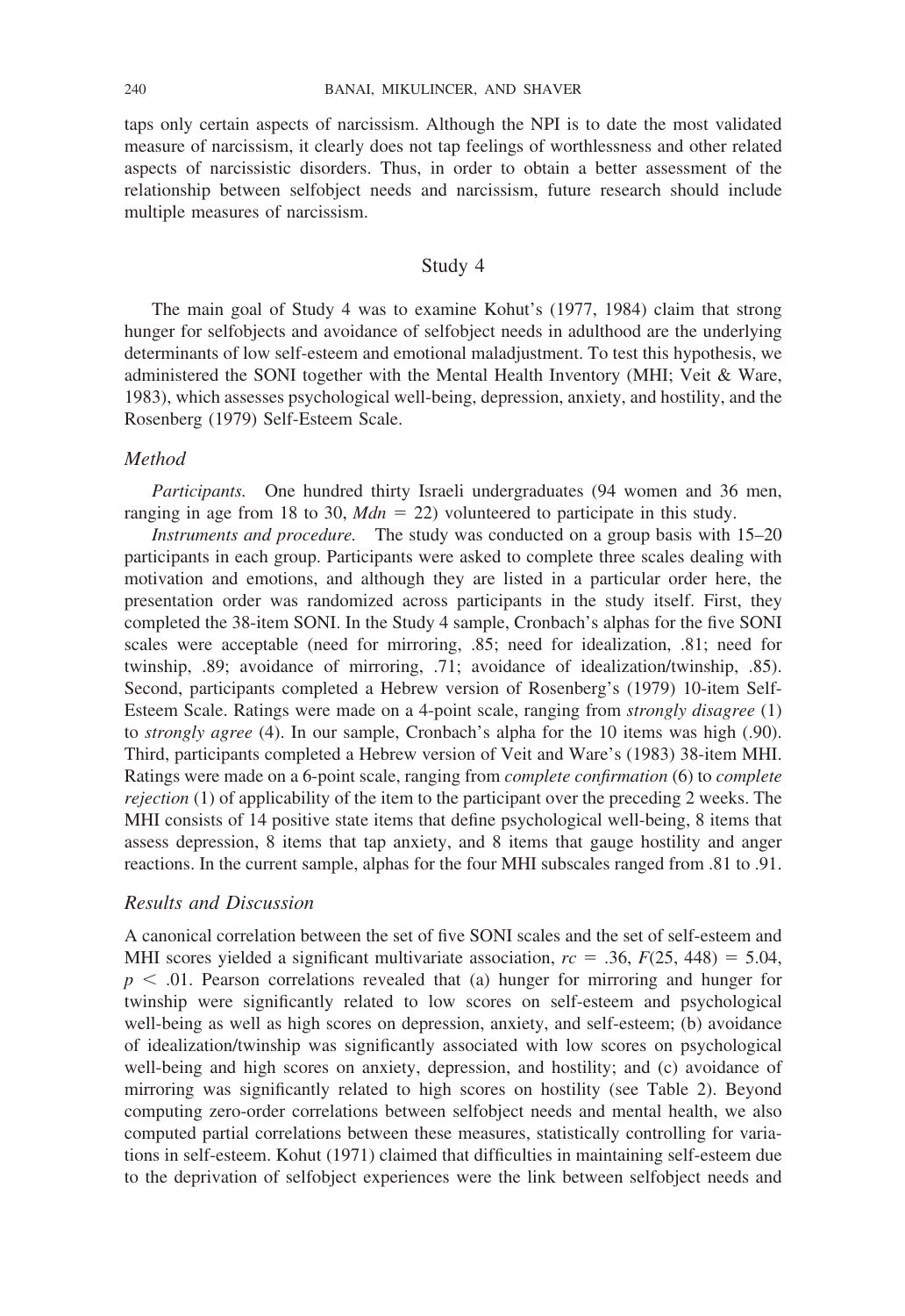psychological disorders. Therefore, controlling statistically for variation in self-esteem should significantly reduce the association between SONI scores and reports of psychological well-being, anxiety, depression, and hostility. The findings partially support this hypothesis. Whereas the statistical control of self-esteem sharply reduced the significant correlations between hunger for mirroring and twinship and scores on well-being, anxiety, and depression (partial  $rs$  of  $-.07, .05,$  and  $.09$  in the case of need for mirroring; partial  $r s$  of  $-.04$ ,  $.08$ , and  $.04$  in the case of need for twinship), it did not notably change the correlations between avoidance of idealization/twinship and scores on well-being, anxiety, depression, and hostility (partial  $rs$  of  $-.20, .30, .32,$  and .47) or the correlation between avoidance of mirroring and hostility (partial  $r = .23$ ). That is, variations in self-esteem seemed to explain the contribution of hunger for selfobjects to mental health problems but failed to explain the contribution of avoidance of these needs.

Overall, the findings support Kohut's (1971) general proposal that selfobject needs and the denial of these needs in adulthood are associated with emotional maladjustment. The results allow us to refine this general proposal by delineating the specific selfobject needs that contribute to different forms or signs of maladjustment. On the one hand, hunger for mirroring and hunger for twinship significantly contributed to forms of emotional maladjustment related to difficulties in maintaining self-esteem. Specifically, these two selfobject needs were associated with low self-esteem and high levels of emotional distress. Moreover, the associations between selfobject needs and emotional distress were mediated by low self-esteem; that is, unmet selfobject needs for mirroring and twinship seem to have contributed to low self-esteem, which in turn contributed to anxiety and depression. Of course, these unmet selfobject needs can also lead to the formation of a defensive facade of self-worth. However, this defensive stance would be related to the denial of these needs and can be assessed only by more implicit measures of self-esteem. This pathway supports Kohut's ideas about the development of emotional maladjustment and fits with cognitive approaches that emphasize the importance of the self in explaining negative affectivity (see Segal, 1988, for a review).

In contrast, avoidance of selfobject needs significantly contributed to forms of emotional maladjustment that were not related to difficulties in maintaining self-esteem. Although avoidance of these needs was related to low levels of psychological well-being and high levels of depression, anxiety, and hostility, such avoidance was not significantly associated with self-esteem. Moreover, self-esteem failed to explain the significant associations between avoidance of selfobject needs and signs of emotional maladjustment. This pattern of findings does not support Kohut's ideas about the formation of psychological disorders. However, it fits with recent research on narcissism, which shows that high NPI scores, found here to be associated with avoidance of selfobject needs (see Study 3), were not related to self-reports of low self-esteem. The effect of avoidance of selfobject needs on emotional maladjustment, particularly on hostility, could not be explained by negative self-views (e.g., Rhodewalt, Madrian, & Cheney, 1998; Rhodewalt & Morf, 1995). It is possible that avoidance of selfobject needs leads to defensive exclusion of negative information about the self, an inflated self-view, and psychological disorders that appear despite or even because of this self-inflation response, such as hostile responses to others (Rhodewalt & Morf, 1998) and the self-critical form of depression described by Blatt et al. (Blatt, 1974; Blatt, D'Afflitti, & Quinlan, 1976).

These differential associations resemble the pattern of findings observed in Study 2, in which selfobject needs were significantly related to attachment anxiety, whereas avoidance of these needs was significantly related to attachment avoidance. Previous studies have shown that attachment anxiety is related to anxiety, depression, and low self-esteem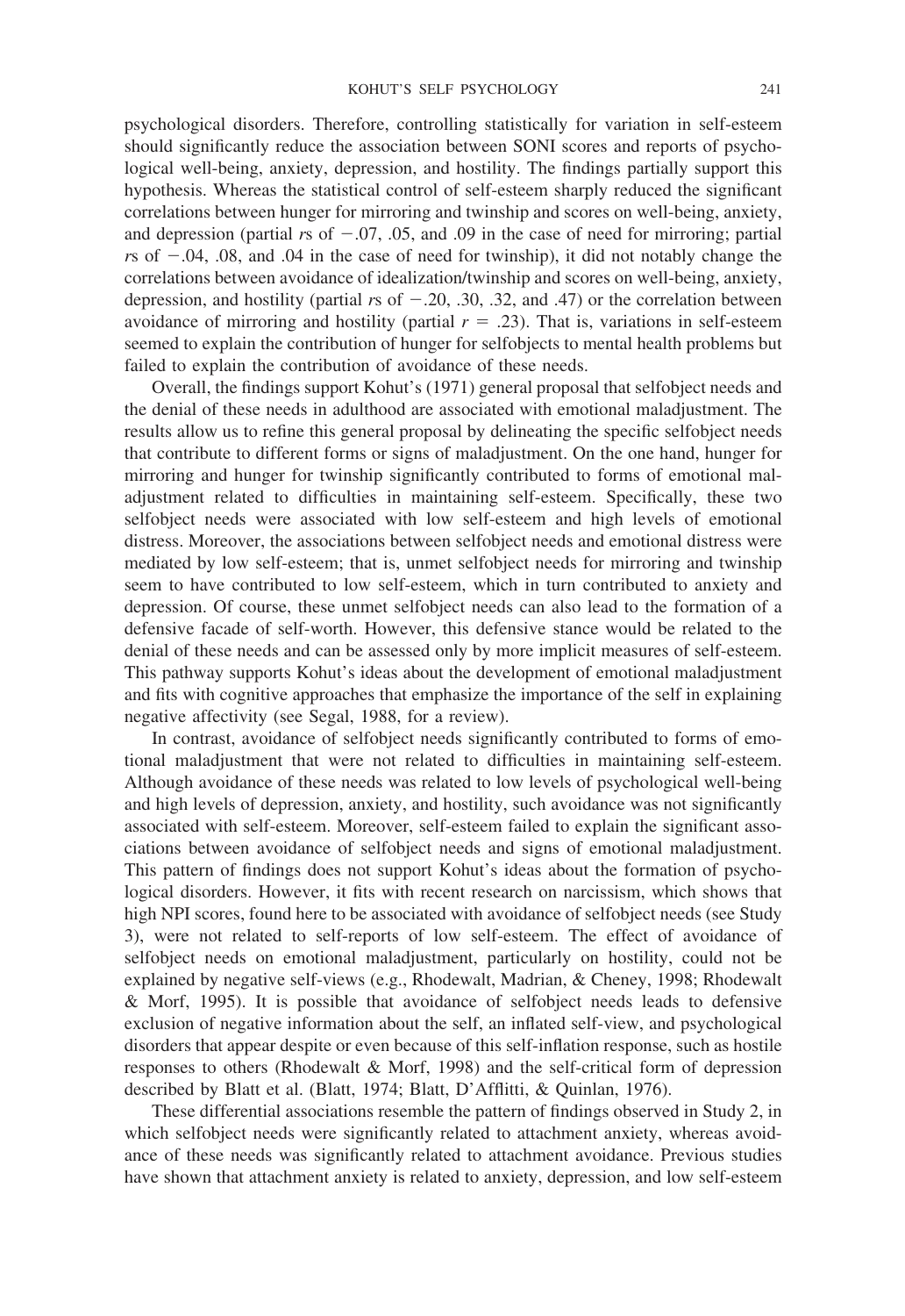(see Mikulincer & Florian, 2001, and Shaver & Hazan, 1993, for reviews) and that attachment avoidance is related to the self-critical form of depression (Zuroff & Fitzpatrick, 1995) and to anger and hostility (Mikulincer, 1998b; Mikulincer, Florian, & Weller, 1993). Moreover, studies have consistently shown that attachment avoidance is not significantly associated with overt reports of low self-esteem (Mikulincer, 1995). Thus, there seem to be two patterns of negative emotional responses. The first consists of low self-esteem and related signs of emotional maladjustment together with an anxious search for love, admiration, and connection to others. The second consists of hostility and emotional maladjustment unrelated to a negative self-view together with avoidance of both attachment and selfobject needs.

It is important to note that Rosenberg's (1979) Self-Esteem Scale taps only explicit manifestations of self-esteem. It is possible that the use of more implicit measures of self-esteem would reveal that the association between avoidance of idealization/twinship needs and mental health problems is still mediated by self-esteem problems. Avoidance of selfobject needs may lead to defensive exclusion of negative self-images. Thus, selfesteem problems could be manifested only in implicit measures of self-esteem. Future research should assess both explicit and implicit manifestations of self-esteem.

Of interest, only hunger for idealization was not significantly associated with any of the mental health and self-esteem scores. It seems that the hunger for powerful idealized figures is not necessarily associated with negative emotions. We comment on this unexpected finding in the General Discussion.

# Study 5

In Study 5, we examined Kohut's (1971) broad notion that hunger for selfobjects or avoidance of selfobject needs are associated with lack of cohesiveness or coherence of self-representations. In Study 5 we focused on one important aspect of self-cohesiveness: the coherence among different facets of the self. According to Higgins (1987), people encode information about different facets of the self, which can be classified according to two dimensions: domains of the self and standpoints on the self. The basic domains are the *actual self,* the attributes that someone believes the person possesses; the *ideal self,* the attributes that someone would like the person to possess; and the *ought self,* the attributes that someone believes the person should possess. The basic standpoints are the person's own view of his or her self, and beliefs about the way significant others perceive him or her.

According to Higgins (1987), strong discrepancies between different domains of and standpoints on the self indicate lack of self-cohesion, because the person has difficulty integrating incoherent and even antagonistic information about the self. Higgins (1987) also proposed that a discrepancy between two facets produces discomfort, and that different kinds of discrepancy produce different kinds of distress (e.g., Higgins, Bond, Klein, & Strauman, 1986; Higgins, Klein, & Strauman, 1985). We hypothesized that hunger for selfobjects or avoidance of selfobject needs, which are assumed to underlie problems in self-cohesion, would be significantly associated with larger discrepancies among the various domains of and standpoints on the self.

In examining this hypothesis, we administered the SONI together with the Selves Questionnaire (Higgins et al., 1985), in response to which participants listed 10 traits associated with one specific facet of the self. Specifically, participants were asked to provide attributes for five facets of the self: (a) actual self from their own point of view;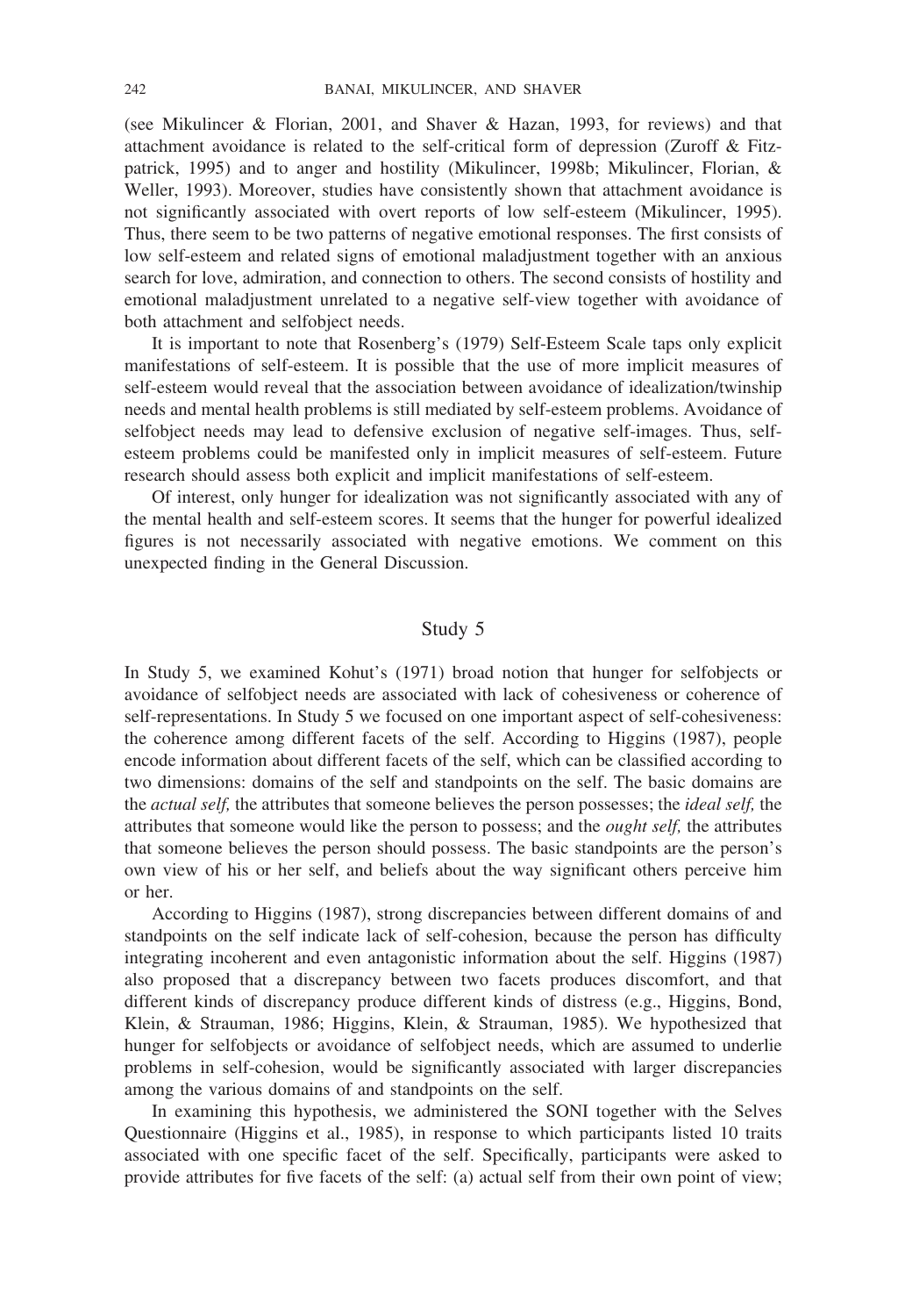(b) ideal self from their own point of view; (c) ought self from their own point of view; (d) actual self from their best friend's point of view; and (e) ideal self from their best friend's point of view. Semantic and quantitative discrepancies were calculated between each pair of facets, and their associations with the five SONI scales were assessed.

# *Method*

*Participants.* Eighty-two Israeli undergraduates (58 women and 24 men, ranging in age from 20 to 36,  $Mdn = 23$ ) volunteered to participate in the study.

*Instruments and procedure.* The study was conducted on a group basis with 15–20 participants in each group. Participants were asked to complete the 38-item SONI and the Selves Questionnaire (Higgins et al., 1986) in a random order. In the Study 5 sample, Cronbach's alphas for the five SONI scales were acceptable (need for mirroring, .83; need for idealization, .80; need for twinship, .88; avoidance of mirroring, .81; avoidance of idealization/twinship, .88). In the Selves Questionnaire, participants received three sheets of paper and listed on each one 10 attributes that define their actual self, ideal self, or ought self from their own point of view. Higgins's (1987) definitions of each domain were provided at the top of each sheet. Next, participants rated the extent to which they actually possessed, ideally would possess, or ought to possess the attribute, using a scale ranging from 1 (*a little*) to 4 (*extremely*). In addition, they received two sheets of paper and listed on each one 10 attributes that they believed their best friend would use to characterize their (the participant's) actual self or ideal self. They also rated the extent to which their best friend believed they (the participant) actually or ideally possessed the attribute on a scale ranging from 1 (*a little*) to 4 (*extremely*).

On the basis of Higgins et al.'s (1986) computational procedure, we calculated three discrepancies between domains of the self from the person's own point of view (actual– ideal, actual–ought, and ideal–ought). We also computed discrepancies between standpoints of the self (a person's own view vs. his or her perception of a best friend's view) with regard to actual self-representations and ideal self-representations. For each discrepancy score, we counted (a) the number of semantic mismatches (i.e., the number of attributes in one domain/standpoint that had semantic opposites on the other domain/ standpoint), (b) the number of mismatches of extent (i.e., the number of synonyms that appeared in two domains/standpoints and differed in extent by more than 1 scale point), and (c) the number of matches (i.e., the number of synonyms that appeared in two domains/standpoints and did not differ in extent by more than 1 point). Semantic matches and mismatches were operationalized using a Hebrew–Hebrew dictionary. Semantic mismatches were given a weight of 2, and mismatches of extent and matches were given a weight of 1; the two types of mismatches were summed, and the matches were subtracted from the sum. On this basis, we computed three discrepancy scores between domains of the self (actual–ideal, actual–ought, and ideal–ought) and two discrepancy scores between standpoints on the self (own vs. best friend's view of actual self and own vs. best friend's view of ideal self).

## *Results and Discussion*

A canonical correlation between the set of five SONI scales and the set of five selfdiscrepancy scores yielded a significant multivariate association,  $rc = .37$ ,  $F(25)$ ,  $269$ ) = 2.05,  $p < .01$ . Pearson correlations revealed that the needs for twinship and mirroring were significantly associated with all five self-discrepancy scores (see Table 3). No other correlations were significant. That is, greater discrepancies between domains of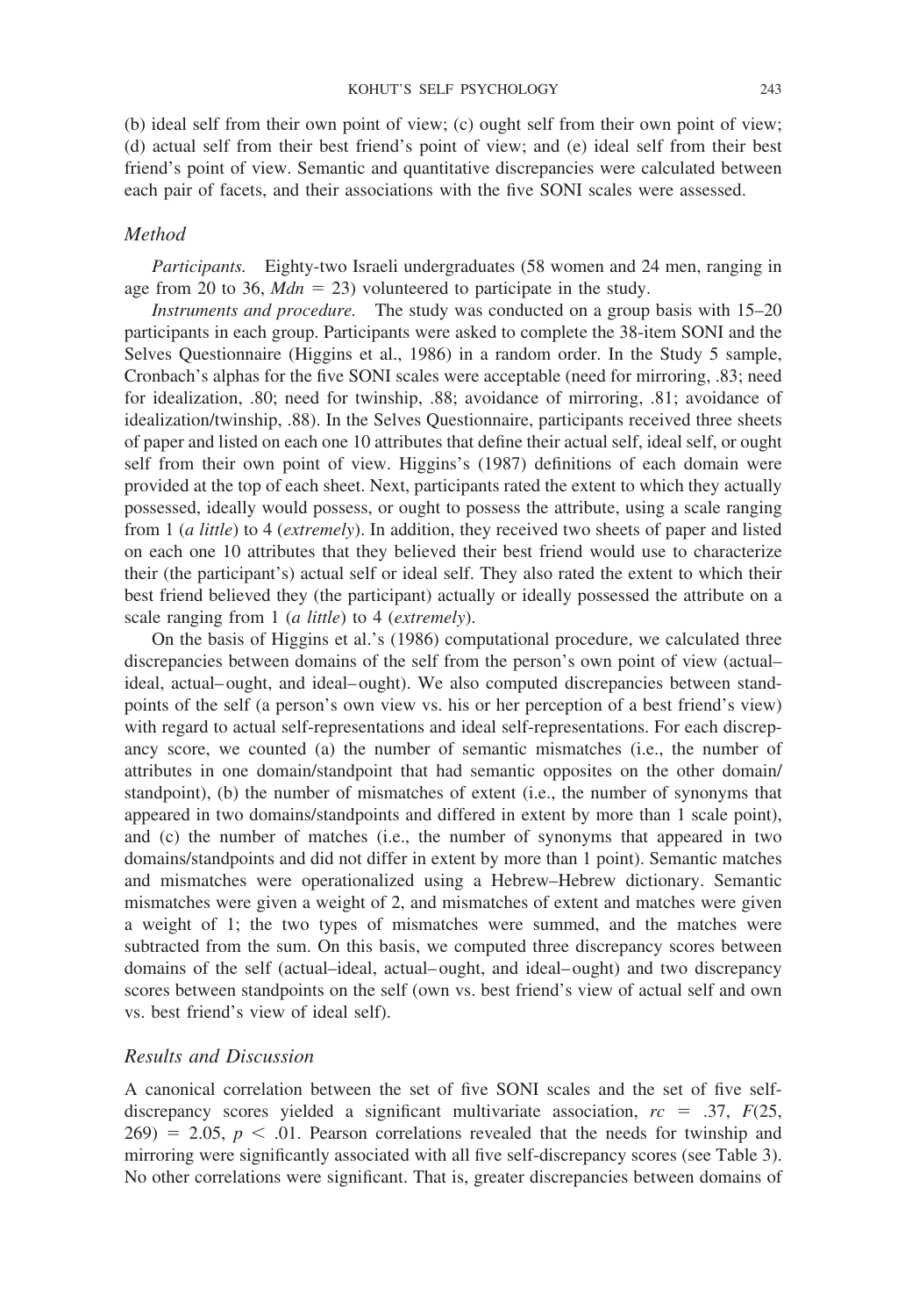#### Table 3

| $\mathcal{Q}$ = $\mathcal{Q}$ = $\mathcal{Q}$ = $\mathcal{Q}$ = $\mathcal{Q}$ = $\mathcal{Q}$ = $\mathcal{Q}$ = $\mathcal{Q}$ = $\mathcal{Q}$ = $\mathcal{Q}$ = $\mathcal{Q}$ = $\mathcal{Q}$ = $\mathcal{Q}$ = $\mathcal{Q}$ = $\mathcal{Q}$ = $\mathcal{Q}$ = $\mathcal{Q}$ = $\mathcal{Q}$ = $\mathcal{Q}$ = $\mathcal{Q}$ = |                          |                      |                           |                                       |  |  |
|---------------------------------------------------------------------------------------------------------------------------------------------------------------------------------------------------------------------------------------------------------------------------------------------------------------------------------|--------------------------|----------------------|---------------------------|---------------------------------------|--|--|
| Need for<br>Mirroring                                                                                                                                                                                                                                                                                                           | Need for<br>Idealization | Need for<br>Twinship | Avoidance<br>of Mirroring | Avoidance of<br>Idealization/Twinship |  |  |
|                                                                                                                                                                                                                                                                                                                                 |                          |                      |                           |                                       |  |  |
| $.43**$                                                                                                                                                                                                                                                                                                                         | .11                      | $.41**$              | .03                       | $-.08$                                |  |  |
| $.34**$                                                                                                                                                                                                                                                                                                                         | .04                      | $.37**$              | .12                       | $-.01$                                |  |  |
| $.36**$                                                                                                                                                                                                                                                                                                                         | .11                      | $.27*$               | $-.02$                    | .08                                   |  |  |
| $.33**$                                                                                                                                                                                                                                                                                                                         | .02                      | $.30**$              | .13                       | $-.01$                                |  |  |
| $.32**$                                                                                                                                                                                                                                                                                                                         | .03                      | $.26*$               | $-.05$                    | .10                                   |  |  |
|                                                                                                                                                                                                                                                                                                                                 |                          |                      |                           |                                       |  |  |
| $-.24*$                                                                                                                                                                                                                                                                                                                         | .04                      | $-.32**$             | .09                       | .02                                   |  |  |
| $-.43**$                                                                                                                                                                                                                                                                                                                        | $-.01$                   | $-.35***$            | .13                       | .01                                   |  |  |
| $-.07$                                                                                                                                                                                                                                                                                                                          | .17                      | $-.01$               | .14                       | .03                                   |  |  |
| $.41**$                                                                                                                                                                                                                                                                                                                         | $-.05$                   | $.36**$              | $-.05$                    | .08                                   |  |  |
| $-.18$                                                                                                                                                                                                                                                                                                                          | $-.03$                   | .05                  | $-.07$                    | .07                                   |  |  |
|                                                                                                                                                                                                                                                                                                                                 |                          |                      |                           |                                       |  |  |

*Pearson Correlations Between Selfobject Needs Inventory Scales and Measures of Self-Discrepancies, Self-Differentiation, and Pervasiveness of Affect to Self-Structure (Studies 5–6)*

 $* p < .05.$  \*\*  $p < .01.$ 

the self and between standpoints on the self were associated with stronger needs for twinship and mirroring.

The findings are consistent with Kohut's idea that selfobject needs are associated with lack of self-cohesiveness. Specifically, they indicate that the stronger the hunger for mirroring and twinship, the greater the discrepancies between various facets and domains of the self. However, this conclusion cannot be generalized to the need for idealization or to avoidance of selfobject needs, which were not significantly associated with self-discrepancies. In integrating this finding with the findings of Study 4 concerning variations in self-esteem, we can conclude that avoidant defenses actually *work* to some extent, preventing the formation of self-discrepancies and disruption of the sense of self-worth.

## Study 6

In Study 6, we further examined the hypothesized association between selfobject needs and self-cohesion by focusing on another aspect of a cohesive self: cognitive differentiation of the self-structure. Self-differentiation refers to the number of selfaspects a person uses for organizing information and to these self-aspects' degree of distinctiveness—the extent to which self-aspects include nonoverlapping sets of information (Linville, 1985). Highly differentiated individuals organize their experiences in terms of a large number of context-specific self-aspects. These people can distinguish among different parts of the self and analyze information using different perspectives. Less differentiated individuals categorize information into a few redundant self-aspects. These people have few options for analyzing information and are unable to prevent the spread of the impact of experience with one self-aspect to other aspects. Low differentiation is related to affective extremity, the spreading of negative affect over the self-structure (Linville, 1985), and pervasiveness of affect in the self-structure (Pietromonaco, 1985). People with low self-differentiation tend to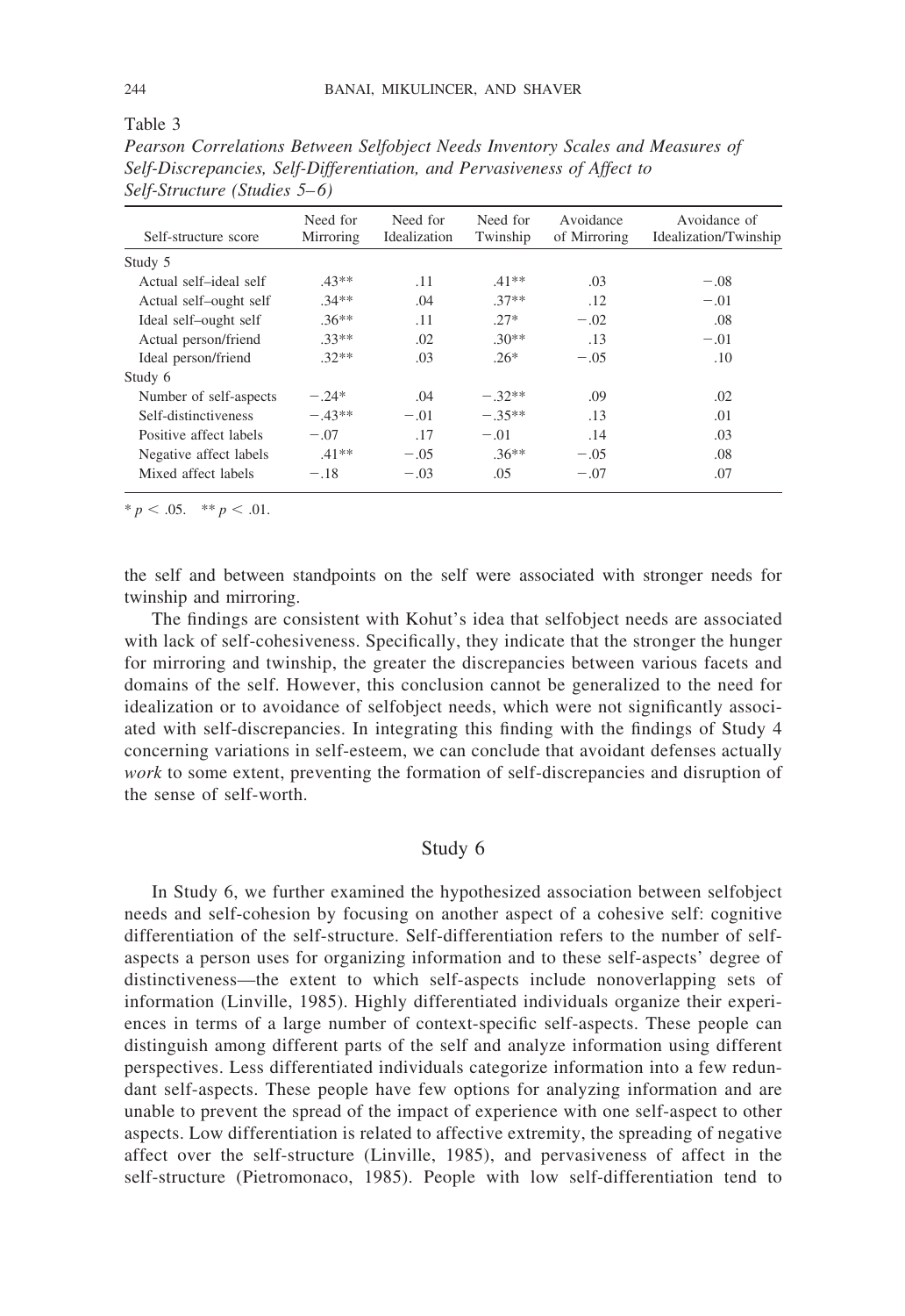organize their self-structure with reference to a simple and accessible affective criterion (e.g., whether the information makes one feel good or bad) and tend to sort self-attributes into only a few broad affective categories. According to Linville (1985), lack of self-differentiation prevents adequate regulation of distress and may create problems in maintaining a stable sense of self-worth.

Self-differentiation can be viewed as compatible with Kohut's construct of a cohesive self, because the basic function of self-cohesion is to regulate affect and maintain self-esteem. Accordingly, lack of self-differentiation can indicate problems in the accomplishment of these regulatory functions. We therefore hypothesized that hunger for selfobjects and avoidance of selfobject needs would be associated with lower levels of self-differentiation and more pervasive affect in the self-structure. To examine this hypothesis, we administered the SONI together with a trait-sorting task (Linville, 1985) in which participants sorted traits into categories that described different aspects of themselves and supplied a label for each of the categories. The number and distinctiveness of the categories served as indexes of self-differentiation, whereas the labels revealed whether categorization was based on affective or nonaffective criteria.

# *Method*

*Participants.* Ninety-five Israeli undergraduates (63 women and 32 men, ranging in age from 17 to 42,  $Mdn = 23$ ) volunteered to participate in the study.

*Instruments and procedure.* The study was conducted on an individual basis and was presented as a study of motivation and personality. All participants completed the SONI and a trait-sorting task. Half completed the SONI first and half completed the trait-sorting task first. In the Study 6 sample, Cronbach's alphas for the five SONI scales were acceptable (need for mirroring, .87; need for idealization, .81; need for twinship, .91; avoidance of mirroring, .84; avoidance of idealization/twinship, .79).

In the trait-sorting task, participants received a packet of 88 randomly ordered cards, each containing the name of a trait drawn from Anderson's (1968) list of personality trait adjectives. The positivity or negativity of the traits was determined by Israeli norms for Anderson's likability ratings. Thirty-three traits with likability ratings lower than 257 (e.g., *worried*), 33 traits with likability ratings higher than 311 (e.g., *generous*), and 22 traits with ratings between 257 and 311 (e.g., *talkative*) were classified as negative, positive, and neutral, respectively. Participants received the cards and were asked to think about themselves and "sort those traits that are descriptive of you into groups according to which traits you think belong together." Participants were told that traits could be sorted on any meaningful basis and that each group might represent a different aspect of the self. They were also told that they could form as many or as few groups as they thought meaningful, that a trait could be placed in more than one group, and that they did not have to use every trait. Upon completing the sorting task, participants were asked to give a name to each group of traits ("label the particular aspect of yourself represented by each group").

Two differentiation scores were computed for each participant: (a) the number of self-aspects (categories) participants differentiated while describing themselves and (b) the degree of distinctiveness of these self-aspects—specifically, the mean proportion of attributes that were exclusively sorted into one self-aspect (and not the others) from the total number of attributes sorted into that aspect. The participant-provided category labels were content analyzed by two graduate students who were blind to the aims of the study.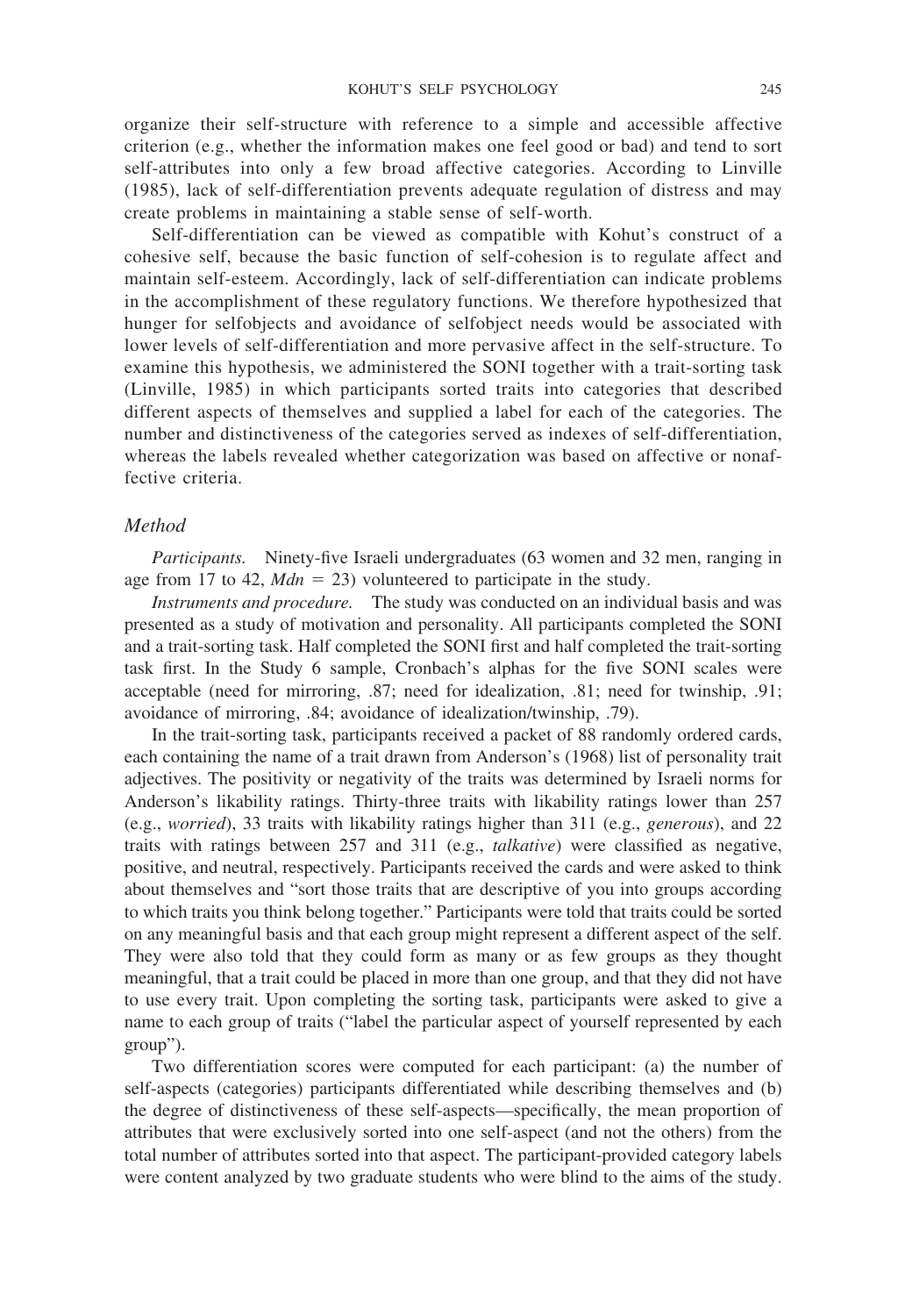Judges read each label and coded it as expressing positive affect ("traits I like about myself"), negative affect ("my bad qualities"), mixed affect ("my strengths and weaknesses"), or nonaffective themes ("my academic aptitudes"). The judges agreed in more than 95% of the cases. When a mismatch occurred, the authors decided on a label. For each participant, we computed the proportion of positive affect labels, negative affect labels, and mixed affect labels from the total number of labels he or she gave to the sorted categories.

# *Results and Discussion*

A canonical correlation between the set of five SONI scales and the set of trait-sorting scores yielded a significant association between selfobject needs and trait sorting, *rc* .40,  $F(25, 317) = 2.99$ ,  $p < .01$ . As can be seen in Table 3, Pearson correlations revealed that the needs for twinship and mirroring were (a) significantly and inversely associated with the number of differentiated self-aspects and the distinctiveness of these self-aspects and (b) significantly and positively associated with the proportion of negative affect labels participants gave to the sorted self-aspects. That is, stronger needs for twinship and mirroring were associated with lack of self-differentiation as well as pervasiveness of negative affect in trait categorization.

The findings of Study 6 were conceptually similar to those of Study 5. On the one hand, the findings supported Kohut's general idea that selfobject needs are associated with lack of self-cohesiveness. Specifically, the stronger a person's selfobject needs for mirroring and twinship, the lower the level of self-differentiation and the higher the pervasiveness of negative affect in the trait-sorting task. As in Study 5, this conclusion cannot be generalized to the need for idealization, which was not significantly associated with any sign of lack of self-cohesion. On the other hand, the findings were at odds with the idea that avoidance of selfobject needs would be associated with lack of selfcohesiveness. In fact, no significant link was found between avoidance of selfobject needs and scores on the trait-sorting task. This finding corroborates the tentative conclusion we reached in Study 5 that avoidant defenses actually work to some extent in that they maintain some sense of self-cohesion.

# Study 7

The main purpose of Study 7 was to examine Kohut's idea that a person's orientation toward selfobject needs would be associated with affect regulation. To examine this hypothesis, we constructed a classic learned helplessness experiment, in which participants' emotions, cognitions, and functioning were assessed after exposure to either failure or no feedback. Repeated failure feedback has been consistently found to produce negative emotions, cognitive interference (recurrent intrusion of task-related worries and taskirrelevant thoughts), and deficits in task performance (see Mikulincer, 1994, for a review). Adequate affect regulation should prevent the intrusion of negative thoughts and emotions and diminish performance deficits. In contrast, problems in affect regulation should be manifested in exacerbation of these deficits. Our main hypothesis was that hunger for selfobjects and avoidance of selfobject needs would be associated with an exacerbation of learned helplessness deficits, leading to stronger negative emotions, more frequent intrusive thoughts, and larger performance deficits.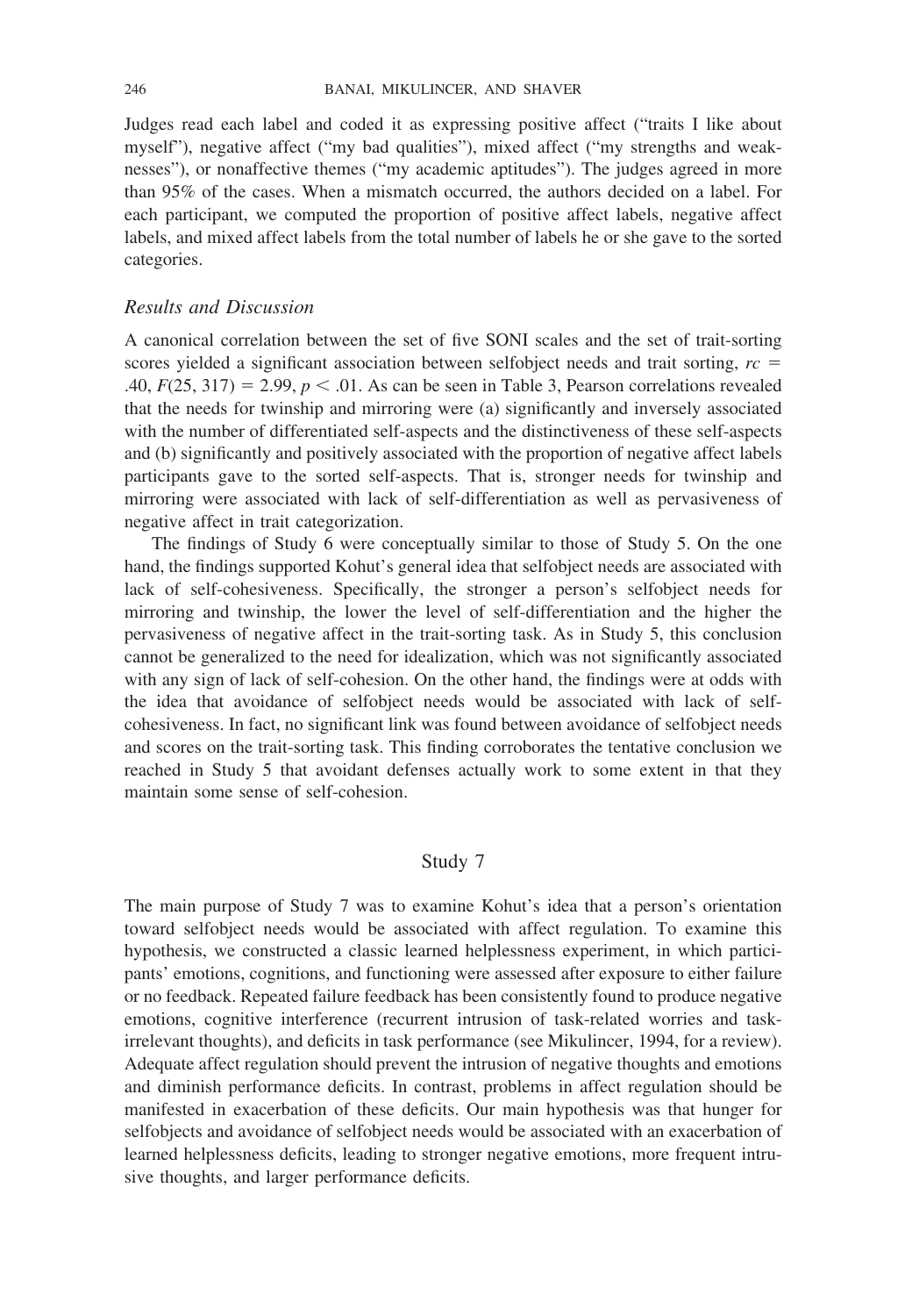# *Method*

*Participants.* Sixty Israeli undergraduates (50 women and 10 men, ranging in age from 18 to 29,  $Mdn = 22$ ) volunteered to participate in this study. Participants were randomly divided into two experimental conditions, with 30 participants in each.

*Instruments and procedure.* The study was conducted on an individual basis and was presented as a study of motivation and cognitive performance. The experiment unfolded in three phases: administration of the SONI, manipulation of failure feedback, and assessment of performance, interfering thoughts, and negative emotions. In the Study 7 sample, Cronbach's alphas for the five SONI factors were acceptable (need for mirroring, .80; need for idealization, .81; need for twinship, .87; avoidance of mirroring, .72; avoidance of idealization/twinship, .81).

Following administration of the SONI, failure feedback was manipulated in a concept formation task. Specifically, all participants performed three 10-trial concept formation problems developed by Hiroto and Seligman (1975). In each trial, two different geometrical configurations, each composed of two concentric figures and a line crossing them, appeared on each side of a PC monitor screen. Each of the figures could vary along four two-value dimensions: figure color (green or red), external figure (circle or triangle), internal figure (circle or triangle), and the orientation of the line crossing the figures (horizontal or vertical). Each pair of figures was presented for 5 s, the intertrial interval was 3 s, and the time between adjacent problems was 15 s.

Participants in the *failure* condition were told that for each 10-trial problem the experimenter had selected a particular combination of values of the various dimensions and that the participants' assignment was to discover this combination. For each of the trials, participants were asked to indicate which of the two figures included the selected configuration; after the 10th trial they were asked to indicate what they thought the selected configuration was. After each trial and at the end of each problem, participants received feedback about the correctness of their responses ("correct," "incorrect"). In this condition, the three problems were unsolvable and the experimenter did not select any configuration. For each of the 10-trial problems, the experimenter provided 5 "correct" and 5 "incorrect" feedback messages in a different random order for each participant. At the end of each problem, participants were told, "That is the wrong answer."

In the *no feedback* condition, participants were told that they should select a particular combination of values of the dimensions. For each of the trials, participants were asked to indicate which of the two figures included the selected configuration; after the 10th trial they were asked to tell the experimenter what configuration they had selected.

Following this procedure, performance was assessed on a visual search task with a memory component. All participants were presented with three  $32 \times 20$ -letter matrices and instructed to cross out 4 target letters in each matrix. The target letters were presented orally, separately from the letter matrix, and had to be remembered. Participants were allowed 1 min for each matrix, after which the next matrix and the next set of target letters were presented. Statistical analyses were performed on general performance (the total number of letters scanned by a participant) and accuracy (the ratio of the number of target letters marked to the number of target letters presented in the portion of the matrix a participant scanned). These two scores were averaged across the three matrices.

Before ending the experiment, we assessed participants' interfering thoughts and negative emotions. Interfering thoughts in the experimental session were assessed with a Hebrew version of the Cognitive Interference Questionnaire (Sarason, Sarason, Keefe, Hayes, & Shearin, 1986). The Cognitive Interference Questionnaire consists of 21 items,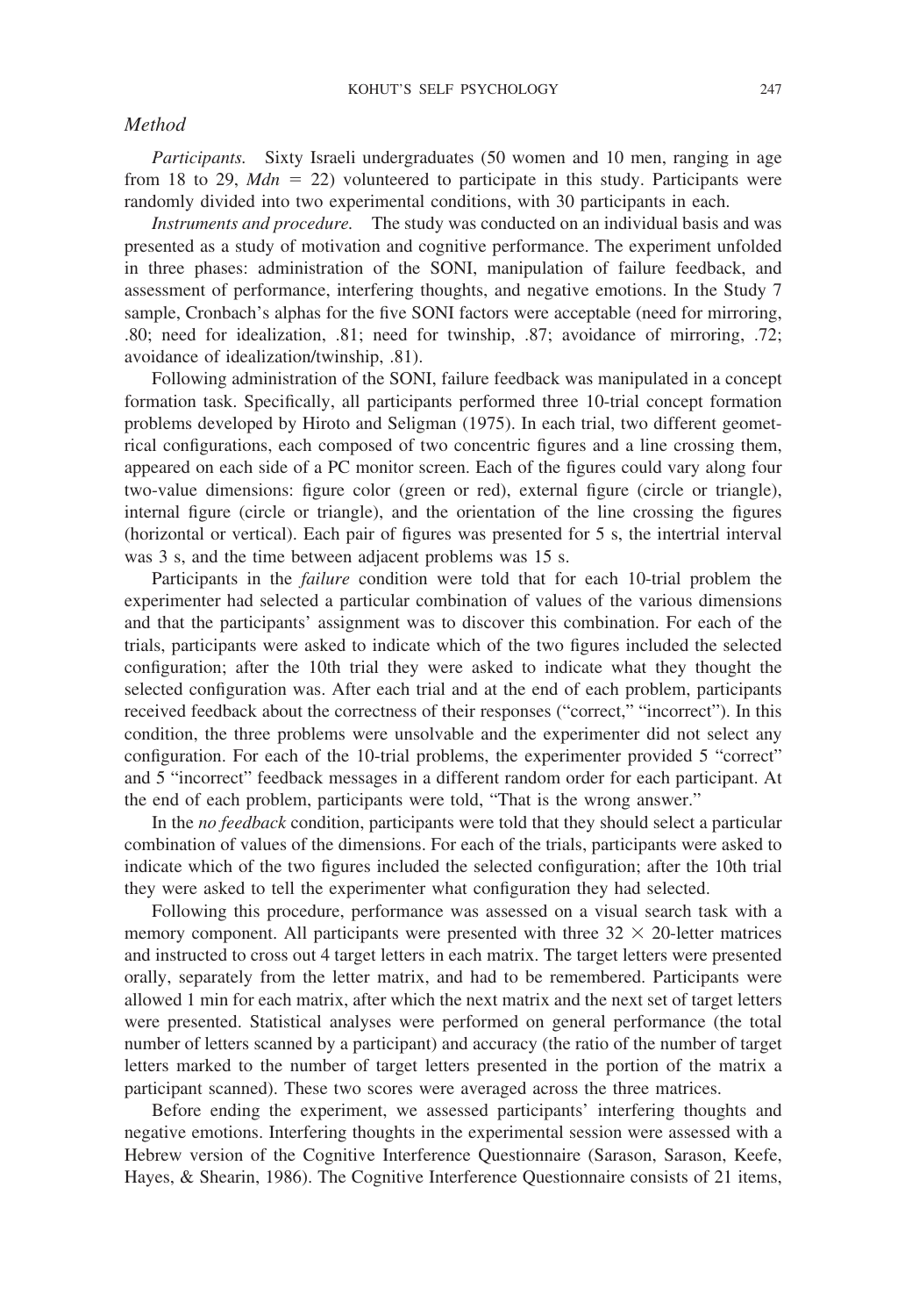each of which describes a particular kind of intrusive thought. Participants rated on a 5-point scale, ranging from *never* (1) to *very often* (5), the frequency with which each thought occurred while they were working on the tasks. Of these 21 items, 10 consisted of task-related worries and 11 consisted of task-irrelevant thoughts. In addition, participants made a global rating on a 7-point scale of the extent to which their mind wandered while they worked on the tasks. In the Study 7 sample, Cronbach's alphas were .75 for the 10 task-related worry items and .85 for the 11 task-irrelevant thought items. Negative emotions were assessed with a 5-item self-report scale. Participants rated the extent to which they experienced shame, helplessness, anxiety, frustration, and sadness during the experiment. Ratings were made on a 7-point scale, ranging from *not at all* (1) to *very much* (7). Cronbach's alpha for these 5 items was .80.

# *Results and Discussion*

The data were analyzed in a series of hierarchical regression analyses examining the main effects of the feedback manipulation and the five SONI scales as well as the interactive effects of feedback manipulation and each SONI scale on performance, interfering thoughts, and negative emotions. In these regressions, the dependent variables were general performance, performance accuracy, task-related worries, task-irrelevant thoughts, mind wandering, and negative emotions. In the first step of each regression, feedback manipulation (a dummy variable contrasting the failure with the no-feedback condition) and the five SONI scales were entered as predictors and their unique effects were assessed. In the second step, the interactions (product terms) between feedback manipulation and each of the five SONI scales were entered as additional predictors. Table 4 presents the relevant standardized regression coefficients (betas).

*Task performance.* The hierarchical regression performed on general performance yielded no significant main effects or interactions. However, the entire regression model for performance accuracy was significant,  $F(11, 48) = 3.97$ ,  $p < .01$ , and explained 25% of the variance. The main effect for feedback manipulation was significant (see beta in

#### Table 4

| $\mu$ and $\mu$ $\mu$ , $\mu$ and $\mu$ and $\mu$ and $\mu$ and $\mu$ |                      |                         |            |            |                   |                      |  |
|-----------------------------------------------------------------------|----------------------|-------------------------|------------|------------|-------------------|----------------------|--|
| Effect                                                                | Total<br>performance | Performance<br>accuracy | <b>TRW</b> | <b>TIT</b> | Mind<br>wandering | Negative<br>emotions |  |
| Fail                                                                  | $-.10$               | $-.32**$                | $.36**$    | $31**$     | $.40**$           | $.36**$              |  |
| Mirroring need                                                        | .05                  | $-.24$                  | $.44**$    | $.41**$    | $.33*$            | $.30**$              |  |
| Idealization need                                                     | .03                  | $-.19$                  | .16        | $-.03$     | $.24*$            | .08                  |  |
| Twinship need                                                         | .01                  | $-.16$                  | $.30**$    | $.34**$    | $.22**$           | $.29**$              |  |
| Mirroring avoidance                                                   | $-.14$               | $-.01$                  | .11        | $-.05$     | .17               | $-.12$               |  |
| Twinship/idealization avoidance                                       | .01                  | $-.01$                  | .08        | .12        | $-.06$            | .04                  |  |
| Fail $\times$ Mirroring Need                                          | .69                  | $-1.07**$               | .02        | $-.26$     | $-.15$            | .08                  |  |
| Fail $\times$ Idealization Need                                       | $-.88$               | .42                     | .37        | $-.06$     | $-.37$            | .27                  |  |
| Fail $\times$ Twinship Need                                           | .25                  | $-1.13**$               | .01        | .36        | .10               | $-.09$               |  |
| Fail $\times$ Mirroring Avoidance                                     | .07                  | .10                     | .18        | .43        | .25               | .07                  |  |
| Fail $\times$ Twinship/Idealization Avoidance                         | .50                  | .25                     | $-.35$     | $-.58$     | $-.06$            | $-.73$               |  |

*Unique and Interactive Contributions (Standardized Regression Coefficients) of Feedback Manipulation and SONI Scales to Task Performance, Interfering Thoughts, and Negative Emotions (Study 7)*

*Note.* SONI = Selfobject Needs Inventory; TRW = task-relevant worries; TIT = task-irrelevant thoughts;  $Fail = failure feedback.$ 

 $* p < .05.$  \*\*  $p < .01.$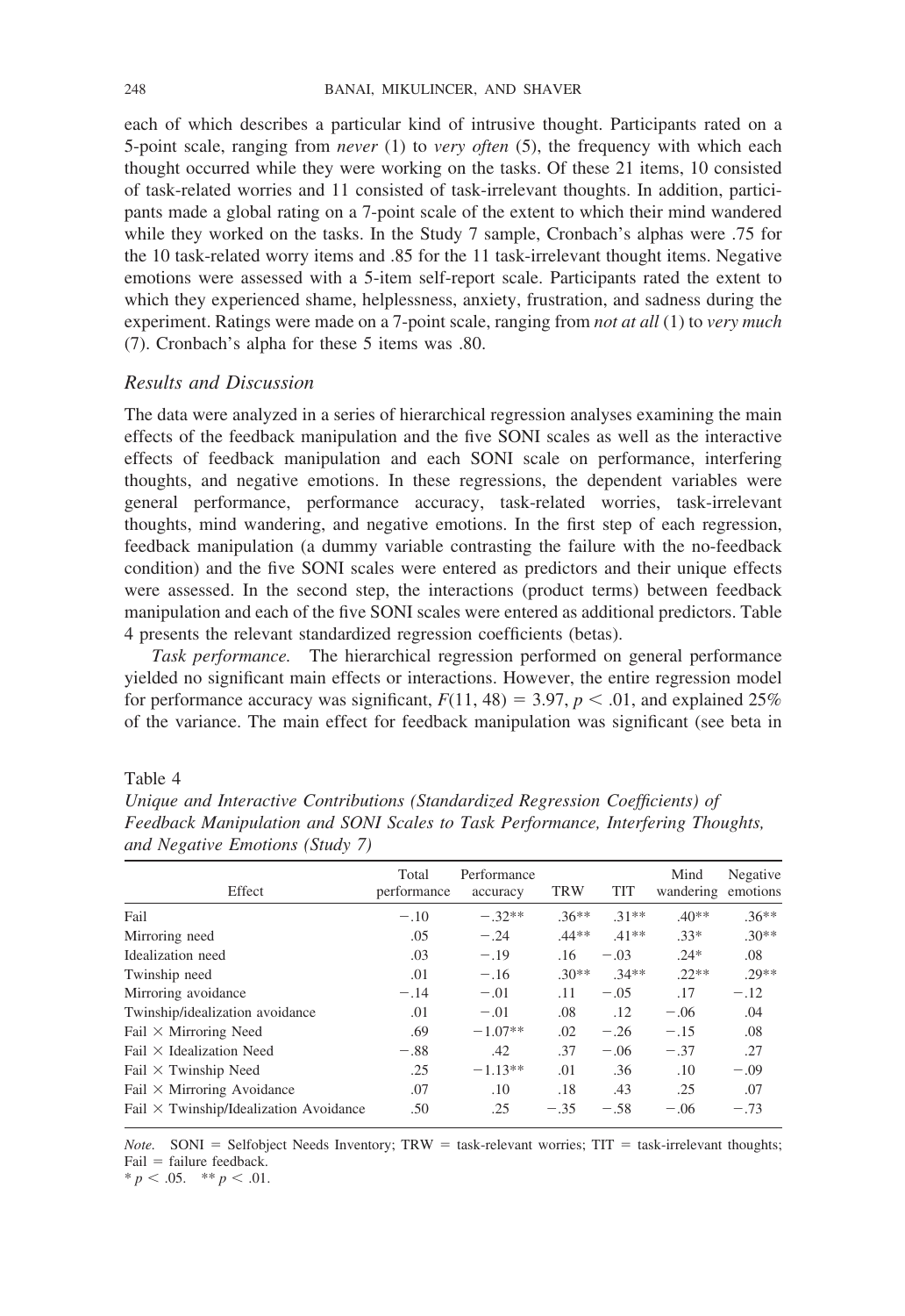Table 4), and no other effects were significant. As can be seen in Table 4, participants in the failure feedback condition were less accurate than participants in the no-feedback condition. It is important to note that this main effect was qualified by significant interactions between feedback manipulation and need for mirroring and between feedback manipulation and need for twinship (see betas in Table 4).

To examine the source of the significant interaction between feedback manipulation and the need for mirroring, we followed Aiken and West's (1991) suggestions and computed two regression lines for performance accuracy as a function of the feedbackmanipulation dummy variable at two values of the need for mirroring—one standard deviation above the mean of need for mirroring and one standard deviation below this mean. Findings revealed that the need for mirroring moderated the effects of failure feedback on performance accuracy. Specifically, the slope of performance accuracy regressed on feedback manipulation was significant (different from zero) when the need for mirroring was one standard deviation above the mean,  $\beta = .76$ ,  $t(54) = 2.76$ ,  $p < .05$ , but not when the need for mirroring was one standard deviation below the mean,  $\beta = .03$ ,  $t < 1$ . This pattern of interaction indicates that failure feedback led to less accurate performance mainly for persons scoring high on the need for mirroring.

The source of the significant interaction between feedback manipulation and the need for twinship was also analyzed using Aiken and West's (1991) analytic strategy. Findings revealed that the slope of performance accuracy regressed on feedback manipulation was significant (different from zero) when the need for twinship was one standard deviation above the mean,  $\beta = .89$ ,  $t(54) = 3.26$ ,  $p < .01$ , but not when the need for twinship was one standard deviation below the mean,  $\beta = .09$ ,  $t < 1$ . That is, failure led to less accurate performance mainly among persons scoring high in the need for twinship.

*Interfering thoughts.* The entire regression model for task-relevant worries was significant,  $F(11, 48) = 3.63$ ,  $p < .01$ , and explained 22% of the variance. This regression analysis yielded significant main effects for feedback, need for mirroring, and need for twinship (see Table 4). No other main effects were significant. Participants in the failure condition reported more frequent task-relevant worries during the experimental tasks than participants in the no-feedback condition. Moreover, the higher the needs for mirroring and twinship, the more frequently a participant experienced task-relevant worries during the experimental tasks. None of the interactions were significant (see Table 4).

A similar pattern of findings was found in the analysis of task-irrelevant thoughts. In this case, the regression model was significant,  $F(11, 48) = 3.81$ ,  $p < .01$ , and explained 24% of the variance. There were significant main effects for feedback manipulation, need for mirroring, and need for twinship (see Table 4). Participants in the failure condition reported more frequent task-irrelevant thoughts than participants in the no-feedback condition. Moreover, the higher the needs for mirroring and twinship, the more frequently a participant reported having experienced task-irrelevant thoughts during the experimental tasks. None of the interactions was significant (see Table 4).

The entire regression model for mind wandering was also significant, *F*(11,  $48$ ) = 3.65,  $p < .01$ , and explained 23% of the variance. This regression analysis yielded significant main effects for feedback manipulation, need for mirroring, need for idealization, and need for twinship (see Table 4). No other main effects were significant. Participants in the failure feedback condition reported more intense mind wandering than participants in the no-feedback condition. Moreover, the higher the needs for mirroring, idealization, and twinship were, the more intense was the reported mind wandering during the experimental tasks. None of the interactions was significant (see Table 4).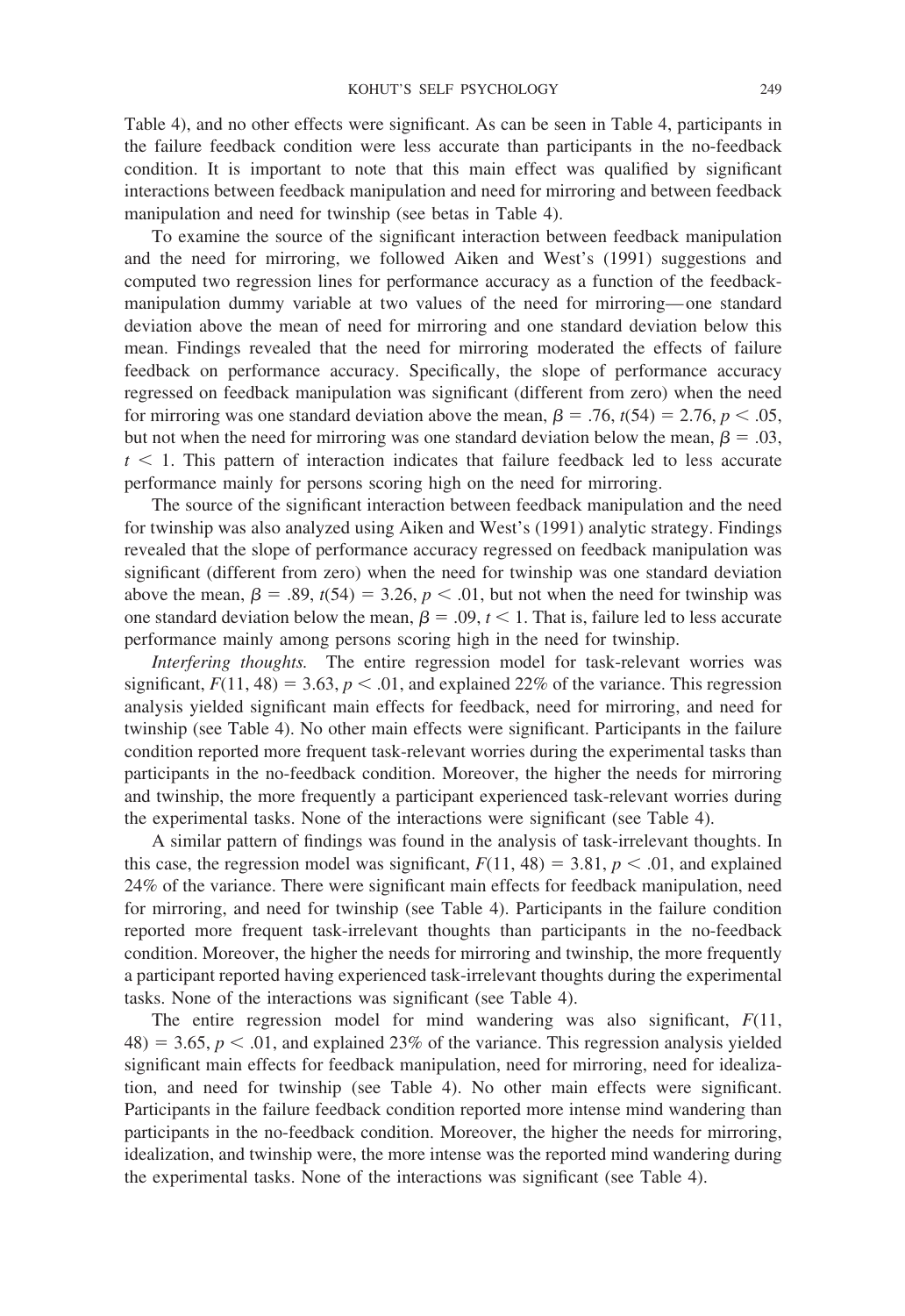*Negative emotions.* The regression model for negative emotions was significant,  $F(11, 48) = 5.21, p < .01$ , and explained 34% of the variance. This regression yielded significant main effects for feedback, need for mirroring, and need for twinship (see Table 4). No other main effects were significant. Participants in the failure feedback condition reported more intense negative emotions than participants in the no-feedback condition. Moreover, the higher the needs for mirroring and twinship were, the more intense were the reported negative emotions. None of the interactions was significant (see Table 4).

*Conclusions.* The findings were consistent with Kohut's general idea that deficits in selfobject provisions would be associated with difficulties in affect regulation. The stronger a person's selfobject needs for mirroring and twinship were, the more frequent was the intrusion of task-irrelevant thoughts and task-relevant worries and the higher were the negative emotions he or she experienced during the experimental session. More important, these difficulties in affect regulation seemed to be exacerbated following failure feedback, in which case hunger for selfobject needs was associated with impaired task performance. In fact, the typical performance deficits produced by recurrent failure feedback were observed mainly among individuals who reported a strong hunger for mirroring and twinship.

## General Discussion

This series of studies is one of the first systematic attempts to empirically validate basic concepts of Kohut's self psychology. As such, the studies provide important information about the validity of Kohut's concept of selfobject needs and its usefulness for explaining individual differences in personality in adulthood. Specifically, the findings indicate that the concept of selfobject needs for mirroring, idealization, and twinship can be operationalized by a reliable and valid self-report measure, the Selfobject Needs Inventory (SONI). The findings also support Kohut's ideas about the independence of the three selfobject needs; the orthogonality of a person's hunger for selfobject provisions and his or her defensive attempts to avoid acknowledging and satisfying selfobject needs; the motivational bases of narcissism; and the relation between selfobject needs and problems in interpersonal functioning, emotional adjustment, self-cohesion, and affect regulation. The findings also allow us to achieve a useful integration of a clinically based psychoanalytic theory with the kind of empirical studies conducted by clinical and social psychologists. The studies show both that Kohut's clinical insights are relevant to contemporary psychological research and that such research can refine and operationalize clinical insights. Further explorations of this kind might lead to a more comprehensive and both scientifically and clinically fruitful view of personality functioning.

The first task we confronted was to translate Kohut's (1971) definitions of selfobject needs from the somewhat vague and abstract realm of his writings into more concrete and operational terms. Through a multistage process of scale development that included both expert clinicians' judgments and statistical analyses of laypersons' responses, we constructed a 38-item self-report scale that seems to adequately operationalize Kohut's ideas concerning hunger for and avoidance of mirroring, idealization, and twinship. The SONI has good psychometric properties, including high internal consistency, high test–retest reliability over a period of 2 months, and both construct and discriminant validity.

Factor analysis and interfactor correlations indicate that the operationalization of Kohut's concepts worked well, except for the single collapsed factor assessing both avoidance of the need for idealization and avoidance of the need for twinship. Statistical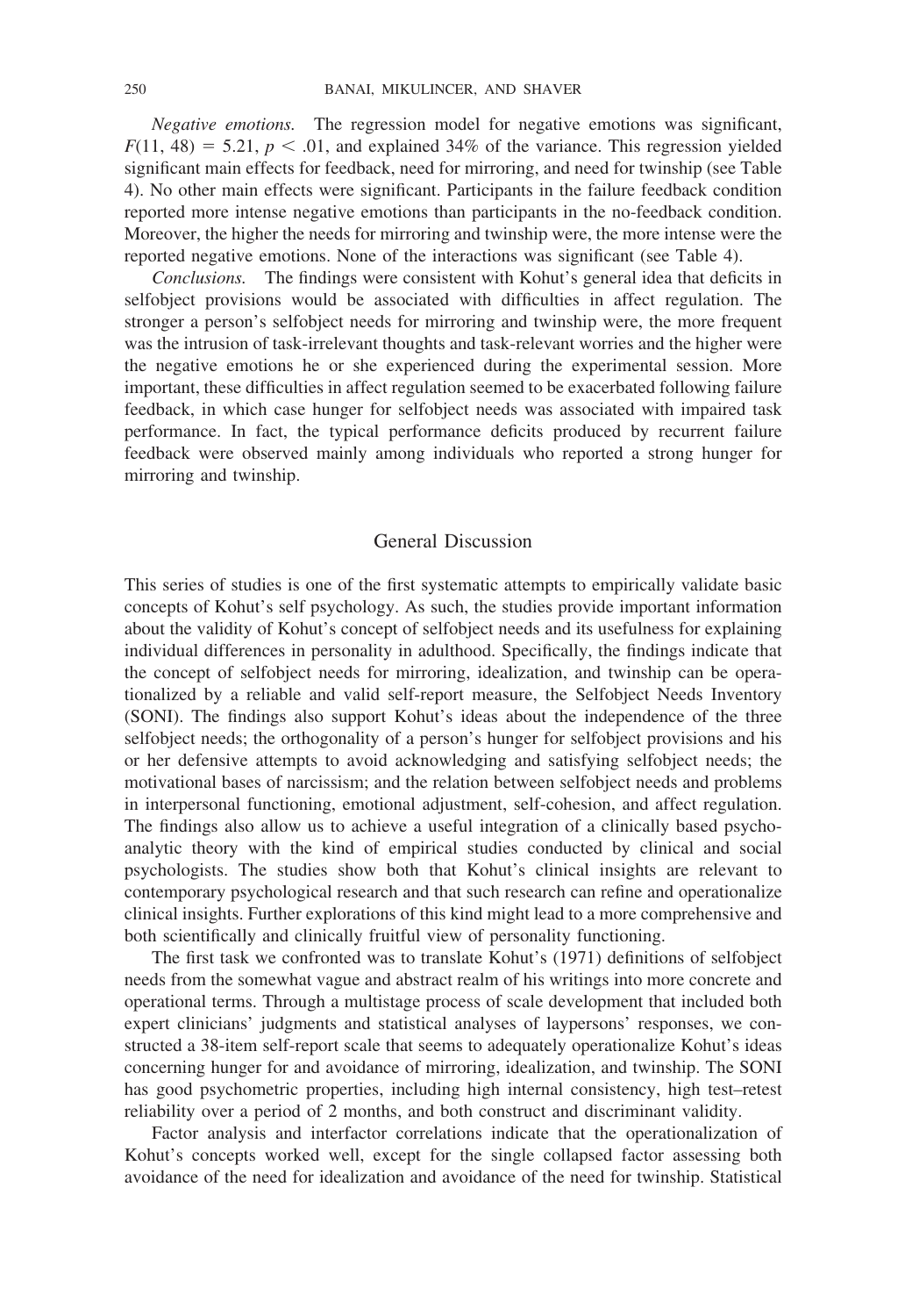analyses of the SONI's structure revealed that hunger for and avoidance of particular selfobject provisions are distinct, as are the three kinds of selfobject needs. These results are compatible with Kohut's ideas about the independent lines of development associated with the three kinds of selfobject needs. Moreover, they fit with his broad contention that lack of hunger for selfobject provisions does not necessarily imply avoidance of selfobject needs (Kohut, 1971). These findings are congruent not only with Kohut's theory but also with recent dual-process approaches to human motivation (e.g., Higgins, 1998) that emphasize the orthogonality of approach and avoidance orientations, and with recent attachment research that delineates two orthogonal reactions (anxiety and avoidance) to the frustration of attachment needs (Fraley & Shaver, 2000).

With regard to the SONI's failure to distinguish between avoidance of the need for idealization and avoidance of the need for twinship, we can speculate that people who are motivated by social avoidance do not wish either to idealize other people or to fit in closely and comfortably with them. This lack of differentiation among kinds of avoidance is further supported by the finding in Study 2 that attachment avoidance—a tendency to maintain emotional distance from others—was significantly related to the avoidance of selfobject needs. It is possible that the adoption of a defensively avoidant stance is so pervasive that it generalizes across different kinds of interpersonal experiences and leads people to dismiss social ties in general or to deny dependence on others for need satisfaction. This pervasiveness of avoidance may imply that a person who is psychologically injured in the process of seeking one selfobject provision tends thereafter to avoid seeking satisfaction of other selfobject needs. Alternatively, this pervasiveness may result from the cognitive rigidity that characterizes avoidant individuals (Mikulincer, 1997). This rigidity may interfere with accommodation of one's behavior to variations in interpersonal experiences. In any case, the findings indicate that a person's avoidance of selfobject needs is less differentiated than his or her approach orientation to those needs. Whether revised measures can further discriminate between separately named avoidance orientations remains to be seen.

Beyond operationalizing Kohut's concept of selfobject needs, our findings provide strong support for his basic contention that hunger for or avoidance of selfobject provisions in adulthood is related to problems in self-cohesion, affect regulation, and mental health. Moreover, the results refine this broad idea and allow us to delineate specific patterns of associations between the variables we measured. One pattern of findings was observed for hunger for mirroring and hunger for twinship. Across the various studies, hunger for these two provisions was significantly associated with high levels of anxiety and worries in close relationships, high levels of self-reported anxiety and depression, low levels of psychological well-being and self-esteem, relatively large discrepancies between different facets and domains of the self, low levels of self-differentiation, high pervasiveness of negative affect in the self-structure, frequent cognitive interference and intense negative emotions while performing achievement-related tasks, and stronger performance deficits following failure feedback. Moreover, findings from Study 4 revealed that low self-esteem significantly mediated the contribution of needs for mirroring and twinship to negative affectivity. Overall, these findings imply that hunger for mirroring and hunger for twinship are two forms of psychological insecurity that are associated with a sense of worthlessness, helplessness, and vulnerability and that they can be viewed as risk factors for the development of emotional maladjustment and affective disorders.

An integrative analysis of these findings reveals that the needs for mirroring and twinship overlap a great deal with anxious attachment. First, these two hungers were significantly related to a measure of attachment anxiety. Second, people who scored high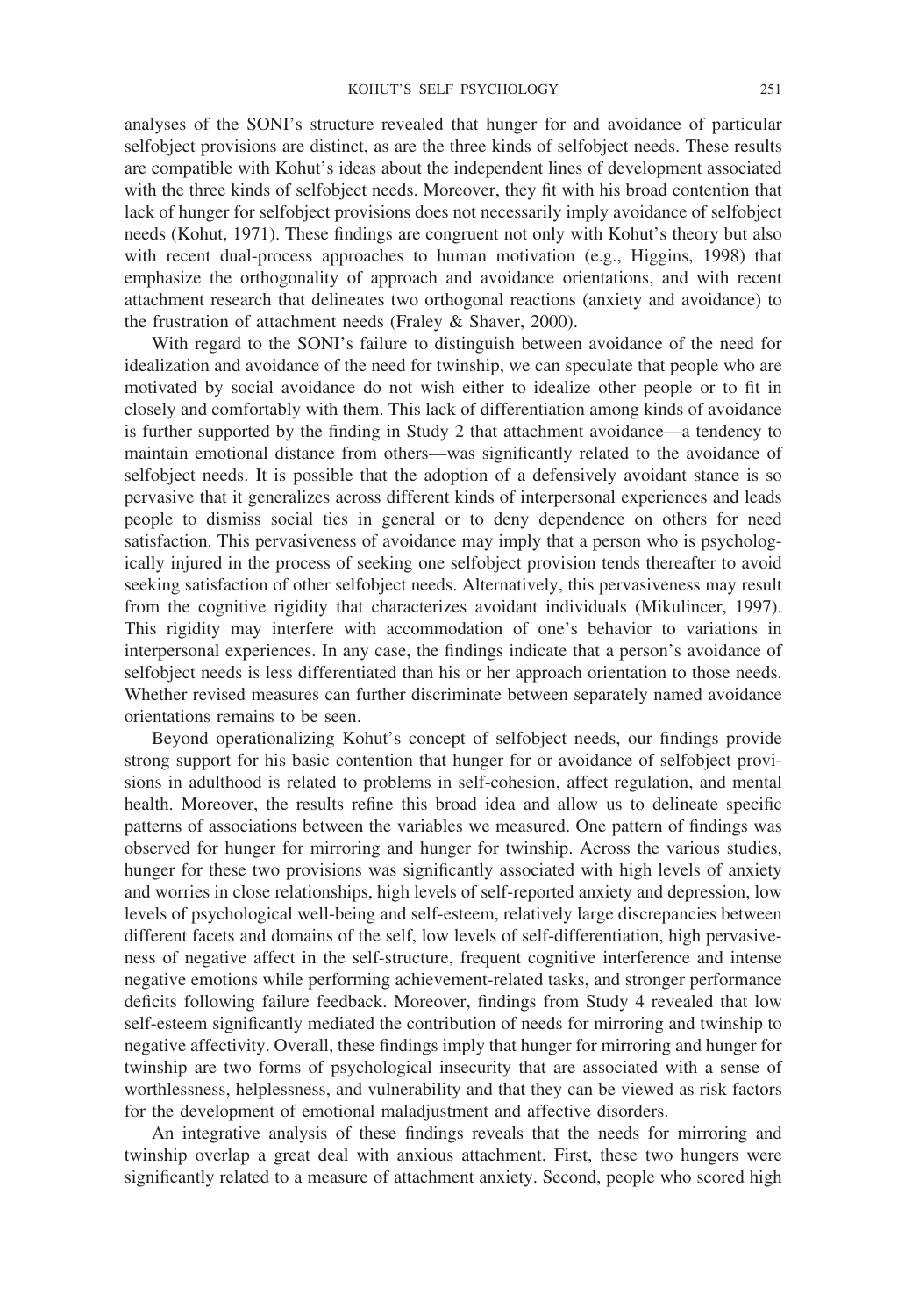on scales measuring these two selfobject needs had problems similar to those observed among anxiously attached individuals. Persons scoring high on attachment anxiety have been found to report high levels of anxiety, depression, and cognitive interference (see Shaver & Hazan, 1993, and Mikulincer & Florian, 2001, for reviews), suffer from lack of self-esteem (e.g., Bartholomew & Horowitz, 1991), exhibit high levels of self-discrepancies and an undifferentiated self-structure that is pervaded by negative affect (Mikulincer, 1995), and feel helpless in the face of hardship (see Mikulincer & Florian, 2001, for a review). Third, anxiously attached individuals tend to seek excessive reassurance in close relationships (Brennan & Carnelley, 1999), a direct manifestation of the need for mirroring, and to overemphasize their similarity to others (Mikulincer, Orbach, & Iavnieli, 1998), a manifestation of the need for twinship.

At a theoretical level, anxiously attached individuals and those who score high on our measures of selfobject needs seem to share a particular psychodynamic mechanism that determines their habitual strategies of self-regulation. According to attachment theory and research, anxious attachment involves hyperactivation of the attachment behavioral system, a defensive strategy aimed at increasing the availability of security-enhancing attachment figures in times of need (e.g., Cassidy & Kobak, 1988; Mikulincer & Shaver, 2003). Hyperactivating strategies consist of recurrent attempts to minimize distance from significant others and elicit their support and love via clinging and controlling responses, and a hypervigilant, anxious attentional focus on significant others. Although Kohut did not explicitly refer to these strategies, the hunger to satisfy unmet selfobject needs can reasonably be characterized as hyperactivation of strategies aimed at satisfying these needs. Instead of distancing themselves from painful experiences, people with strong and archaic selfobject needs seem to hyperactivate their search for narcissistic provisions and exacerbate their dependence on others. Both anxiously attached individuals and those with hunger for selfobject provisions have difficulty detaching themselves from sources of interpersonal pain and tend to enmesh themselves in potentially distressing interpersonal relationships, hoping to satisfy unmet attachment-related or selfobject needs.

We therefore suggest that lack of attachment security may in part reflect a dearth of mirroring and twinship experiences, and that the anxious search for others' love may be based in part on desires to be admired by others and fit in comfortably with them. According to attachment theory, an infant's sense of attachment insecurity results from caregivers' failure to provide support and comfort in times of need (Bowlby, 1973). However, this sense of attachment insecurity may be compounded by a caregiver's failure to admire the infant's accomplishments and failure to synchronize their responses with the infant's actions, thereby depriving the infant of a sense of connectedness. Although support provision may strengthen an infant's sense of being loved by others and his or her self-appraisal as valuable and special (Bowlby, 1973), a caregiver's lack of admiration for the infant's accomplishments may damage the child's sense of self-worth and result in the construction of what attachment theorists call negative models of self. Moreover, research indicates that caregivers' failure to synchronize their responses with an infant's responses during dyadic interactions is associated with subsequent problems in the infant's emotional and social development (e.g., Stern, 1994; Tronick, 1989). Future developmental research should examine whether deprivation of mirroring and twinship experiences makes a unique contribution to the variance in a young child's attachment insecurity.

This line of reasoning implies that caregivers' sensitivity and responsiveness to infants' signals of distress are not necessarily the same as the provision of mirroring and twinship experiences. In fact, one could identify specific patterns of caregiving in which this sensitivity and responsiveness are accompanied by a failure to admire the infant's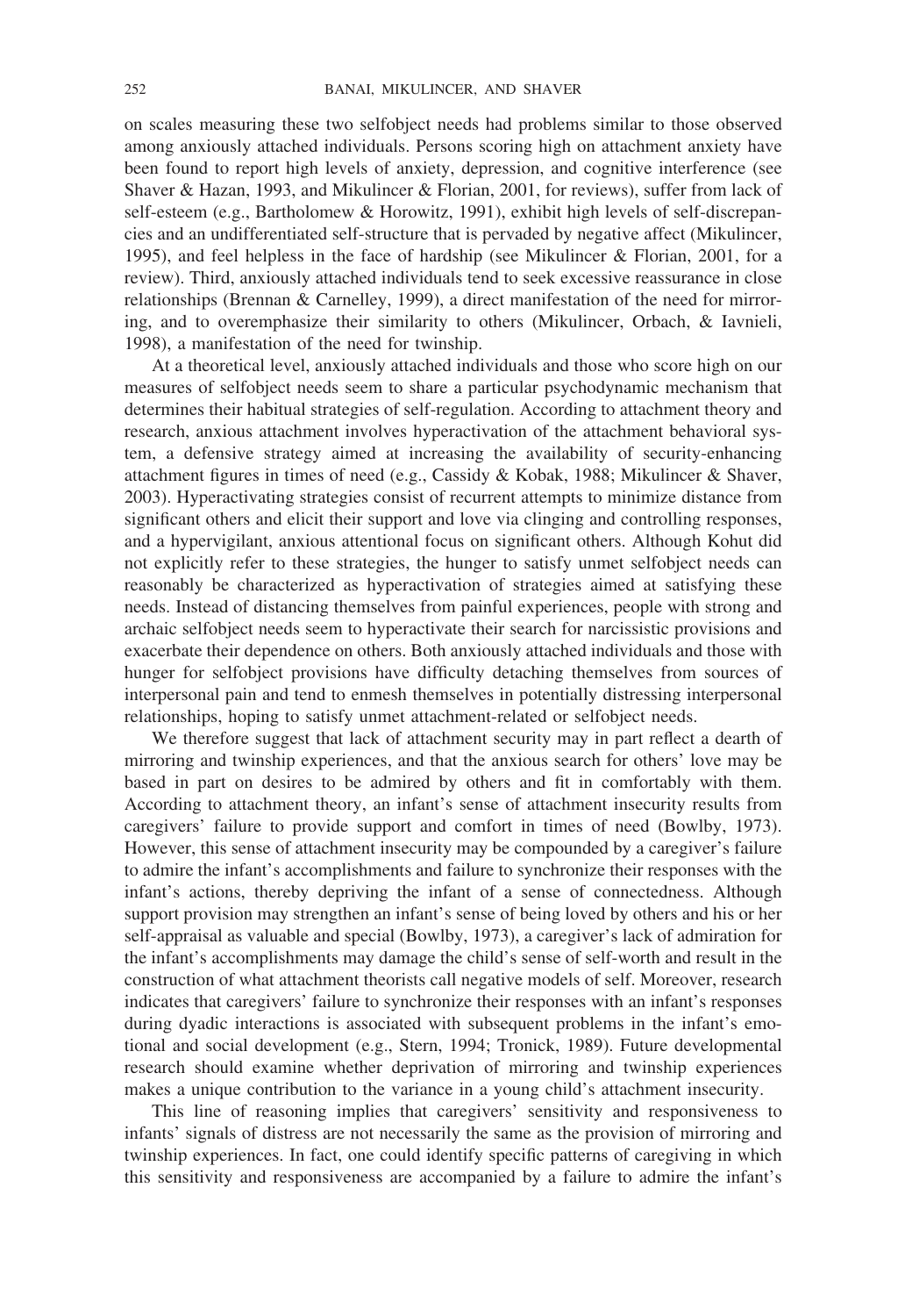accomplishments or a failure to synchronize one's responses with an infant's responses in nondistress contexts (e.g., play, exploration). Further research should include the construction of observational tools for independently examining caregivers' sensitivity and responsiveness in times of stress and the extent to which they provide mirroring and twinship experience.

Of interest, our findings revealed a slight difference between hunger for mirroring and hunger for twinship. Whereas hunger for mirroring was positively associated with various manifestations of narcissism (self-admiration, arrogance, and entitlement), hunger for twinship was not significantly related to any of these qualities. This finding may further clarify the link between selfobject needs and attachment anxiety, while helping to delineate different subgroups of anxiously attached persons. On the one hand, hunger for twinship may be the basic motivational orientation of a particular subgroup of anxiously attached persons who desire close (perhaps even enmeshed) relationships in order to maximize their sense of connectedness and similarity to others. They may be particularly afraid of rejection and abandonment because such negative interpersonal experiences exacerbate their sense of isolation and loneliness. They may be more preoccupied with maintaining a sense of connectedness and similarity to others than with maintaining an exhibitionistic, grandiose sense of self. On the other hand, hunger for mirroring may be the basic motivational orientation of another subgroup of anxiously attached persons those who desire enmeshed relationships in order to show off their grandiose self and who are particularly afraid of rejection and abandonment because these negative interpersonal experiences undermine their sense of superiority and entitlement. These people may be more preoccupied with justifying their narcissism than with maintaining a sense of connectedness to others. Researchers should attempt to distinguish among these potentially different kinds of individuals who score high on the anxiety dimension of the two-dimensional attachment space defined by Fraley and Shaver (2000).

Our studies revealed another, somewhat different pattern of findings regarding the avoidance of selfobject needs. Specifically, avoidance of selfobject needs was significantly related to avoidant attachment, various manifestations of narcissistic personality (self-admiration, arrogance, and entitlement), and signs of emotional maladjustment, including anxiety, depression, and feelings of hostility toward others. However, avoidance of selfobject needs was not significantly related to scores on measures of self-esteem, cognitive interference, self-discrepancies, self-differentiation, and problems in affect regulation following failure. Moreover, variations in self-esteem failed to explain the association between avoidance of selfobject needs and emotional maladjustment, implying that an avoidant stance may contribute to anxiety, depression, and hostility without necessarily involving a lack of self-esteem. These findings provide only partial support for Kohut's ideas (1971) about avoidance of selfobject needs as a pathogenic agent. On the one hand, the findings showed that an avoidant stance is related to problems in interpersonal functioning and mental health and to the development of a narcissistic personality. On the other hand, they also suggested that these avoidant defenses were at least partially successful, protecting individuals from the conscious experience of low self-esteem and from cognitive interference and helping to maintain a sense of self-cohesion.

This pattern of findings contributes further to an integration of self psychology and attachment theory, because the avoidance of selfobject needs overlaps a great deal with the construct of avoidant attachment. First, avoidance of selfobject needs was significantly related to both attachment avoidance and one of its defining interpersonal features: fear of intimacy. Second, people who scored high on avoidance of selfobject needs showed similar patterns of responses to those observed among avoidantly attached individuals.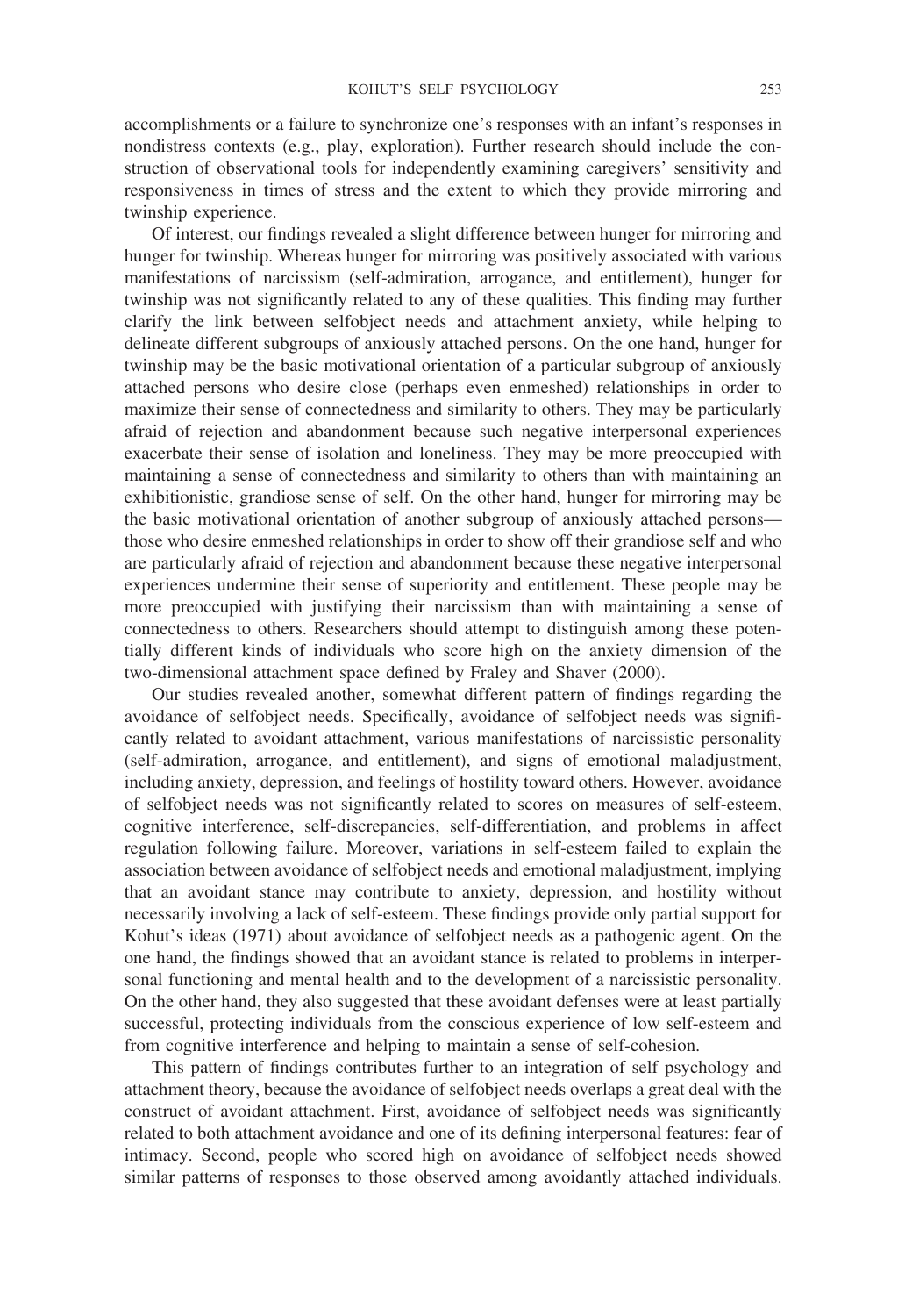People scoring high on attachment avoidance have been found to inflate their positive self-image, view themselves as better than and superior to others, and report high levels of hostility toward others (Mikulincer, 1998a, 1998b; Mikulincer et al., 1993). Moreover, findings indicate that avoidant individuals do not display any overt signs of low selfesteem or cognitive interference and tend to maintain a highly differentiated self-structure that segregates and excludes painful memories and other negative information about the self (see Shaver & Hazan, 1993, and Mikulincer & Florian, 2001, for reviews). Third, avoidantly attached individuals tend to overemphasize self-reliance and dismiss dependence on others (Bowlby, 1988) in the same way that people who avoid selfobject needs tend to maintain distance from others who could potentially satisfy those needs.

Following this line of reasoning, we suggest that traumatic deprivation of selfobject experiences in infancy may compound attachment insecurity and lead some individuals to avoid selfobject experiences, maintain distance from significant others, and reinforce attachment avoidance. Therefore, the deactivating strategies that characterize attachment avoidance (Cassidy & Kobak, 1988) may include not only the denial of attachment needs and the dismissing of close relationships but also a reluctance to engage in mirroring, idealization, and twinship experiences. That is, avoidance of selfobject needs may be a motivational component of attachment avoidance. In fact, research has shown that such attachment-avoidant people tend to have negative models of others and to underemphasize self–other similarity (e.g., Bartholomew & Horowitz, 1991; Mikulincer et al., 1998). On the basis of the attachment literature, we hypothesize that the affective disorders related to avoidance of selfobject needs will be mainly observable under threatening conditions. Research has shown that attachment avoidance is associated with emotional breakdown but only under highly threatening circumstances (Shaver & Mikulincer, 2002).

Linking Kohut's concepts with attachment theory's two kinds of psychological responses to insecure relations with significant others (Fraley & Shaver, 2000) and two kinds of psychodynamic mechanisms for regulating these interactions—hyperactivation and deactivation (Cassidy & Kobak, 1988)—allows us to refine and elaborate Kohut's theoretical connection between unmet selfobject needs and the development of disorders of the self. In fact, attachment theory, which was based on ethologists' observations and empirically oriented psychological research, fits well with what Kohut (1971, 1977, 1984) learned, as he himself explained, through introspection and empathy. Self psychology and attachment theory have their own unique strengths and hence are complementary rather than redundant. Therefore, a selective, judicious merger of the two theories, both of which were based partly on psychoanalytic theories and clinical experience, may be in order.

With regard to the hunger for idealization, our findings were at odds with Kohut's (1971) ideas. Whereas this selfobject need was positively related to attachment anxiety and rejection sensitivity, it had no significant association with negative emotions, selfesteem, narcissistic personality, self-cohesiveness, or affect regulation. One possibility is that the desire for identification with powerful others in adulthood is not a reflection of disorders of the self and may not lead to problems in personality functioning and emotional adjustment. In fact, social-psychological researchers generally view basking in the reflected glory of high-status others as an adaptive process aimed at maintaining self-esteem (Tesser, 1988). Alternatively, hunger for idealization may be related to specific problems in personality functioning that we failed to tap in our studies. For example, hunger for idealization of powerful others may underlie the pathological processes of deindividuation (Zimbardo, 1970) as well as the development of antisocial personality disorders. Moreover, this hunger for connection with powerful others may lead to severe distress in situations that reveal the weaknesses and vulnerabilities of idealized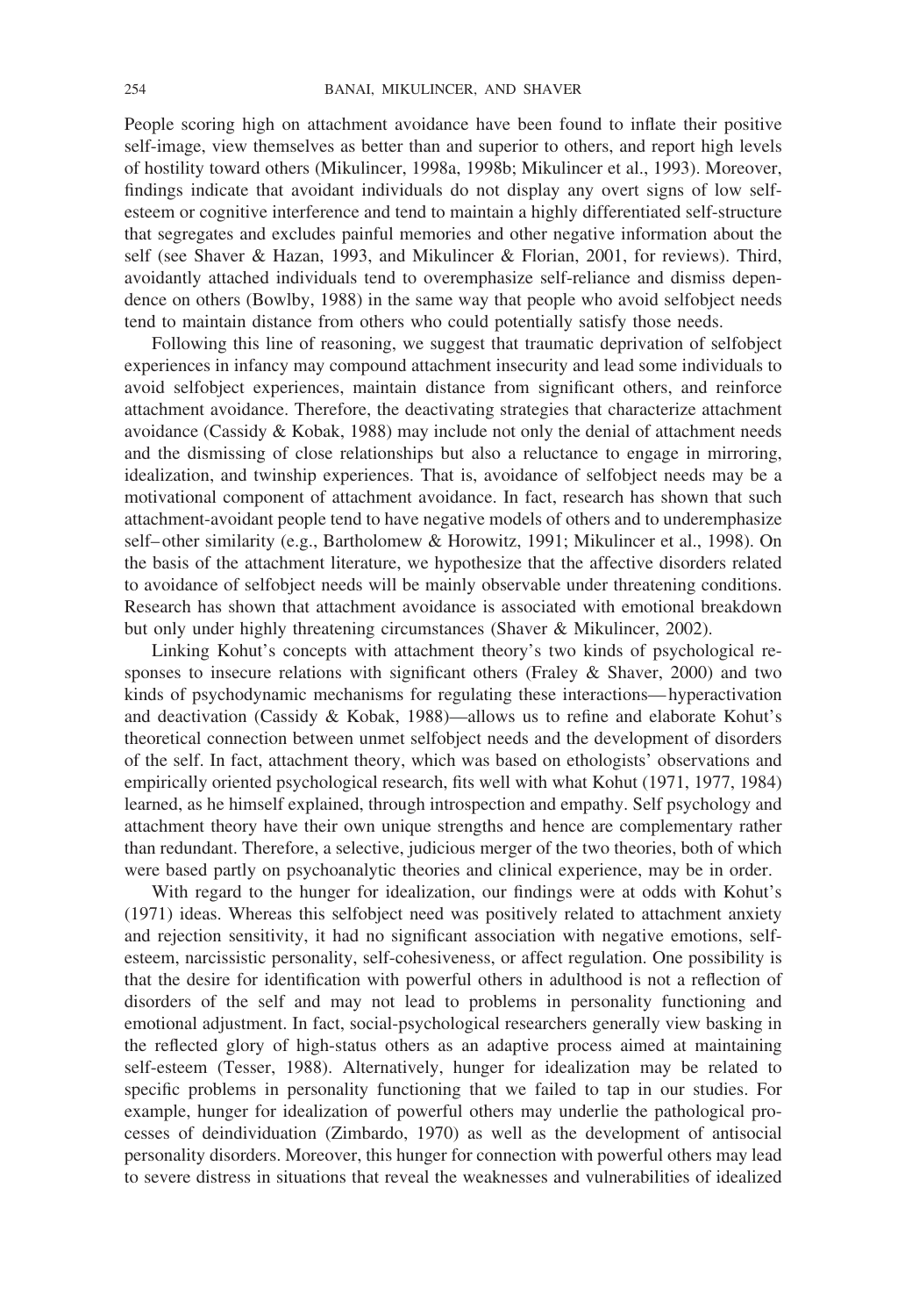figures. Future research should address the possible problems related to the hunger for unmet idealization experiences.

The results of our studies contribute to an understanding of narcissism. We found that the need for recognition and adulation (the need for mirroring) and the avoidance of idealization/twinship are associated with three of the four major NPI factors. This pattern of findings resembles the "narcissistic paradox" (Rhodewalt & Morf, 1995)—wanting to receive praise and applause from others while thinking that those others are stupid and worthless, which should imply that their praise and applause is not all that satisfying. It seems that narcissistic people perceive others as a source of mirroring but also as frustrating blocks to idealization and twinship rather than as separate human beings with their own interests and agendas. Future research should examine narcissism while taking into account the underlying role of hunger for and avoidance of selfobject provisions.

Kohut's (1971) analysis of selfobject needs in adulthood suggested the possibility that present interaction partners and social experiences might compensate for developmental deficits in the past. In fact, this is how he conceptualized the process of psychotherapy. The concept of selfobject needs allows us to view the self from two perspectives: From one vantage point we can focus on past deficits; from the other we can focus on the manner in which a person compensates in the present for these deficits. As long as a person succeeds in compensating to a reasonable degree, earlier developmental deficits in selfobject provisions need not impair the person's functioning. This possibility was actually observed in the control group of Study 7, where individual variations in selfobject needs did not affect task performance. But when people were induced to feel helpless, those with a chronic hunger for mirroring or twinship tended to be more severely hurt psychologically than those with lower levels of selfobject needs.

Before ending this discussion, we want to make clear that the seven studies reported here represent only an initial examination of the construct validity of the SONI. Although the findings are consistent with Kohut's ideas, future research will need to examine the added value or incremental validity of the SONI. Specifically, empirical efforts should be devoted to examining whether the SONI scores predict unique or greater variance of disorders of the self and psychopathology than measures based on other psychoanalytic and nonpsychoanalytic conceptions of the mind. In addition, future studies should assess the developmental aspects of Kohut's theory, while examining the association between SONI scores and early childhood experiences and constructing a more developmentally based measure of the theory. In this context, new scales can be constructed assessing arrests at various phases of infantile narcissism as well as the transformations of the grandiose self into realistic and mature forms of self-esteem, the idealized parent image into mature goal and value structures, and the alterego and twinship into skills and talents that serve to integrate ambitions and ideals.

It is also important to note that the SONI is a self-report scale and so can directly tap only a person's conscious appraisals of selfobject needs. Like all self-report measures, this one may be subject to conscious distortion as well as implicit cognitive and motivational biases. Moreover, Kohut's (1971) theory implied that although selfobject needs may sometimes reach consciousness, they are largely unconscious. A similar situation exists in the study of individual differences in attachment (Shaver & Mikulincer, 2002, 2004), where self-report scales are used despite the fact that aspects of attachment orientations are thought to be unconscious. Nevertheless, in the attachment domain, self-report scales are predictably related to measures of unconscious processes, such as the Rorschach test and the Thematic Apperception Test (Shaver & Mikulincer, 2004). Future research should examine the convergence between the SONI and projective measures of personality, while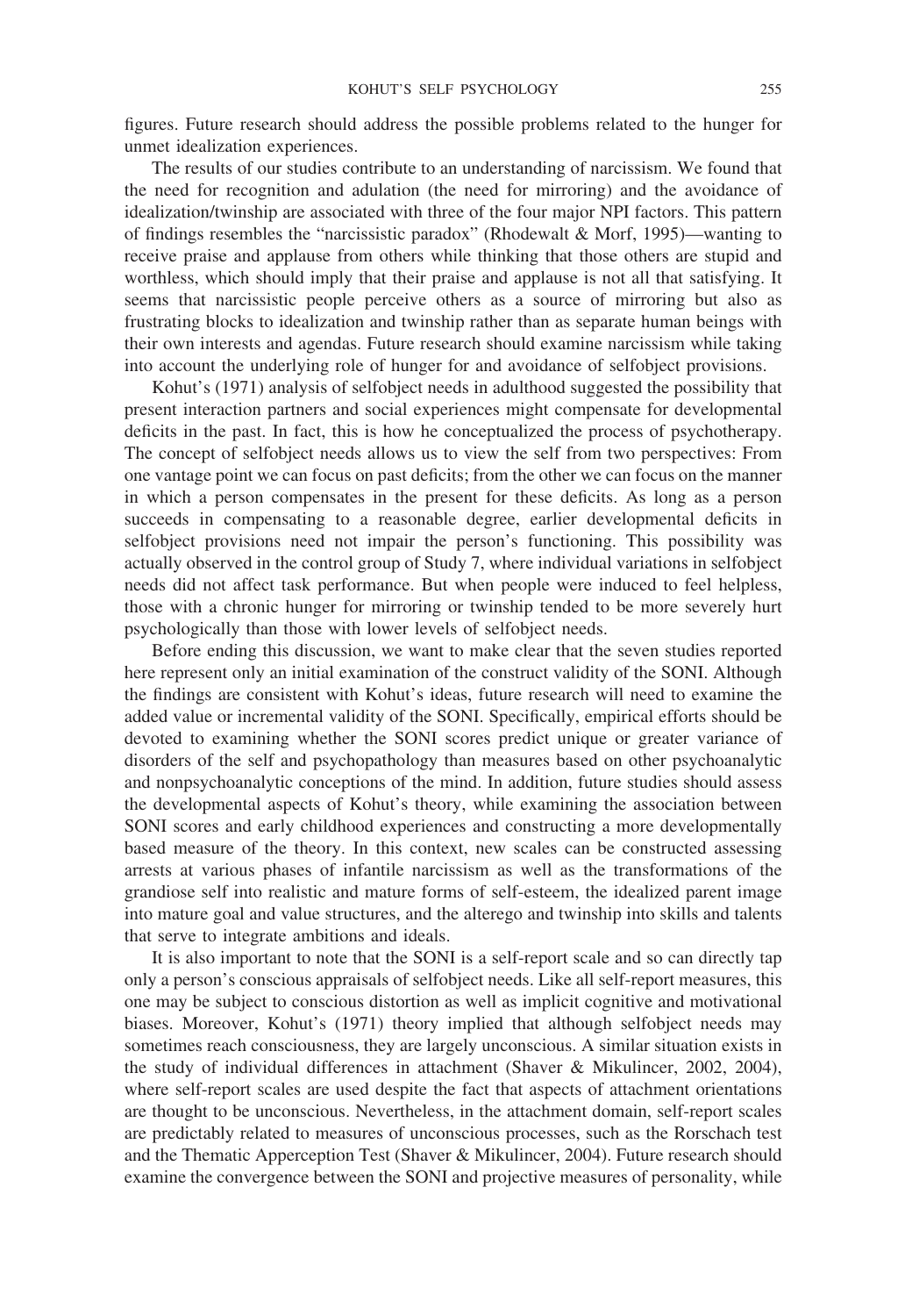providing evidence that these measures are moderately correlated, demonstrating that both kinds of measures actually predict the behaviors with which they are theoretically expected to be associated, and identifying moderating variables that affect scores on one kind of measure but not the other.

We should also remind readers that our sample consisted of healthy young adults who did not suffer from personality disorders. Further research with samples of psychiatric patients should evaluate the relevance of SONI scores for clinical settings. In this context, it would be valuable to examine the extent to which patients' self-reports on the SONI bear on the inferences clinicians make of their patients' unconscious narcissistic needs, and to evaluate the relevance of the SONI to the course of treatment and its outcome. Despite the restricted focus of our study, the findings enrich psychoanalytic research, deepen self psychology's empirical base, fit well with Kohut's (1971) broad hypotheses, and yield a refined and elaborated version of his somewhat elusive ideas about selfobject needs.

## References

- Aiken, L. S., & West, S. G. (1991). *Multiple regression: Testing and interpreting interactions.* Newbury Park, CA: Sage.
- Ainsworth, M. D. S. (1991). Attachment and other affectional bonds across the life cycle. In C. M. Parkes, J. Stevenson-Hinde, & P. Marris (Eds.), *Attachment across the life cycle* (pp. 33–51). New York: Routledge.
- Ainsworth, M. D. S., Blehar, M. C., Waters, E., & Wall, S. (1978). *Patterns of attachment: A psychological study of the Strange Situation.* Hillsdale, NJ: Erlbaum.
- American Psychiatric Association. (1994). *Diagnostic and statistical manual of mental disorders* (4th ed.). Washington, DC: Author.
- Anderson, N. H. (1968). Likableness ratings of 555 personality trait words. *Journal of Personality and Social Psychology, 9,* 272–279.
- Ashby, H., Lee, R., & Duke, E. (1979, September). *A narcissistic personality behavior MMPI scale.* Paper presented at the 87th Annual Convention of the American Psychological Association, New York.
- Aspinwall, L. G., & Taylor, S. E. (1997). A switch in time: Self-regulation and proactive coping. *Psychological Bulletin, 121,* 417–436.
- Bartholomew, K., & Horowitz, L. M. (1991). Attachment styles among young adults: A test of a four-category model. *Journal of Personality and Social Psychology, 61,* 226–244.
- Blatt, S. J. (1974). Levels of object representation in anaclitic and introjective depression. *Psychoanalytic Study of the Child, 29,* 7–57.
- Blatt, S. J., D'Afflitti, J. P., & Quinlan, D. M. (1976). Experiences of depression in normal young adults. *Journal of Abnormal Psychology, 85,* 383–389.
- Bowlby, J. (1973). *Attachment and loss: Vol. 2. Separation: Anxiety and anger.* New York: Basic Books.
- Bowlby, J. (1980). *Attachment and loss: Vol. 3. Sadness and depression.* New York: Basic Books.
- Bowlby, J. (1982). *Attachment and loss: Vol. 1. Attachment* (2nd ed.). New York: Basic Books. (Original work published 1969)
- Bowlby, J. (1988). *A secure base: Clinical applications of attachment theory.* London: Routledge.
- Brennan, K. A., & Carnelley, K. B. (1999). Using meaning to mend holes in the nomological net of excessive reassurance-seeking and depression. *Psychological Inquiry, 10,* 282–285.
- Brennan, K. A., Clark, C. L., & Shaver, P. R. (1998). Self-report measurement of adult attachment: An integrative overview. In J. A. Simpson & W. S. Rholes (Eds.), *Attachment theory and close relationships* (pp. 46–76). New York: Guilford Press.
- Cassidy, J., & Kobak, R. R. (1988). Avoidance and its relationship with other defensive processes.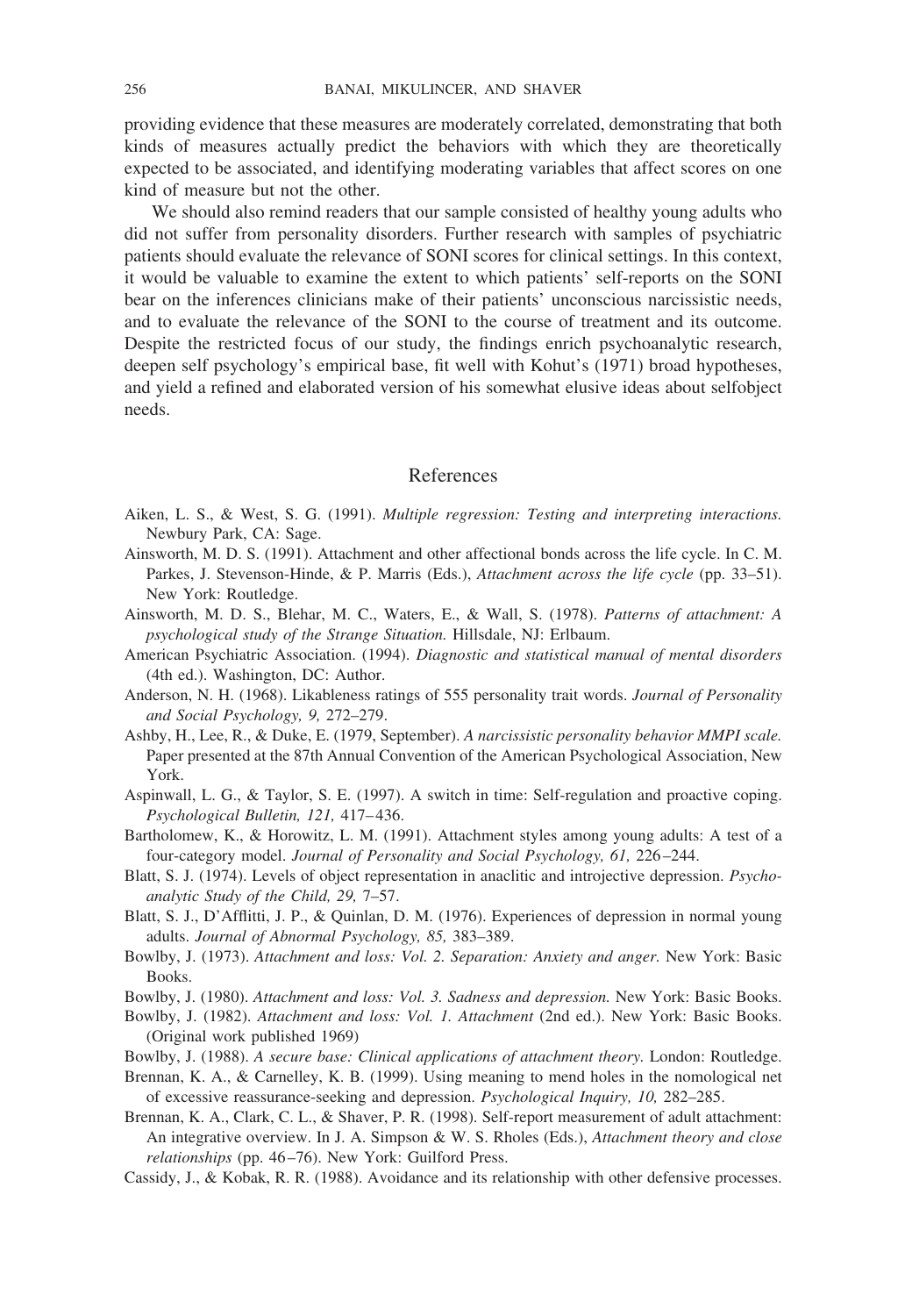In J. Belsky & T. Nezworski (Eds.), *Clinical implications of attachment* (pp. 300–323). Hillsdale, NJ: Erlbaum.

- Crowne, D. P., & Marlowe, D. (1964). *The approval motive: Studies in evaluative dependence.* New York: Wiley.
- Descutner, C. J., & Thelen, M. H. (1991). Development and validation of a Fear of Intimacy Scale. *Psychological Assessment, 3,* 218–225.
- Doi, S. C., & Thelen, M. H. (1993). The Fear of Intimacy Scale: Replication and extension. *Psychological Assessment, 5,* 377–383.
- Downey, G., Bonica, C., & Rincon, C. (1999). Rejection sensitivity and adolescent romantic relationships. In W. Furman & B. B. Brown (Eds.), *The development of romantic relationships in adolescence* (pp. 148–174). New York: Cambridge University Press.
- Downey, G., & Feldman, S. I. (1996). Implications of rejection sensitivity for intimate relationships. *Journal of Personality and Social Psychology, 70,* 1327–1343.
- Eagle, M. N. (1984). *Recent developments in psychoanalysis: A critical evaluation.* New York: Harvard University Press.
- Emmons, R. A. (1984). Factor analysis and construct validity of the Narcissistic Personality Inventory. *Journal of Personality Assessment, 48,* 291–300.
- Emmons, R. A. (1987). Narcissism: Theory and measurement. *Journal of Personality and Social Psychology, 52,* 11–17.
- Feeney, J. A. (1999). Adult romantic attachment and couple relationships. In J. Cassidy & P. R. Shaver (Eds.), *Handbook of attachment: Theory, research, and clinical applications* (pp. 355–377). New York: Guilford Press.
- Fraley, R. C., & Shaver, P. R. (2000). Adult romantic attachment: Theoretical developments, emerging controversies, and unanswered questions. *Review of General Psychology, 4,* 132–154. Freud, S. (1933). *New introductory lectures on psychoanalysis.* New York: Norton.
- Gunderson, J. G., Ronningstam, E., & Smith, L. E. (1995). Narcissistic personality disorder. In J. W. Livesley (Ed.), *The DSM–IV personality disorders: Diagnosis and treatment of mental disorders* (pp. 201–212). New York: Guilford Press.
- Hazan, C., & Shaver, P. R. (1987). Romantic love conceptualized as an attachment process. *Journal of Personality and Social Psychology, 52,* 511–524.
- Higgins, E. T. (1987). Self-discrepancy: A theory relating self and affect. *Psychological Review, 94,* 319–340.
- Higgins, E. T. (1998). Promotion and prevention: Regulatory focus as a motivational principle. In M. P. Zanna (Ed.), *Advances in experimental social psychology* (Vol. 30, pp. 1–46). New York: Academic Press.
- Higgins, E. T., Bond, R. N., Klein, R., & Strauman, T. J. (1986). Self discrepancies and emotional vulnerability: How magnitude, accessibility, and type of discrepancy influence affect. *Journal of Personality and Social Psychology, 51,* 5–15.
- Higgins, E. T., Klein, R., & Strauman, T. J. (1985). Self-concept discrepancy theory: A psychological model for distinguishing among different aspects of depression and anxiety. *Social Cognition, 3,* 51–76.
- Hiroto, D. S., & Seligman, M. E. P. (1975). Generality of learned helplessness in man. *Journal of Personality and Social Psychology, 31,* 311–327.
- James, W. (1890). *The principles of psychology.* New York: Holt.
- Jöreskog, K. G., & Sörbom, D. (1984). *LISREL: Analysis of linear structural relationships method of maximum likelihood* (3rd ed.). Mooresville, IN: Scientific Software.
- Kohut, H. (1971). *The analysis of the self.* New York: International Universities Press.
- Kohut, H. (1977). *The restoration of the self.* New York: International Universities Press.

Kohut, H. (1978a). Introspection, empathy, and psychoanalysis: An examination of the relationship between mode of observation and theory. In P. Ornstein (Ed.), *The search for the self* (Vol. 1, pp. 205–232). New York: International Universities Press. (Original work published 1959)

Kohut, H. (1978b). Forms and transformations of narcissism. In P. Ornstein (Ed.), *The search for*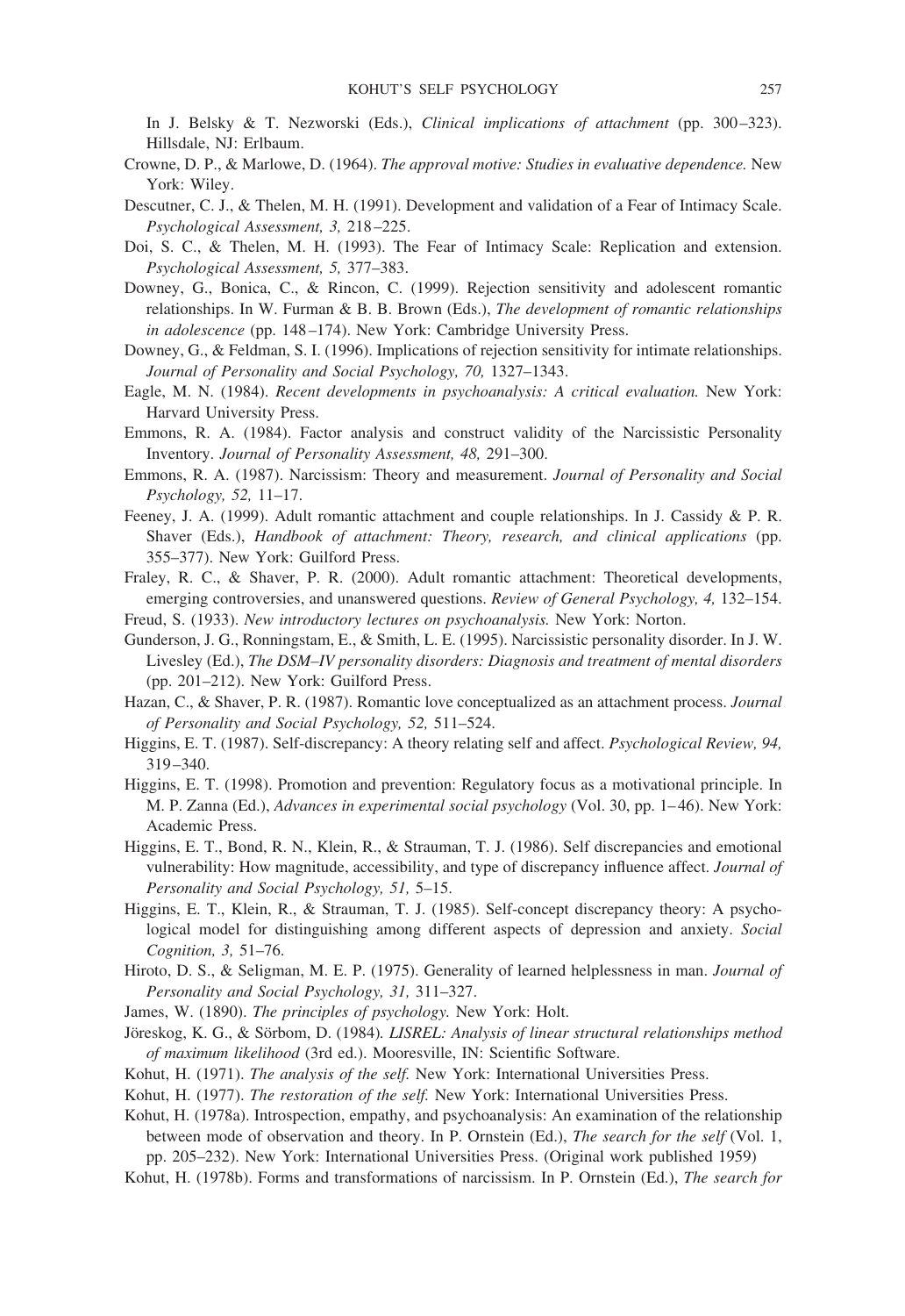*the self* (Vol. 1, pp. 427–460). New York: International Universities Press. (Original work published 1966)

- Kohut, H. (1978c). The psychoanalytic treatment of narcissistic personality disorders: Outline of a systematic approach. In P. Ornstein (Ed.), *The search for the self* (Vol. 1, pp. 477–509). New York: International Universities Press. (Original work published 1968)
- Kohut, H. (1984). *How does analysis cure?* Chicago: University of Chicago Press.
- Kohut, H., & Wolf, E. (1978). The disorders of the self and their treatment: An outline. *International Journal of Psychoanalysis, 59,* 413–425.
- Lappan, R., & Patton, M. J. (1986). Self-psychology and the adolescent process: Measures of pseudoautonomy and peer-group dependence. *Journal of Counseling Psychology, 33,* 136–142.
- Lee, R. M., & Robbins, S. B. (1995). Measuring belongingness: The Social Connectedness and the Social Assurance Scales. *Journal of Counseling Psychology, 42,* 232–241.
- Linville, P. W. (1985). Self-complexity and affective extremity: Don't put all of your eggs in one cognitive basket. *Social Cognition, 3,* 94–120.
- Mikulincer, M. (1994). *Human learned helplessness.* New York: Plenum Press.
- Mikulincer, M. (1995). Attachment style and the mental representation of the self. *Journal of Personality and Social Psychology, 69,* 1203–1215.
- Mikulincer, M. (1997). Adult attachment style and information processing: Individual differences in curiosity and cognitive closure. *Journal of Personality and Social Psychology, 72,* 1217–1230.
- Mikulincer, M. (1998a). Adult attachment style and affect regulation: Strategic variations in self-appraisals. *Journal of Personality and Social Psychology, 75,* 420–435.
- Mikulincer, M. (1998b). Adult attachment style and individual differences in functional versus dysfunctional experiences of anger. *Journal of Personality and Social Psychology, 74,* 513–524.
- Mikulincer, M., & Florian, V. (2001). Attachment style and affect regulation: Implications for coping with stress and mental health. In G. Fletcher & M. Clark (Eds.), *Blackwell handbook of social psychology: Interpersonal processes* (pp. 537–557). Oxford, England: Blackwell Publishers.
- Mikulincer, M., Florian, V., & Weller, A. (1993). Attachment styles, coping strategies, and posttraumatic psychological distress: The impact of the Gulf War in Israel. *Journal of Personality and Social Psychology, 64,* 817–826.
- Mikulincer, M., Orbach, I., & Iavnieli, D. (1998). Adult attachment style and affect regulation: Strategic variations in subjective self–other similarity. *Journal of Personality and Social Psychology, 75,* 436–448.
- Mikulincer, M., & Shaver, P. R. (2003). The attachment behavioral system in adulthood: Activation, psychodynamics, and interpersonal processes. In M. P. Zanna (Ed.), *Advances in experimental social psychology* (Vol. 35, pp. 53–152). New York: Academic Press.
- Millon, T. (1977). *Millon Multiaxial Clinical Inventory manual.* Minneapolis, MN: National Computer Systems.
- Mollon, P. (2001). *Releasing the self: The healing legacy of Heinz Kohut.* Philadelphia: Whurr.
- Morf, C. C., & Rhodewalt, F. (2001). Unraveling the paradoxes of narcissism: A dynamic self-regulatory processing model. *Psychological Inquiry, 12,* 177–196.
- Pietromonaco, P. R. (1985). The influence of affect on self-perception in depression. *Social Cognition, 3,* 121–134.
- Raskin, R. N., & Hall, C. S. (1979). A narcissistic personality inventory. *Psychological Reports, 45,* 590.
- Raskin, R., & Terry, H. (1988). A principal components analysis of the Narcissistic Personality Inventory and further evidence for its construct validity. *Journal of Personality and Social Psychology, 54,* 890–902.
- Rhodewalt, F., Madrian, J. C., & Cheney, S. (1998). Narcissism, self-knowledge organization, and emotional reactivity: The effects of daily experiences on self-esteem and affect. *Personality and Social Psychology Bulletin, 24,* 75–87.
- Rhodewalt, F., & Morf, C. C. (1995). Self and interpersonal correlates of the Narcissistic Personality Inventory: A review and new findings. *Journal of Research in Personality, 29,* 1–23.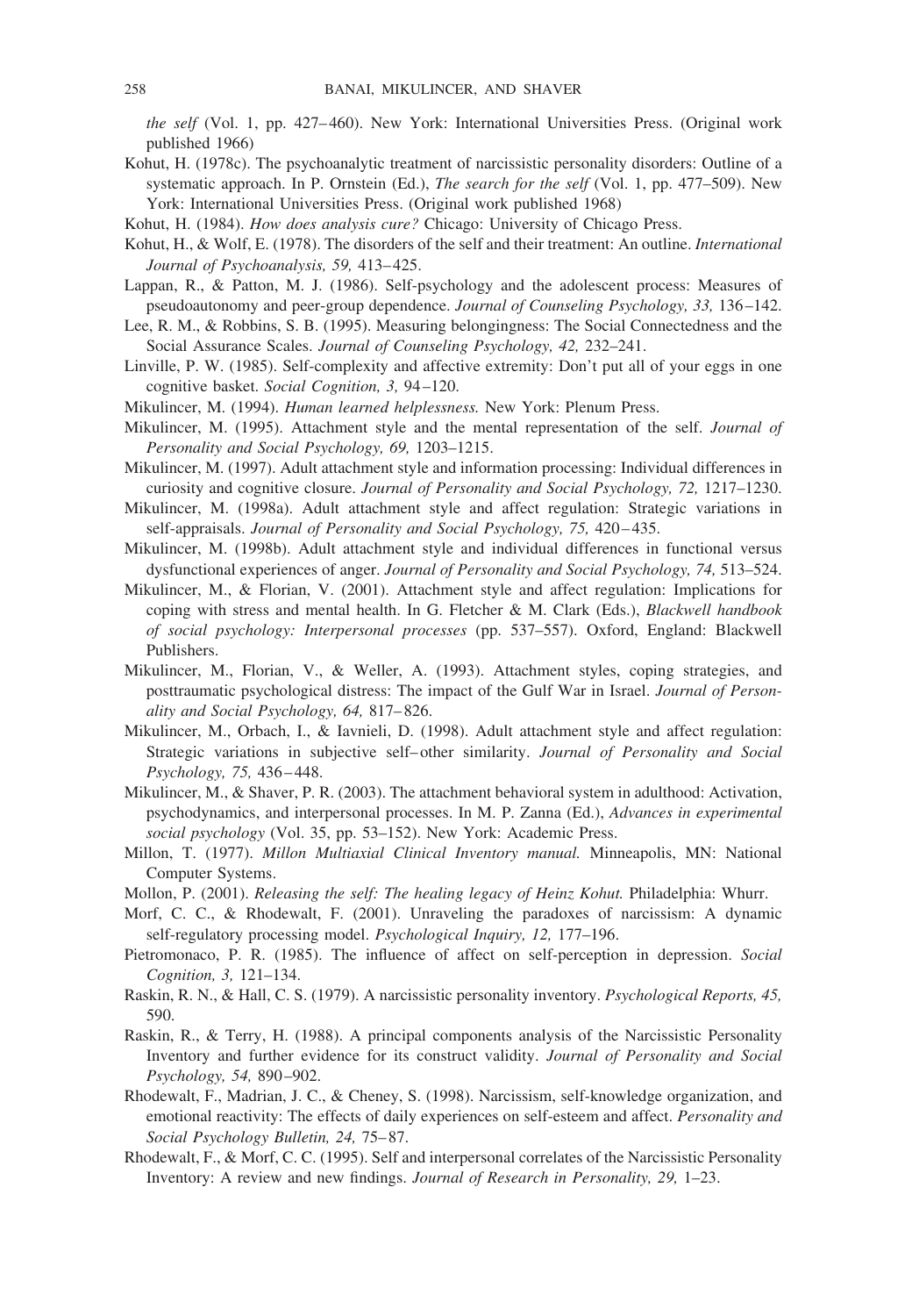- Rhodewalt, F., & Morf, C. C. (1998). On self-aggrandizement and anger: A temporal analysis of narcissism and affective reactions to success and failure. *Journal of Personality and Social Psychology, 74,* 672–685.
- Robbins, S. B. (1989). Validity of the Superiority and Goal Instability Scales as measures of defects in the self. *Journal of Personality Assessment, 53,* 122–132.
- Robbins, S. B., & Dupont, P. (1992). Narcissistic needs of the self and perceptions of interpersonal behavior. *Journal of Counseling Psychology, 39,* 462–467.
- Robbins, S. B., Lee, R. M., & Wan, T. H. (1994). Goal continuity as a mediator of early retirement adjustment: Testing a multidimensional model. *Journal of Counseling Psychology, 41,* 18–26.
- Robbins, S. B., & Patton, M. J. (1985). Self-psychology and career development: Construction of the Superiority and Goal Instability Scales. *Journal of Counseling Psychology, 32,* 221–231.
- Robins, R. W., Tracy, J. L., & Shaver, P. R. (2001). Shamed into self-love: Dynamics, roots, and functions of narcissism. *Psychological Inquiry, 12,* 230–236.
- Rosenberg, M. (1979). *Conceiving the self.* New York: Basic Books.
- Sarason, I. G., Sarason, B. R., Keefe, D. E., Hayes, B. E., & Shearin, E. N. (1986). Cognitive interference: Situational determinants and traitlike characteristics. *Journal of Personality and Social Psychology, 51,* 215–226.
- Segal, Z. V. (1988). Appraisal of the self-schema in cognitive models of depression. *Psychological Bulletin, 103,* 147–162.
- Shaver, P. R., & Clark, C. L. (1994). The psychodynamics of adult romantic attachment. In J. M. Masling & R. F. Bornstein (Eds.), *Empirical perspectives on object relations theories* (pp. 105–156). Washington, DC: American Psychological Association.
- Shaver, P. R., & Hazan, C. (1993). Adult romantic attachment: Theory and evidence. In D. Perlman & W. Jones (Eds.), *Advances in personal relationships* (Vol. 4, pp. 29–70). London: Jessica Kingsley.
- Shaver, P. R., & Mikulincer, M. (2002). Attachment-related psychodynamics. *Attachment and Human Development, 4,* 133–161.
- Shaver, P. R., & Mikulincer, M. (2004). What do self-report attachment measures assess? In W. S. Rholes & J. A. Simpson (Eds.), *Adult attachment: Theory, research, and clinical implications* (pp. 17–54). New York: Guilford Press.
- Siegel, A. M. (1996). *Heinz Kohut and the psychology of the self.* New York: Routledge.
- Stern, D. (1994). One way to build a clinically relevant baby. *Infant Mental Health Journal, 15,*  $9 - 25.$
- Strozier, C. B. (2001). *Heinz Kohut: The making of a psychoanalyst.* New York: Farrar, Straus & Giroux.
- Swap, W. C., & Rubin, J. Z. (1983). Measurement of interpersonal orientation. *Journal of Personality and Social Psychology, 44,* 208–219.
- Tesser, A. (1988). Toward a self-evaluation maintenance model of social behavior. In L. Berkowitz (Ed.), *Advances in experimental social psychology* (Vol. 21, pp. 181–227). San Diego, CA: Academic Press.
- Tronick, E. Z. (1989). Emotions and emotional communication in infants. *American Psychologist, 44,* 112–119.
- Veit, C. T., & Ware, J. E. (1983). The structure of psychological distress and well-being in general populations. *Journal of Counseling and Clinical Psychology, 51,* 730–742.
- Wolf, E. (1988). *Treating the self.* New York: Guilford Press.
- Zimbardo, P. G. (1970). The human choice: Individuation, reason, and order versus deindividuation, impulse, and chaos. In W. J. Arnold & D. Levine (Eds.), *Nebraska Symposium on Motivation* (Vol. 17, pp. 237–307). Lincoln: University of Nebraska Press.
- Zuroff, D. C., & Fitzpatrick, D. K. (1995). Depressive personality styles: Implications for adult attachment. *Personality and Individual Differences, 18,* 253–265.

(*Appendix follows*)